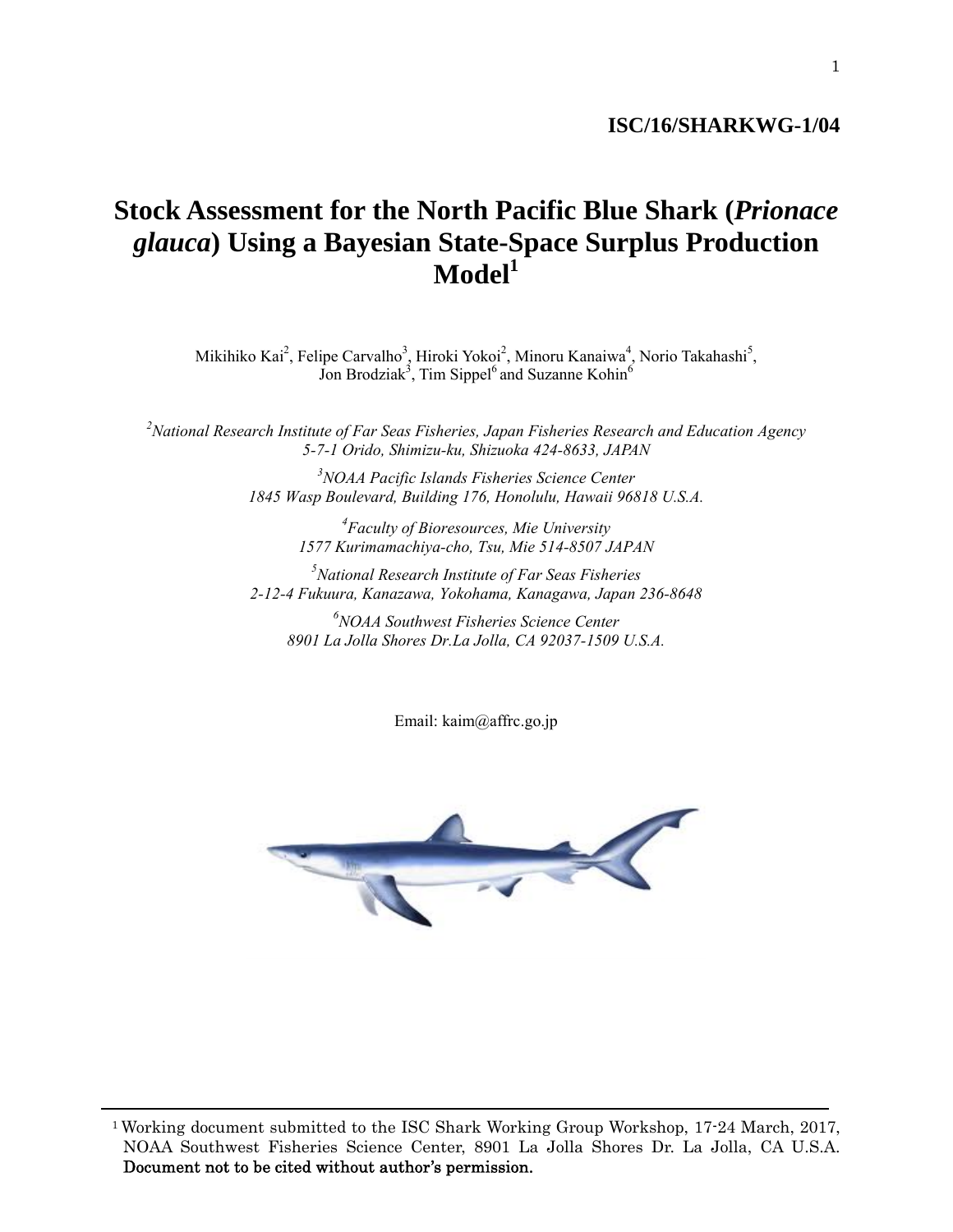#### **Abstract**

Stock assessment for North Pacific blue shark were conducted using newly available data, parameters and model. The span was extended from 1971-2011 to 1971-2015. New abundance indices of Mexico longline during 2006 and 2015 was added to the five abundance indices used for the previous stock assessment in 2014. The stock assessment model "BSSPM" was used instead of "BSP2". New diagnostics such as WAIC and SDNR were used, and future projection was conducted with four harvest scenarios for 10 years. Since Japanese offshore shallow-set longline (**JPE** and **JPL**) is the most representative abundance indices due to the large area coverage, the large amount of data, and the longest time series, the stock status of North Pacific blue shark was exhibited using a reference case based on the Japanese longline data. Our results (**JPE-JPL**) indicated that the median estimates of stock biomass fluctuated around 630,000 tons in 1970s, and then declined to the lowest level of 343,915 tons in 1989, thereafter increased to 688,429 tons in 2003, and fluctuated around 560,000 tons in recent years. Estimated harvest rate sharply increased from the early 1970s to the 1980s, peaked at 0.184 year<sup>-1</sup> in 1989, in response to the high catch in 1970s, thereafter sharply declined in 1990s and to  $0.067$  year<sup>-1</sup> in the most recent years (2012-2014). Given the MSY is used as default reference points because management has not set reference points, the current stock biomass (B) (2012-2014) was 20% above  $B_{MSY}$  and the current harvest rate(H) (2012-2014) was 48% below  $H<sub>MSY</sub>$ . The results of the base-parameter model based on the Japanese longline fishery suggested that the North Pacific blue shark stock was not overfished and was not subject to overfishing relative to the MSY-based reference points. Future projections suggested that a scenario with *H*<sub>MSY</sub> allowed to increase the catch above the MSY level. Inconsistent trends between decrease of total catch and decrease of abundance indices for Mexico longline indicated a local depletion of the stock biomass in the eastern Pacific Ocean.

#### **1. Introduction**

.

 Blue shark (*Prionace glauca*) is a top predator and highly migratory pelagic shark found throughout the world in tropical and temperate seas (Nakano and Stevens, 2008). It is the most abundant pelagic shark species in the world (Nakano and Seki, 2003). The stock structure of blue shark in the Pacific comprises two stocks based on biological and fishery evidence as well as a genetic study (ISC, 2014; King *et al*., 2015). One stock is in the North pacific and the other is in the South Pacific.

 A stock assessment of North Pacific blue shark was conducted in 2014 (ISC, 2014) using a state-space Bayesian surplus production model (BSP2) that the software was developed for ICCAT (McAllister and Babcock, 2006). In the stock assessment, five CPUEs (Japanese offshore shallow-set longline from 1976 to 1993, Hawaii deep-set longline from 2000 to 2011, Japanese offshore shallow-set longline from 1994 to 2010, SPC observed longline from 1993 to 2009, Taiwan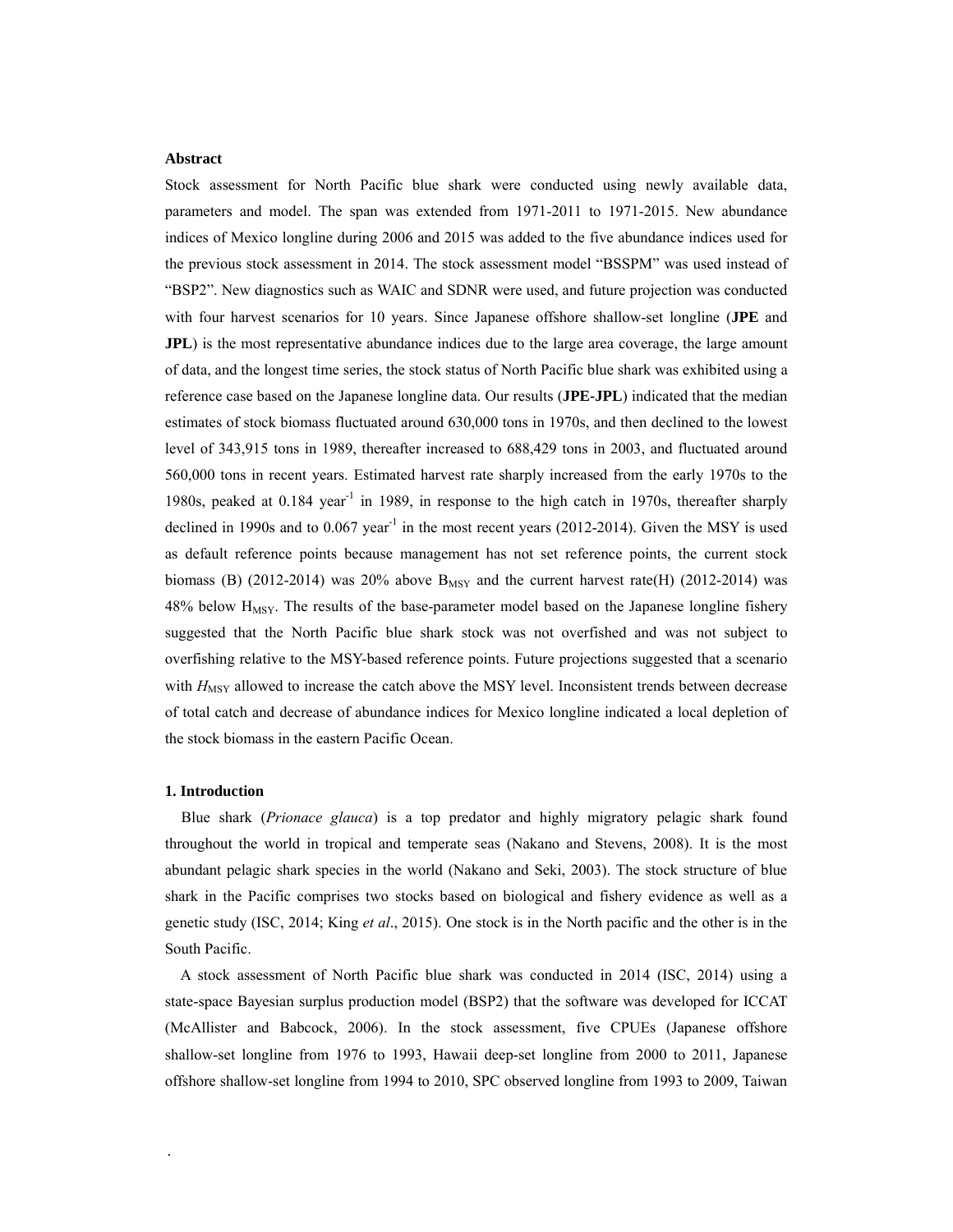large-scale longline from 2004 to 2011) and a combined catch data from 1971 to 2011 were used to account for a full range of uncertainties associated with stock dynamics. The assessment results were different among CPUEs with respect to median estimates, however, similar stock status and future projections were generally produced. The stock biomass in 2011 was well above the biomass at maximum sustainable yield  $(B_{\text{MSY}})$ , and the fishing mortality rate in 2011 was well below  $F_{\text{MSY}}$ . However, some uncertainties about stock status were recognized in some reference cases and the related sensitivity runs. These uncertainties were associated with catch data estimates, biological and demographic parameters, and model structures.

 This working paper provides the stock assessment results of North Pacific blue shark using a Bayesian State-space Surplus Production Model (BSSPM) that the software was developed by Carvalho and Brodziak (2016) with update of the fishery data as well as the biological parameters.

#### **2. Materials and Methods**

#### *2.1. Catch data*

We used a total amount (total dead removals) of blue shark's catch (tons) caught in the North Pacific during 1971 and 2015 (**Table 1**, **Figure 1**) that collected from seven countries (Canada, China, Japan, Mexico, South Korea, Taiwan, USA), one tuna-RFMO (IATTC) and non ISC member countries (SPC). The total amount of catch sharply increased in 1970s and reached to the highest level (87,000 tons) in 1981, and then it had decreased until 2015 with a slight fluctuation (**Figure 1**). The current total catch in 2015 was 32,956 tons (**Table 1**). Japanese and Taiwanese catches accounted for a high proportion of catches (73-99%) throughout the years.

## *2.2. CPUE data*

 We used single standardized CPUE (Japanese offshore shallow-set longline: **JPE**) of blue shark during 1976 and 1993, and five standardized CPUE (Japanese offshore shallow-set longline: **JPL**, Hawaii deep-set longline: **HWI**, Mexico longline: **MEX**, SPC observed longline: **SPC**, Taiwan large-scale longline: **TWN**) of blue shark during 1994 and 2015 but the length of each time series was different by fleet (**Table 2**, **Figure 2**). The relative CPUE to its mean were assumed to have log-normally distributed errors with standard error (SE) expressed in log-space (log(SE)) as  $(\log(1+CV^2))^{1/2}$ , where CV is coefficient variation. The log (SE) of each CPUE were estimated by the statistical model in the standardization process (See document paper of the CPUE standardization for each fleets). The estimated log (SE) only captures observation error within the statistical model but it does not reflect the inherent process error between the unobserved vulnerable population and the observed CPUE. We therefore assumed a minimum average log (SE) for each CPUE of 0.1. If the average log (SE) for each CPUE was smaller than 0.1, the estimated log (SE) was scaled to 0.1. If the average estimated log (SE) was larger than 0.1, the estimated mean values

<sup>1</sup> Working document submitted to the ISC Shark Working Group Workshop, 17-24 March, 2017, NOAA Southwest Fisheries Science Center, 8901 La Jolla Shores Dr. La Jolla, CA U.S.A. Document not to be cited without author's permission.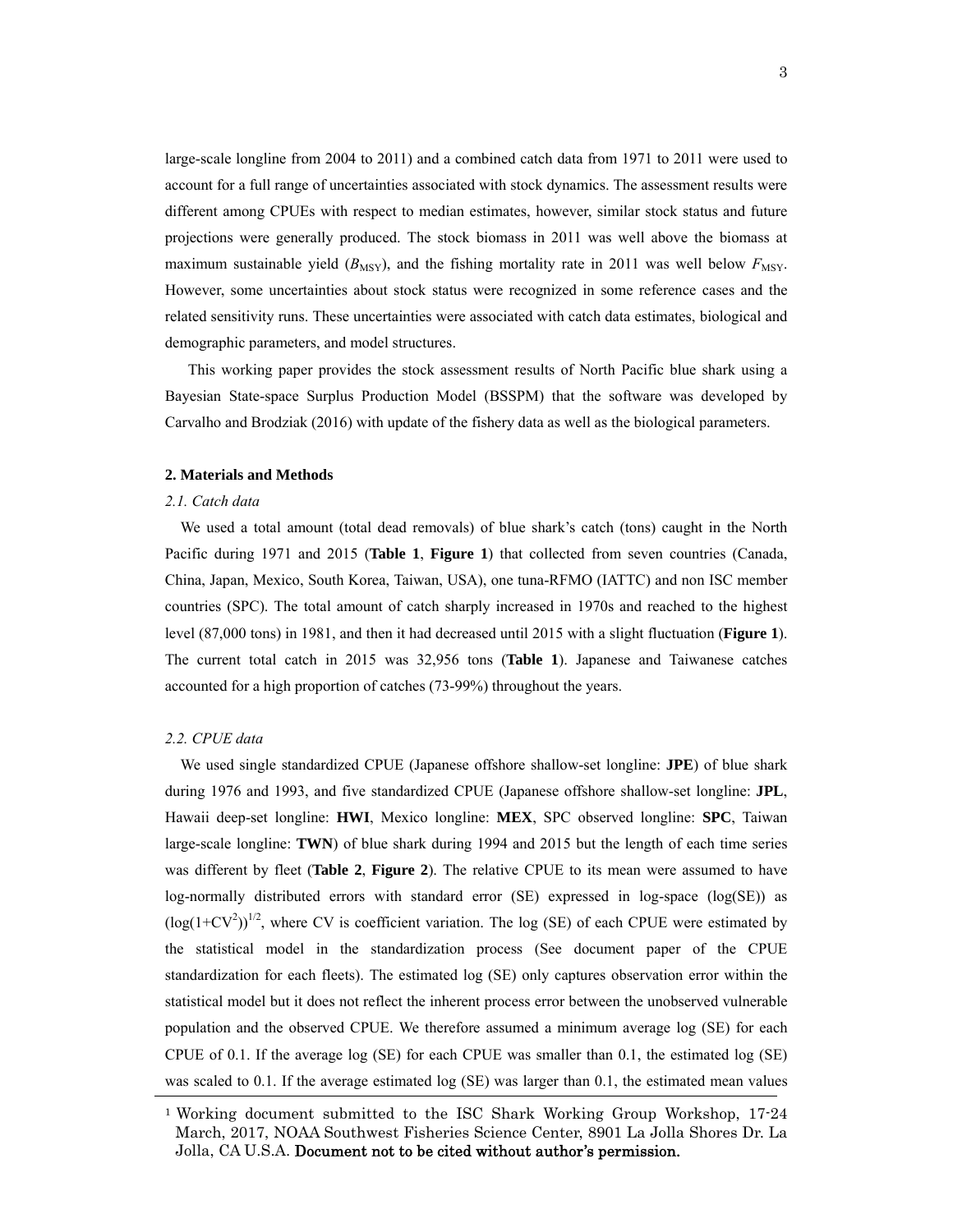were remained as it were.

 Standardized CPUE of **JPE** showed a decreasing trend from 1976 to 1990 and then sharply increased until 1993 (**Figure 2**). Standardized CPUE of **JPL** exhibited an increasing trend until 2003 and then historically kept stable around the average level (**Figure 2**). Standardized CPUE of **MEX** showed a large fluctuation and a decreasing trend. Standardized CPUE of **SPC** sharply increased from 1995 to 1998 and then sharply declined until 2009. Standardized CPUE of **TWN** also showed a large fluctuation and an increasing trend in recent several years. Standardized CPUE of HWI illustrated a sharp decreasing trend until 2008 and then sharply increased.

#### *2.3. Model description*

We used the BSSPM (Carvalho et al., 2016) instead of BSP2 (McAllister and Babcock, 2006) because the BSSPM produced similar stock assessment results in 2014 if the same data and prior distributions for key parameters were used (Carvalho et al., 2016). In addition, the BSSPM provides direct estimates of parameter uncertainty that are straightforward to interpret, and Bayesian posterior distributions for quantities of management interest using the Markov Chain Monte Carlo (MCMC) algorithm were developed (Carvalho et al., 2016). However, the careful consideration about co-relation among parameters is required in the evaluation of the model because it is the main reason that BSP2 was used in the former stock assessment (see section about the convergence criteria for the posterior distribution).

#### *2.3.1 Surplus Production Model (SPM)*

First, we focus on the surplus production function of the generalized three parameter Surplus Production Model (Pella and Tomlinson, 1969):

$$
B_{t+1} = B_t + \frac{r}{m-1} B_t \left( 1 - \left(\frac{B_t}{K}\right)^{m-1} \right) - C_t \tag{1}
$$

where *t* is the year, *B* is the biomass, *r* is the intrinsic rate of population biomass, *K* is the unfished biomass, *C* is the catch, and *m* is the shape parameter  $(m > 1)$  that determines at which *B*/*K* ratio maximum surplus production is attained. If the shape parameter (*m*) is 2, the model reduces to the Schafer form, with the surplus production attaining the maximum sustainable yield (MSY) at exactly  $K/2$ . If the shape parameter satisfies with  $1 \le m \le 2$ , surplus production attains MSY at depletion levels smaller than *K*/2. If the shape parameter is larger than 2, surplus production attains MSY at higher levels larger than  $K/2$ . Given that  $m \approx 1$ , the Pella and Tomlinson model reduces to the Fox model that results in MSY at approximately 0.368 K, however, there is no exact solution if  $m = 1$ . Under that the catch *C* is defined as the product of *H* and *B*, where *H* is the harvest rate, with the equilibrium status  $(B_{t+1} = B_t)$ , the Equation (1) gives biomass at MSY ( $B_{\text{MSY}}$ ):

<sup>1</sup> Working document submitted to the ISC Shark Working Group Workshop, 17-24 March, 2017, NOAA Southwest Fisheries Science Center, 8901 La Jolla Shores Dr. La Jolla, CA U.S.A. Document not to be cited without author's permission.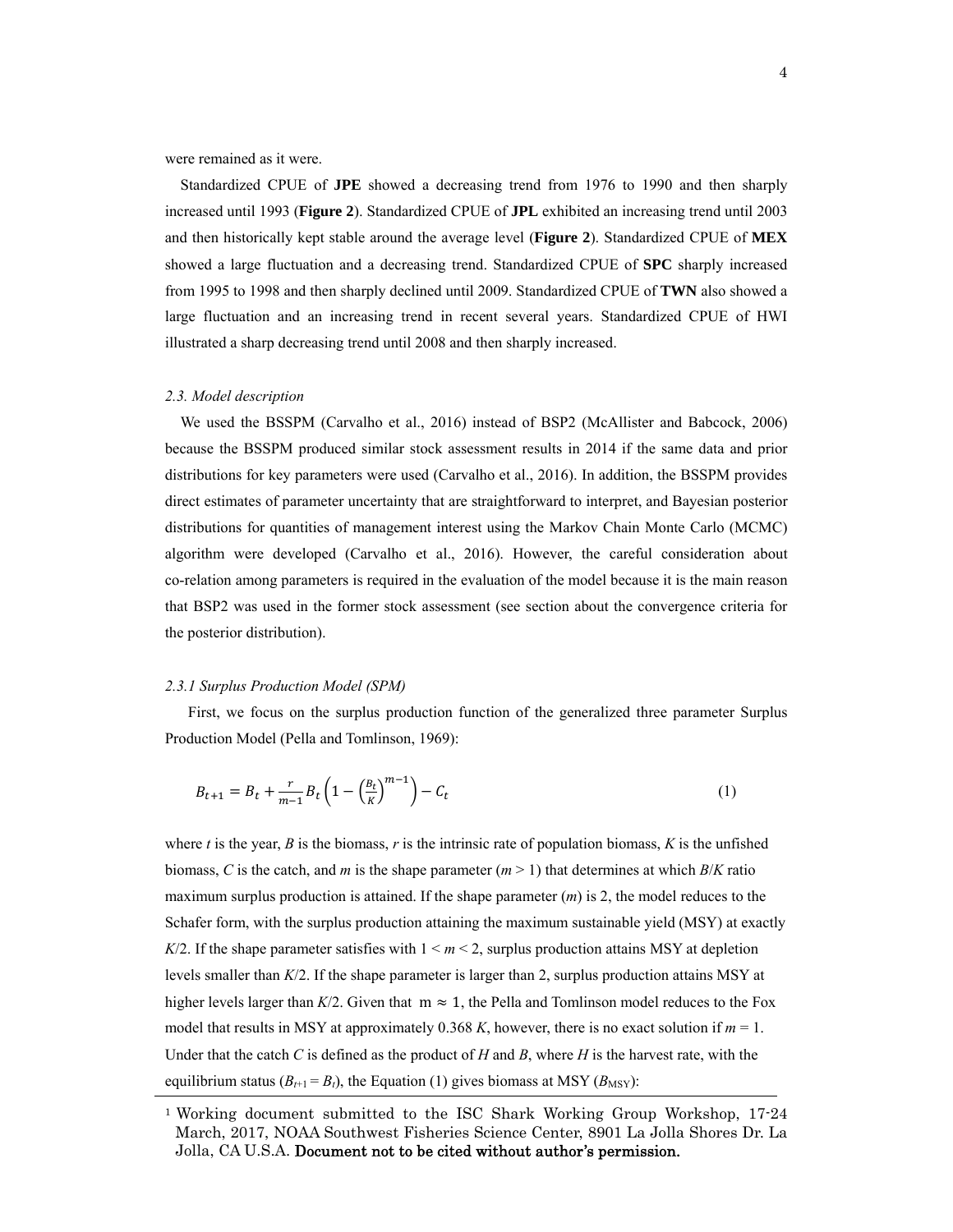$$
B_{\text{MSY}} = Km^{\frac{-1}{m-1}}.\tag{2}
$$

The corresponding harvest rate at MSY  $(H_{\text{MSY}})$  is

$$
H_{\text{MSY}} = \frac{r}{m}.\tag{3}
$$

Therefore, *m* can be directly translated into  $B_{\text{MSY}}/K$  from the Equation (2) and thus determines the biomass depletion level where MSY is achieved (Thorson *et al*., 2012).

## *2.3.2 Bayesian State-Space formulation*

We formulated the BSSPM building on the Bayesian state-space estimation framework (Meyer and Millar, 1999; Brodziak and Ishimura 2011). The biomass  $B_t$  was expressed as proportion of  $K$ (i.e.  $P_t = B_t/K$ ) to improve the efficiency of the estimation algorithm. The model was formulated to accommodate multiple CPUE for fisheries  $f$ . The initial biomass in the first year  $(f=0)$  of the time series was scaled by introducing model parameter  $\varphi$  to estimate the ratio of the biomass in the first year ( $B_{1971}$ ) to unfished biomass (*K*) (i.e.  $\varphi = B_{1971}/K$ ). The stochastic form of the process equation was given by:

$$
P_t = \varphi \exp(\eta_t), \qquad \text{if } t = 1
$$
  

$$
P_{t+1} = \left\{ P_t + \frac{r}{m-1} P_t \left( 1 - P_t^{m-1} \right) - \frac{\sum_f C_{f,t}}{K} \right\} \exp(\eta_t), \qquad \text{if } 2 \le t \le n
$$
 (4)

where  $\eta_t$  is the process error, with  $\eta_t \sim N(0, \sigma_\eta^2)$  where  $\sigma_\eta^2$  is the variance of the process error, and  $n$  is the terminal year which is equivalent to the total number of the years. The observation equation was given by:

$$
U_{f,t} = q_f K P_{f,t} \exp(\varepsilon_{f,t}) \qquad t = 1, 2, ..., n. \tag{5}
$$

where  $q_f$  is the estimable catchability coefficient associated with the abundance index *U* for fishery *f* and  $\varepsilon_{f,t}$  is the observation error, with  $\varepsilon_{f,t} \sim N(0, \sigma_{\varepsilon,f,t}^2)$  where  $\sigma_{\varepsilon,f,t}^2$  is the variance of the observation error.

 The full BSSPM projected over *n* years requires a joint probability distribution over all unobservable hyper-parameters  $\mathbf{\theta} = \{K, r, \varphi, \sigma_{\eta}^2, q_f, \sigma_{\varepsilon,f,t}^2\}$  and the *n* process errors relating to the vector of unobserved states  $\mathbf{\eta} = {\eta_1, \eta_2, ..., \eta_n}$ , together with all observable data in the form of the relative abundance indices for fisheries *f*,  $\mathbf{U}_f = \{U_{f,1}, U_{f,2}, \dots, U_{f,n}\}$ (Meyer and Millar, 1999). Based upon the Bayes' theorem, it follows that joint posterior distribution over all unobservable parameters, given the data and unknown states, can be formulated as:

$$
p(\mathbf{\theta}|\mathbf{\eta},\mathbf{U}) = p(K)p(r)p(\varphi)p(\sigma_n^2)p(q_f)p(\sigma_{\varepsilon,f,t}^2) \times p(P_1|\varphi,\sigma_n^2) \times \prod_{t=2}^n p(P_{t+1}|P_t,K,r,\sigma_n^2) \times \prod_{t=1}^n p(U_{f,t}|P_{f,t},q_f,\sigma_{\varepsilon,f,t}^2).
$$
\n(6)

*2.3.3 Prior formulation*

<sup>1</sup> Working document submitted to the ISC Shark Working Group Workshop, 17-24 March, 2017, NOAA Southwest Fisheries Science Center, 8901 La Jolla Shores Dr. La Jolla, CA U.S.A. Document not to be cited without author's permission.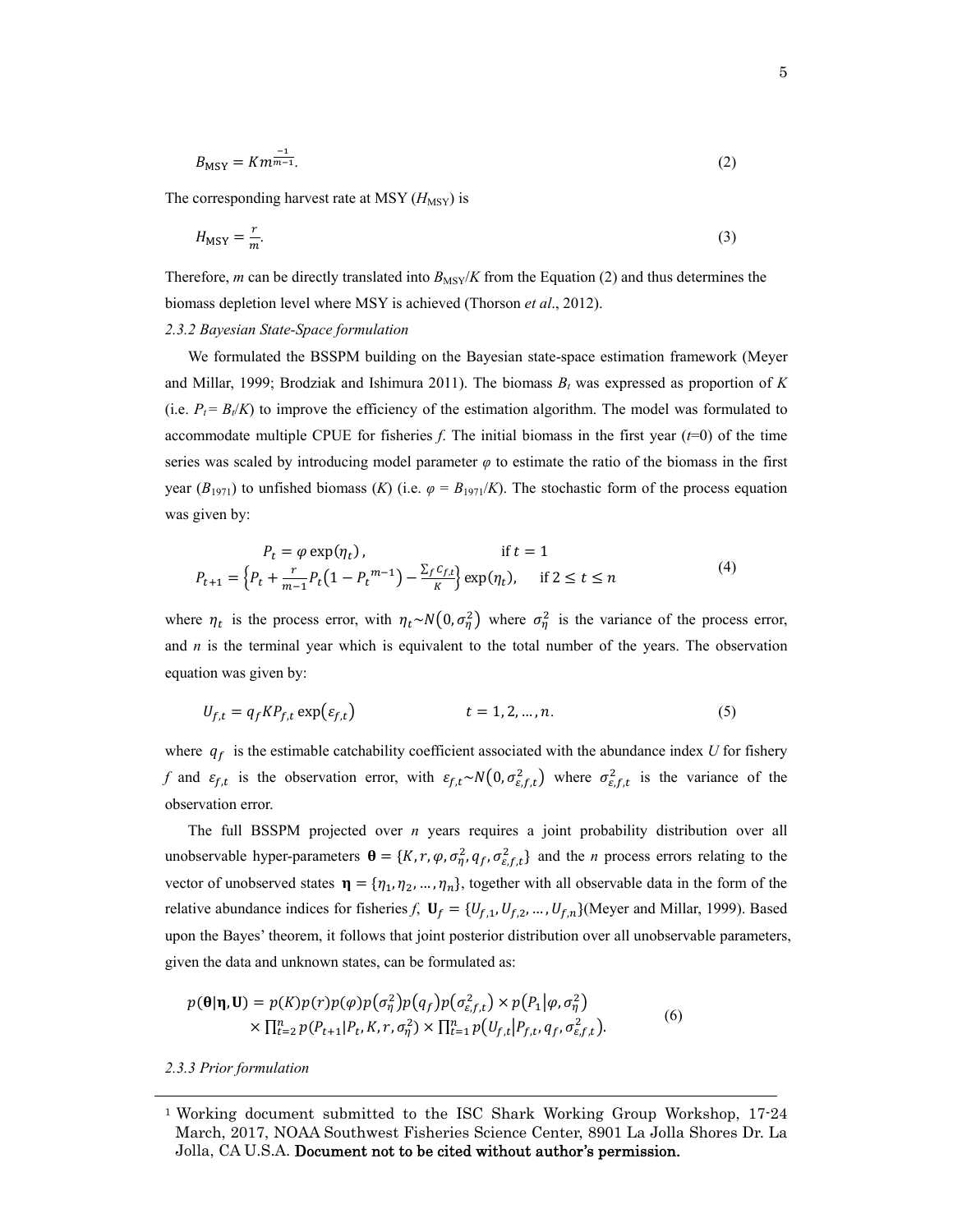Priors for the reference case scenarios were formulated as those used in the BSP2 (ISC, 2014) and comprised of uniform prior distributions for log  $(K)$  and  $q$  and lognormal distributions for  $r$  and  $\varphi = B_{1971}/K$  (see Table 2 in ISC, 2014). The prior means for *r* were translated into  $H_{\text{MSY}}$  using Equation (3) and fixed input values for the shape parameter *m* were obtained through iterative search as a function of  $B_{\text{MSY}}/K$  using Equation (2).

## *2.3.4 Convergence to posterior distribution*

 A critical issue in using MCMC methods is how to determine if random draws have converged to the posterior distribution. Convergence of the MCMC samples to the posterior distribution was checked by monitoring the trace and by diagnosing the autocorrelation plot **(Fig. A1)**. Potential scale reduction factor (Rhat) and statistical test (Geweke) were also implemented (**Table A1**). In this study, three MCMC chains were used. The model was run for one million iterations, sampled with a thinning rate of 200 with a burn-in period of 0.2 million for three chains.

#### *2.4. Specification and parameterization*

The parameters used for the reference and sensitivity runs were summarized in **Table 3**. We named the model consisted of the default parameters "**base-parameter model**". The range of the uniform distribution for the prior means of unfished biomass (*K*) was arbitrarily chosen between 100,000 and 20,000,000 tons. The prior means of intrinsic rate of population biomass (*r*) for reference case was estimated from two-sex matrix population dynamics model (Yokoi *et al*., 2016) with the updated growth and reproductive parameters (Fujinami *et al*., 2016; Fujinami *et al.* In press) and new natural mortality schedules (M-schedules) from Walter *et al*. (2016) method-II (Semba and Yokoi, 2016). Higher alternative prior mean was used from Cortés (2002) and Kleiber *et al*. (2009) as in ISC (2014), whereas lower alternative prior mean was estimated using the similar methods for reference case except with 2-year breeding periodicity instead of 1-year breeding periodicity. The standard deviation (SD) of *r* for reference case and alternative runs was arbitrarily given.

The prior of the ratio ( $\varphi = B_{1971}/K$ ) for reference case was given by expert opinion after considering the several studies on the initial population size in addition to the report with regards to longline effort in the North Pacific since 1950 (Okamoto, 2004; Ohshimo *et al*., 2014; Ward and Myers, 2005). Higher and lower prior means for the ratio (*φ*) were arbitrarily given. The SD of *φ* for reference case and alternative runs was arbitrarily given as well.

The shape parameter (*m*) for reference case was calculated using the empirical equation (Fowler, 1988):

$$
m = 0.633 - 0.187 \times \ln(rT),\tag{7}
$$

where  $r = 0.221$  was given with the updated biological parameters and the generation time (*T*) was assumed to be 7 based on Cortés (2002) as in the 2014 assessment. In the calculation of the shape

<sup>1</sup> Working document submitted to the ISC Shark Working Group Workshop, 17-24 March, 2017, NOAA Southwest Fisheries Science Center, 8901 La Jolla Shores Dr. La Jolla, CA U.S.A. Document not to be cited without author's permission.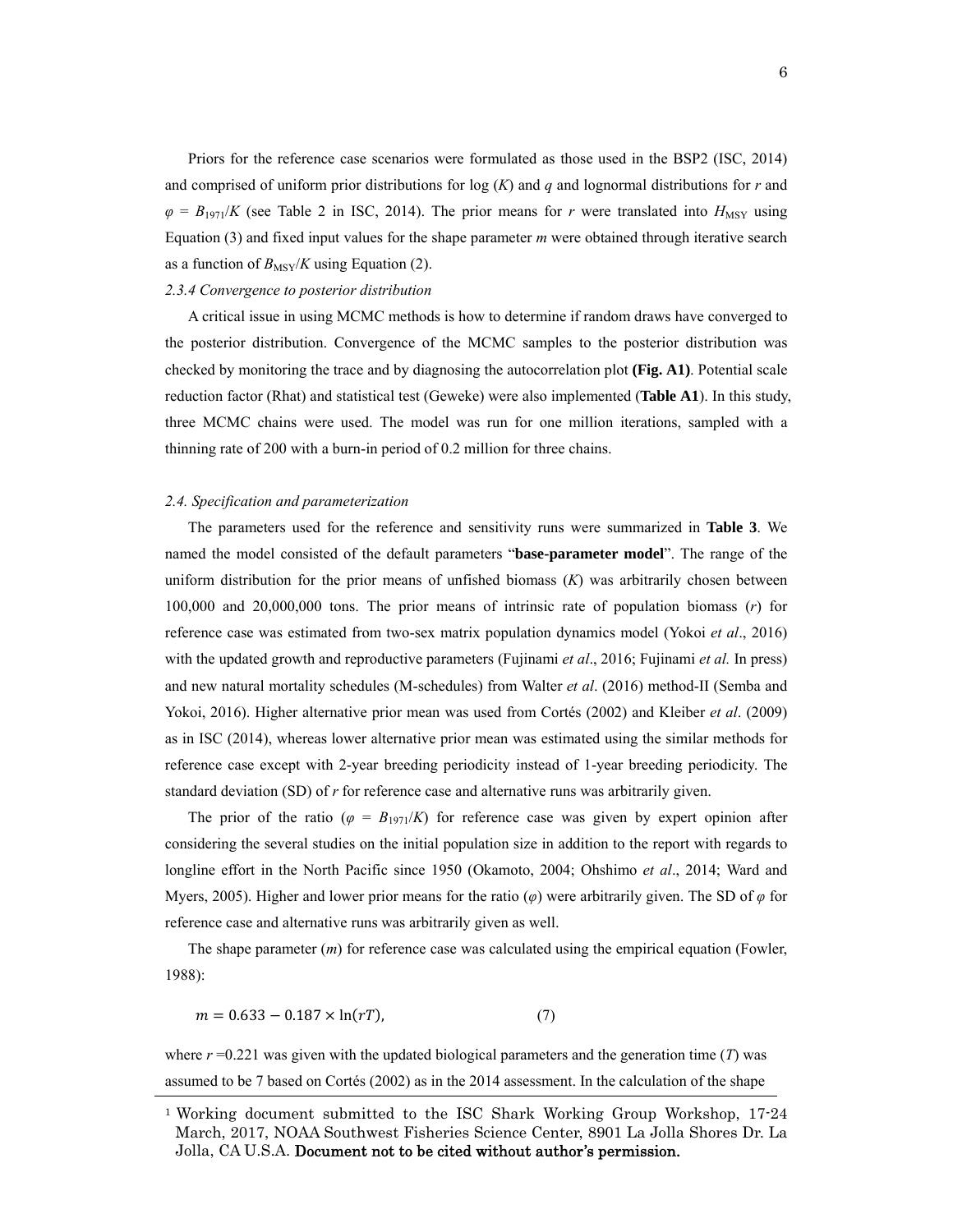parameter (*m*) with use of equation (7), the value of the generation time is required. The generation time is estimated using the following equation:

$$
T = \sum_{x=0}^{max} x l_x b_x e^{-rx}
$$
 (13)

where *x* is age, *l* is survival rate, and *max* is maximum age. Two sex matrix population model (Yokoi et al., 2016) can provide the generation time however it is required to correct the above equation due to two-sex model (the generation time is generally estimated using only female's parameter). It is therefore generation time was assumed to be 7.0 based on Cortes (2002). Higher and lower values of shape parameter  $(m)$  were calculated using  $r = 0.187$  and 0.34 with  $T = 7$ , respectively. The former value of *r* was estimated using updated biological parameters with 2-year breeding periodicity and latter value was estimated using biological parameters as in the 2014 assessment. The shape parameter was estimated in the model as an alternative run.

Process error ( $\eta = 0.07$ ) was arbitrarily given and an attempt was made to estimate it in the model as an alternative run for the reference case.

The different combinations of  $r$  vs  $\varphi$  and  $r$  vs  $m$  were used to examine the sensitivity of the key parameters to the output. The impact of the different productivity (*r*) from the different M-schedules on the output was also examined (**Table A2**). A total number of 25 sensitivity runs were conducted for each reference case of the **base-parameter model**.

#### *2.5. Diagnostics*

#### *2.5.1. Retrospective analysis*

 Retrospective analysis is widely used in stock assessments to evaluate the reliability of parameter and reference point estimates (Cadigan and Farrell, 2005; Hurtado-Ferro *et al*., 2014). Retrospective analysis involves fitting a stock assessment model to the full dataset, and the same model is then fitted to truncated datasets where the data for the most recent years have been sequentially eliminating one year of data each time (model runs with fewer data are referred to as "peels"). Finally, 10 years' data points were removed from the estimates (i.e. 2006-2015). Mohn's "*ρ*" was calculated for stock biomass and harvest rate using the formulation proposed by Hurtado-Ferro *et al*. (2014).

$$
\rho = \overline{\left(\frac{X_{Y-y,p} - X_{Y-y,\text{ref}}}{X_{Y-y,\text{ref}}}\right)}
$$
\n(8)

where *X* is the quantity (i.e. Relative  $B/B_{\text{MSY}}$  to  $B_{1971}/B_{\text{MSY}}$  and Relative  $H/H_{\text{MSY}}$  to  $H_{1971}/H_{\text{MSY}}$ ) for which Mohn's  $\rho$  is being calculated, *Y* is the final year of the stock assessment, i.e. 2015, *y* is the last year of a given "peel" *p* (2014, 2013, … ,2005), and ref the reference peel, i.e. the most recent assessment.

#### *2.5.2. Residual analysis*

For each CPUE, the standard deviation of the normalized (or standardized) residuals (SDNR) was

<sup>1</sup> Working document submitted to the ISC Shark Working Group Workshop, 17-24 March, 2017, NOAA Southwest Fisheries Science Center, 8901 La Jolla Shores Dr. La Jolla, CA U.S.A. Document not to be cited without author's permission.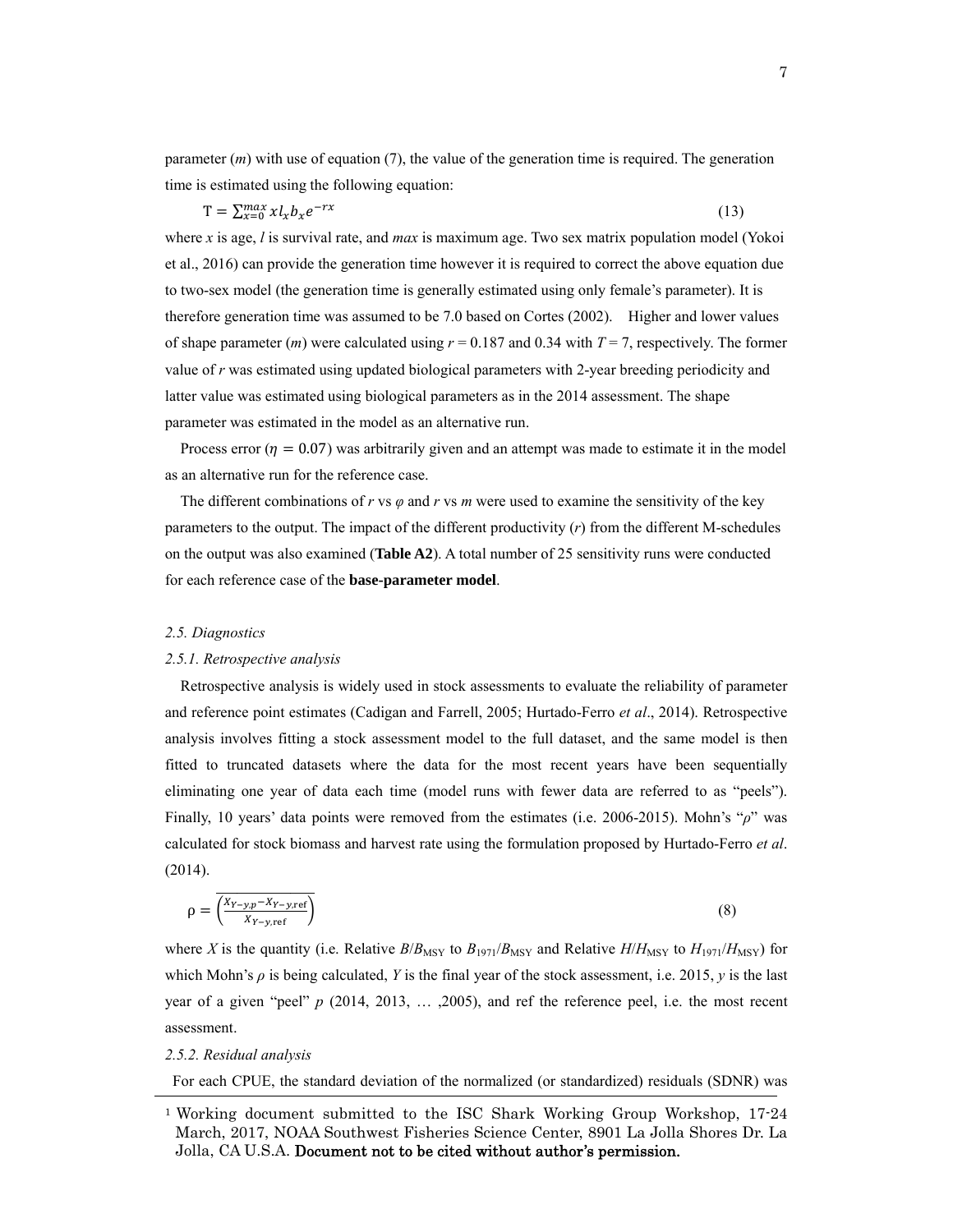used to examine the goodness-of-fit to CPUE data (Francis, 2011). To calculate the SDNR for a data set, we first calculate the normalized residual for each data point and then use the usual formula to calculate the standard deviation of these residuals:

$$
SDNR = \sqrt{\frac{\sum_{i}^{n}(z-\bar{z})^{2}}{n}}, \ z = \frac{o-\bar{E}}{\sigma_{o-\bar{E}}}
$$
\n(9)

where *z* is a normalized residual, *O* is an observed value, *E* is an expected value,  $\sigma_{O-E}$  is a standard deviation between *O* and *E*. The SDNR should be less than  $[\chi^2_{0.95,m-1}/(m-1)]^{0.5}$  to statistically confirm whether the fitting to CPUE data is good, where  $\chi^2_{0.95,m-1}$  is the 95<sup>th</sup> percentile of a  $\chi^2$ distribution with *m*-1 degrees of freedom (Anon., 2016). We also conducted a visual examination between observed and predicted values because Francis (2011) noted that it is essential to confirm the fitting even when the SDNR are smaller than the benchmark. The results showed that SDNRs for all CPUE indicated the statistically good fit (**Table A3**).

## *2.5.3. WAIC*

*Watanabe-Akaike (or widely applicable) information criterion* (WAIC) is an information criterion based on Bayesian statistics (Watanabe, 2010; Gelman et al., 2013). WAIC is commonly used for model selection by predictability of model. Given *N* number of data (*x*) for a variable  $X(X^N =$  $(x_1, x_2, \dots, x_N)$  and parameters ( $\theta$ ), the WAIC is defined as follows:

$$
W A I C = -\frac{1}{N} \sum_{i=1}^{N} \log \mathbb{E}_{\theta} [p(x_i | \theta)] + \frac{1}{N} \sum_{i=1}^{N} \{ \mathbb{E}_{\theta} [(\log p(x_i | \theta))^2] - \mathbb{E}_{\theta} [\log p(x_i | \theta)]^2 \} \quad (10)
$$

where *p* is a probability distribution and  $\mathbb{E}_{\theta}[\cdot]$  is the expected value from the posterior distributions:

$$
\mathbb{E}_{\theta}[\cdot] = \int [\cdot] p(\theta|X^N) d\theta. \tag{11}
$$

The concept of the Eq. (10) is that the first term means the expected mean value from the likelihood and posterior distribution and the second term means the variances. Given the posterior distribution can be approximated by a normal distribution, WAIC and AIC are asymptotically equivalent. Smaller value of WAIC indicates that the average error of the predicted values from the true model be smaller. We named the selected model by WAIC "**best-parameter model**".

## *2.5.4*. *Prior-only run*

We ran a **base-parameter model** without fitting to the CPUEs (i.e. prior-only run) to examine the relative influence of priors and data on the marginal posterior distributions (i.e. median and CV) for key parameters. This was denoted as the prior only model.

## *2.6. Forecast*

We conducted a future projection from 2015 to 2024 using software developed to evaluate the impact of various levels of fishing intensity on future biomass and catch. The model structure is the same as that used in the stock assessment:

<sup>1</sup> Working document submitted to the ISC Shark Working Group Workshop, 17-24 March, 2017, NOAA Southwest Fisheries Science Center, 8901 La Jolla Shores Dr. La Jolla, CA U.S.A. Document not to be cited without author's permission.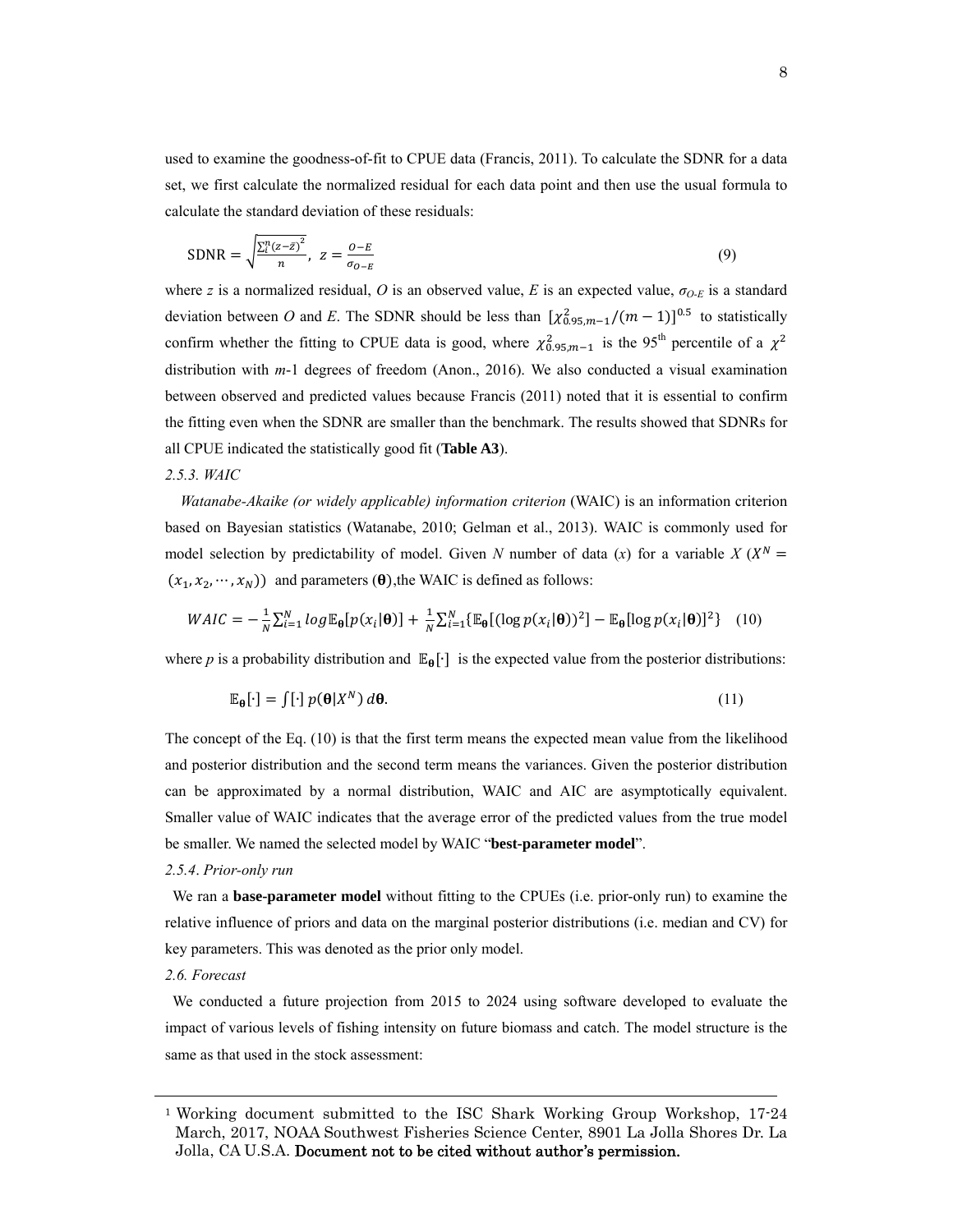$$
B_{t+1} = B_t + \frac{r}{m-1} B_t \left( 1 - \left(\frac{B_t}{K}\right)^{m-1} \right) - B_t H_t \tag{12}
$$

and the median and the 95 % credible intervals of the forecasted time series were estimated using BSSPM. In the forecast, relative harvest rate (*H*) to the average value in the three years from 2012 to 2014 was used under four different harvest scenarios.

- (1) High *H* scenario indicates that the relative harvest rate increases by 20%.
- (2)  $H_{\text{MSY}}$  scenario indicates that the relative harvest rate sustains at MSY level.
- (3) Status-Quo *H* scenario indicates that the relative harvest rate maintains at an average value in the three years from 2012 to 2014.
- (4) Low *H* scenario indicates that the relative harvest rate decreases by 20%.

Note that we used the harvest rate (*H*) instead of fishing mortality rate (*F*) due to the structure of the model.

#### **3. Results**

As the result of the model selection by WAIC in **Table 4**, different model was selected from the sensitivity runs as the best model for each reference case. The shapes of the posterior distributions for key parameters and variables were apparently different between the **base-parameter model** and the **best-parameter model** (**Table 5**, **Fig, 3**). However, the values of WAIC between them were almost same except four reference cases (**JPE**-**TWN**, **MEX**, **SPC** and **TWN**). In addition, yearly changes in the relative values to the reference points  $(B/B_{\text{MSY}})$  and  $H/H_{\text{MSY}}$ ) were almost similar between them (**Table 5**, **Fig. 4**). Therefore, we only show the results of the **base-parameter model** hereafter. Additionally, we focused on the results of five reference cases (**JPE-JPL**, **JPE-HWI**, **JPE-MEX**, **JPE-SPC**, **JPE-TWN**) that used Japanese CPUE data before 1994. The results of the remaining five reference cases (**JPL**, **HWI**, **MEX**, **SPC**, **TWN**) were shown in the **Appendix (Figs. A2-A7)**.

Annual changes in the biomass (*B*) and harvest rate (*H*) during 1971 and 1993 for five reference cases, except for *B* of **JPE-TWN**, showed that the *B* was above  $B_{\text{MSY}}$  and *H* was below  $H_{\text{MSY}}$  in 1970s, and the tendency was vice versa in 1980s (**Figs. 5**, **6**). The trends in *B* and *H* after 1990 were strongly dependent on those in CPUEs. JPE-JPL showed that *B* was above  $B_{\text{MSY}}$  from the mids-1990s until 2015 and *H* was below *H***MSY** since 1990. Both **JPE-HWI** and **JPE-SPC** showed that *B* and *H* were slightly fluctuated around the MSY level. **JPE-MEX** exhibited that *B* was below  $B_{\text{MSY}}$  and *H* was above  $H_{\text{MSY}}$  from 1990 to 2015. **JPE-TWN** showed that *B* was below  $B_{\text{MSY}}$ throughout the stock assessment period and *B* was increased in recent years, and *H* was below  $H_{\text{MSY}}$ after 1990.

<sup>1</sup> Working document submitted to the ISC Shark Working Group Workshop, 17-24 March, 2017, NOAA Southwest Fisheries Science Center, 8901 La Jolla Shores Dr. La Jolla, CA U.S.A. Document not to be cited without author's permission.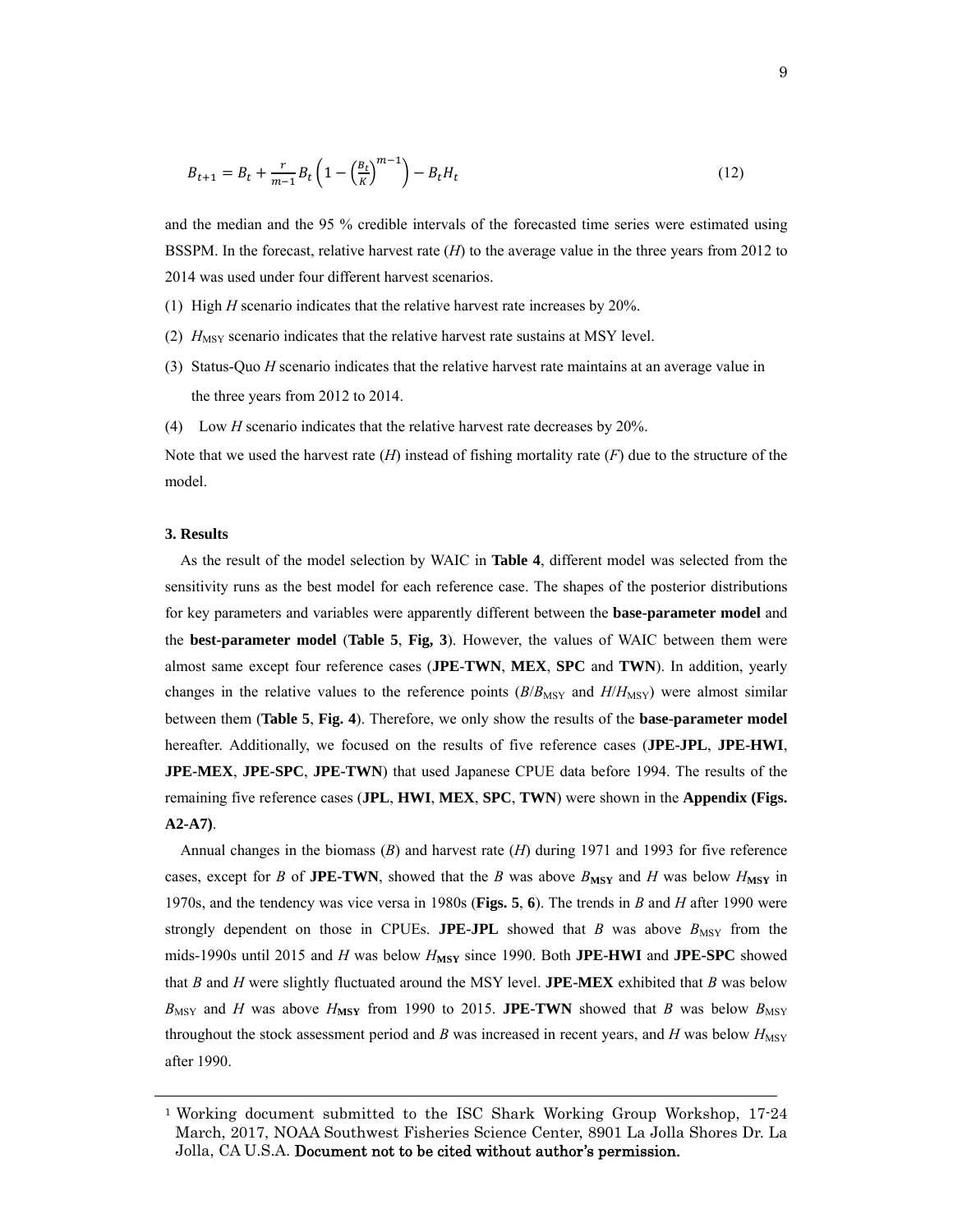Kobe-plot showed that the current stock status for five reference cases were divided into three: green zone (**JPE-JPL**, **JPE-TWN**), yellow zone (**JPE-HWI**, **JPE-SPC**), and red zone (**JPE-MEX**) (**Fig. 7**).

Sensitivity analyses showed that the absolute values (*B* and *H***)** were different among 26 runs, however, trends in the relative values (*BlB*<sub>MSY</sub> and *HIH*<sub>MSY</sub>) were almost same among 26 runs (**Table 6**, **Fig. 8**).

Retrospective analysis showed that there were no significant trends in relative biomass **(***B***/***B***MSY**) and relative harvest rate ( $H/H_{\text{MSY}}$ ) (Fig. 9). The low values of Mohn's rho (0.018 for biomass and -0.016 for harvest rate) indicated less biased estimates.

Future projections showed that the catch constantly increased with the increase of the biomass except for **JPE-MEX** and  $H_{\text{MSY}}$  scenario for some reference cases (**Table 7**, **A4**, **Fig. 10**). In case of *H*<sub>MSY</sub> scenario for two reference cases (**JPE-JPL**, **JPE-TWN**), the catch sharply increased with the increase of the harvest rate, while biomass declined to  $B_{\text{MSY}}$  with the increase of the catch and the decrease of biomass that resulted in the decrease of the catch. For the other reference cases (**JPE-HWI**, **JPE-SPC**),  $H_{\text{MSY}}$  scenario showed that catch slightly increased due to the slight increase of biomass. In case of  $H_{\text{MSY}}$  scenario for **JPE-MEX**, biomass gradually approached to  $B_{\text{MSY}}$ , however, the catch departed from the MSY level due to the low biomass relative to  $B_{\text{MSY}}$ .

## **4. Discussion**

 We updated the stock assessment for North Pacific blue shark using the BSSPM model with newly available abundance indices, catch, and key parameters. We extended the time series from 1971-2011 to 1971-2015. We also added new abundance indices of Mexico longline (**MEX**) in addition to the four abundance indices (**JPL**, **HWI**, **SPC**, and **TWN**) during 1994 and 2015 (**Fig. 2**). In the five abundance indices, Japanese offshore shallow-set longline (**JPL**) is the most representative abundance indices because of the large area coverage, large amount of data, and the longest time series (Hiraoka et al. 2016). Our results (**JPE-JPL**) indicated that the median estimates of stock biomass fluctuated around 630,000 tons in 1970s, and then declined to the lowest level of 343,915 tons in 1989, thereafter increased to 688,429 tons in 2003, and fluctuated around 560,000 tons in recent years (**Fig. 6**). Estimated harvest rate sharply increased from the early 1970s to the 1980s, peaked at 0.184 year<sup>-1</sup> in 1989, in response to the high catch in 1970s, thereafter sharply declined in 1990s and to  $0.067$  year<sup>-1</sup> in the most recent years (2012-2014). Given the MSY is used as reference points, the current stock biomass  $(B)$  (2012-2014) was 20% above  $B_{MSY}$  and the current harvest rate  $(H)$  (2012-2014) was 48% below  $H_{MSY}$ . The results of the **base-parameter model** based on the Japanese longline fishery suggested that the North Pacific blue shark stock was not overfished and was not subject to overfishing relative to the MSY-based reference points.

<sup>1</sup> Working document submitted to the ISC Shark Working Group Workshop, 17-24 March, 2017, NOAA Southwest Fisheries Science Center, 8901 La Jolla Shores Dr. La Jolla, CA U.S.A. Document not to be cited without author's permission.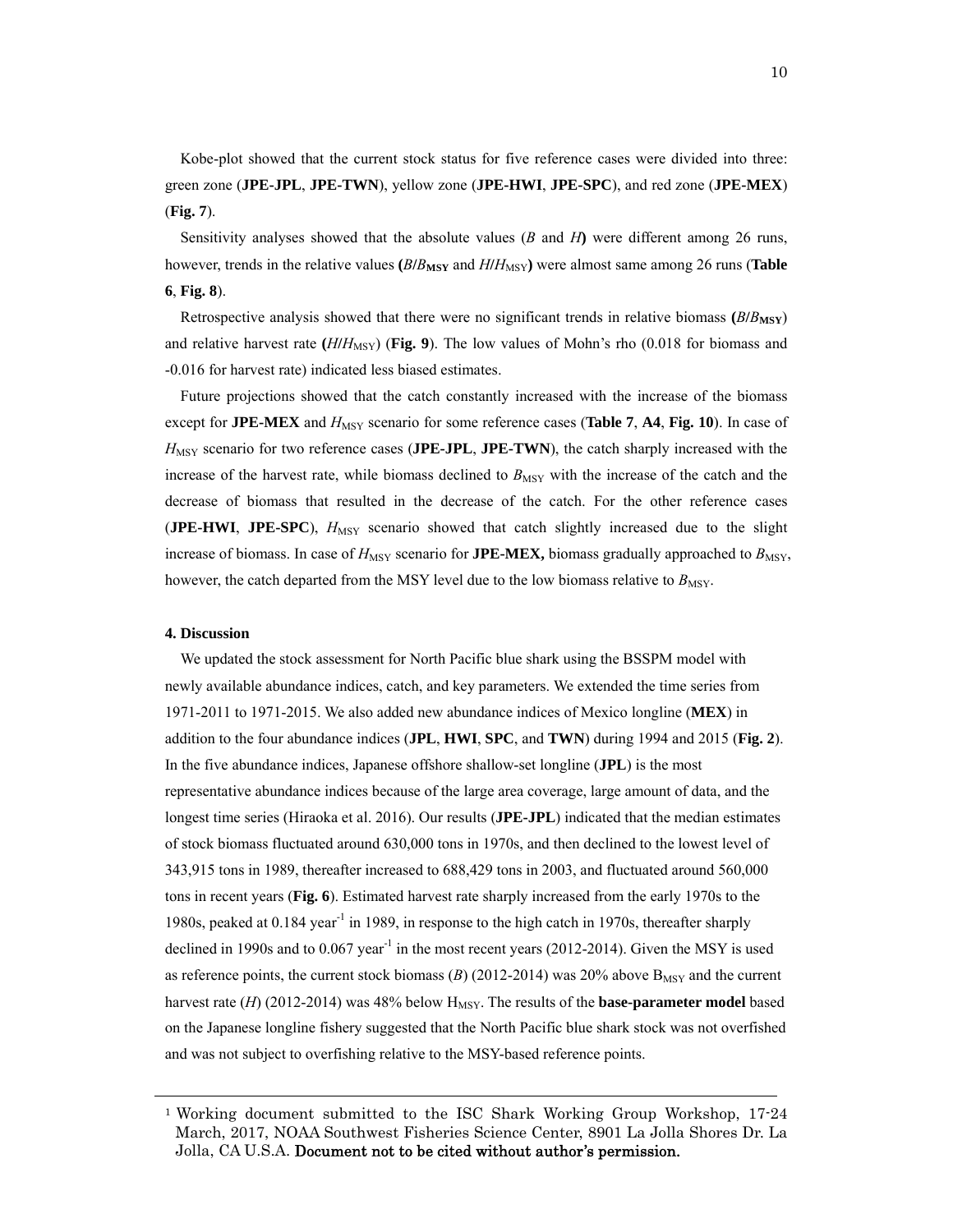Unlike the optimistic stock assessment results based on the Japanese abundance indices (**JPE-JPL**), the stock assessment results based on the Mexico abundance indices **(JPE-MEX)** indicated the pessimistic stock status (**Fig. 7**). However, the interpretation of the stock assessment results was difficult because the decreasing trends of recent catch would be increased abundance indices, however, the trends of Mexican CPUE was decreasing. Probably, the inconsistent trend between the total catch and the CPUE is due to a local depletion of the stock in the eastern Pacific Ocean or any other changes in the migration patterns due to the environmental effects. The stock assessment results based on the Taiwanese abundance indices **(JPE-TWN)** which have large area coverage and much data exhibited similar stock status to those based on Japanese abundance indices (**JPE-JPL)**. The stock assessment results based on the SPC observed longline (**JPE**-**SPC**) had large uncertainties because of the large fluctuations of the observed CPUE in additions to the lacking of the data in the most recent years after 2009. The stock assessment results based on the Hawaii longline (**JPE**-**HWI**) showed a slightly decline in 2000s, however, the stock biomass recovered around MSY level in the most recent years (2012-2014). These results supported the conclusion of the stock status (i.e. not overfishing and not overfished) for the North Pacific blue shark.

 Time series of relative values and Kobe-plots showed large uncertainties for several reference cases **(Figs.5, 7** and **Fig. A5**). This was probably due to the uncertainties (i.e. inconsistent trends between CPUE and catch) in the CPUE time series. If we use relative values  $(B/B<sub>MSY</sub>$  and  $H/H<sub>MSY</sub>$ estimated from the fixed MSY based reference points ( $B_{\text{MSY}}$  and  $H_{\text{MSY}}$ ), the credible intervals become wider, while if we use relative values predicted from the MCMC samples, the credible intervals become narrower (see **Fig. 11**) because the relative values were directly predicted from the process of the MCMC samples. The former case does not allow to give the reliable credible intervals, whereas the latter case causes a difficulty for manager to understand the meaning of the reference points due to the unfixed reference points. In this study, we chose to use the latter case because the wider credible intervals have more impact on the decision making of the management than the difficulty in the understanding of the unfixed reference points.

 In the previous stock assessment, ISC (2014) evaluated the impacts of the priors in the sensitivity runs using a Bayes factor. In this study, we used the WAIC as the information criterion of the evaluation for the model (Watanabe 2010). WAIC is an information criterion to evaluate the goodness of the model's prediction, and it has the same role as AIC as a frequentism. The smallest value of the WAIC indicates the best performance of the prediction that enables to distinctly evaluate the model.

Comparisons of  $B/B_{\text{MSY}}$  and  $H/H_{\text{MSY}}$  between previous (2014) and current (2017) stock assessment results showed similar trends for **JPE-JPL** but different trends for other three reference cases (**JPE-HWI**, **JPE-SPC**, **JPE-TWN**) (**Fig. A8**). Probably these were due to not only the changes in each CPUE trends between previous (2014) and current (2017) stock assessment but also

<sup>&</sup>lt;sup>1</sup> Working document submitted to the ISC Shark Working Group Workshop,  $17-24$ March, 2017, NOAA Southwest Fisheries Science Center, 8901 La Jolla Shores Dr. La Jolla, CA U.S.A. Document not to be cited without author's permission.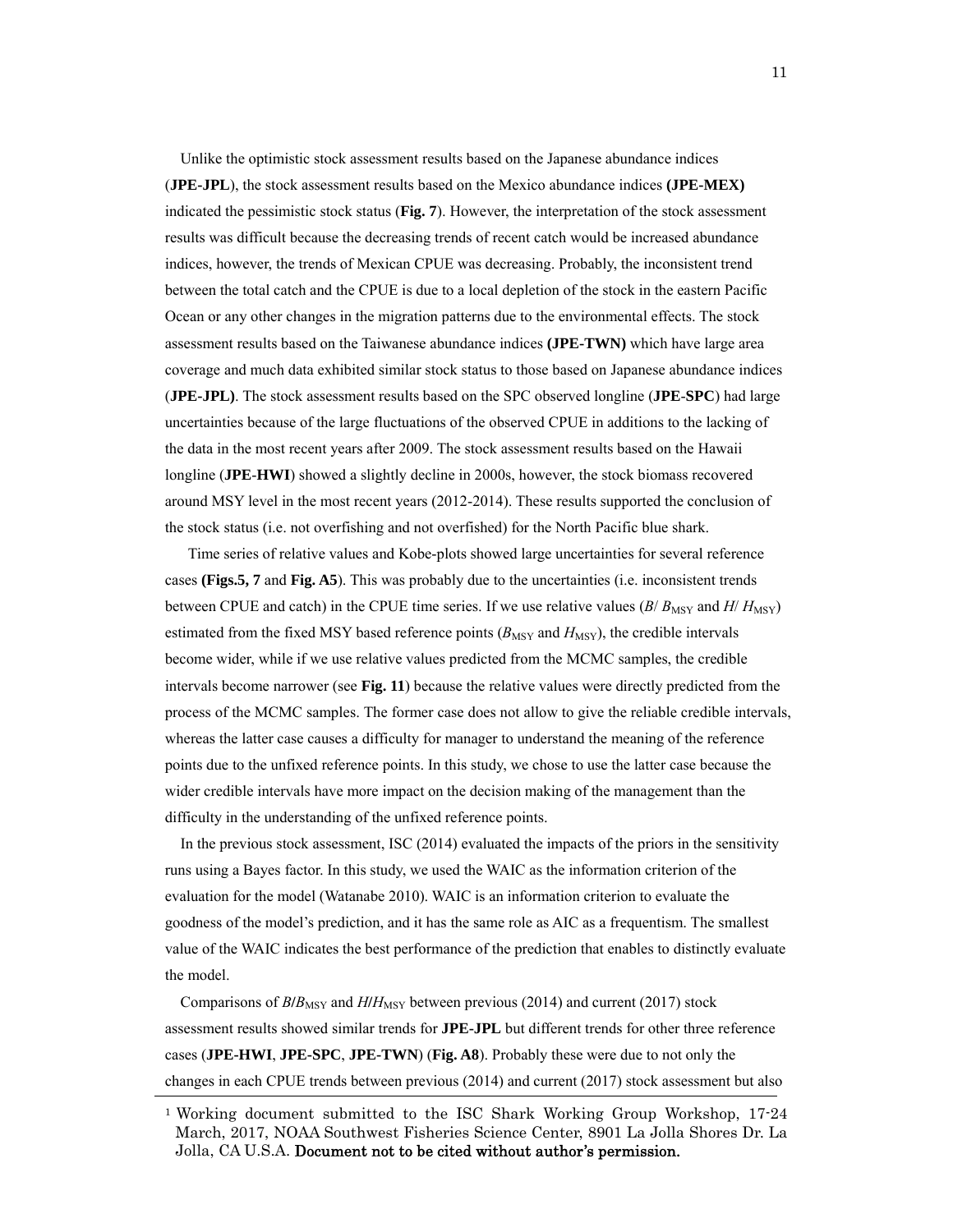the additional recent year's data because the time span of the other three CPUEs were shorter than that of **JPL**.

## **5. Reference**

ISC. 2016. Stock Assessment Update for Blue Marlin (Makaira nigricans) in the Pacific Ocean through 2014. Report of the billfish working group. ISC, 13-18, July 2016, Sapporo, Hokkaido, Japan. Available at:

http://isc.fra.go.jp/pdf/ISC16/ISC16\_Annex\_10\_Stock%20Assessment%20Update%20for%20Bl ue%20Marlin%20in%20the%20Pacific%20Ocean%20through%202014%20(ISC%202016).pdf

- Brodziak, J., Ishimura, G. 2011. Development of Bayesian production models for assessing the North Pacific swordfish population. Fisheries Science, 77:23–34.
- Cadigan, N.G., Farrell, P.J. 2005. Local influence diagnostics for the retrospective problem in sequential population analysis. ICES Journal of Marine Science, 62: 256–265.
- Carvalho, F., Winker, H., and Brodziak, J. 2016. Stock assessment and future projections for the North Pacific blue shark (*Prionace glauca*): An alternative Bayesian State-Space Surplus Production Model. ISC/16/SharkWG-1/17.
- Cortés, E. 2002. Incorporating uncertainty into demographic modeling: application to shark populations and their conservation. Conservation Biology, 16: 1048–1062.
- Gelman, A., Carlin, J.B., Stern, H.S., Dunson, D.B., Vehtari, A. and Rubin, D.B. 2013. Bayesian Data Analysis (3rd edition). Capman and Hall book (CRC Press).
- Fowler, C. W. 1988. Population dynamics as related to rate of increase per generation. Evolutionary Ecology 2: 197–204.
- Francis, R.I.C.C. 2011. Data weighting in statistical fisheries stock assessment models. Canadian Journal of Fisheries and Aquatic Science, 68: 1124–1138.
- Fujinami, Y., Semba, Y., Okamoto, H., Ohshimo, S., and Tanaka, S. 2016a. Reproductive biology of the blue shark, *Prionace glauca*, in the western North Pacific Ocean. 2016. ISC/16/SharkWG-1/01.
- Fujinami, Y., Semba, Y., Ijima, H., and Tanaka, S. 2016b. Age and growth estimation of the blue shark, *Prionace glauca*, in the western North Pacific Ocean. ISC/16/SharkWG-1/02.
- Hiraoka, Y., Kanaiwa, M., Ohshimo, S., Takahashi, N., Kai, M. and Yokawa, K. (2016) Relative abundance trend of the blue shark *Prionace glauca* based on Japanese distant-water and offshore longliner activity in the North pacific. *Fish. Sci.* **82:**687−699. DOI 10.1007/s12562-016-1007-7
- Hurtado-Ferro, F., *et al*. 2015. Looking in the rear-view mirror: bias and retrospective patterns in integrated, age-structured stock assessment models. ICES Journal of Marine Science, 72: 99– 110.
- ISC. 2014. Stock assessment and future projections of blue shark in the North Pacific Ocean. Report

<sup>1</sup> Working document submitted to the ISC Shark Working Group Workshop, 17-24 March, 2017, NOAA Southwest Fisheries Science Center, 8901 La Jolla Shores Dr. La Jolla, CA U.S.A. Document not to be cited without author's permission.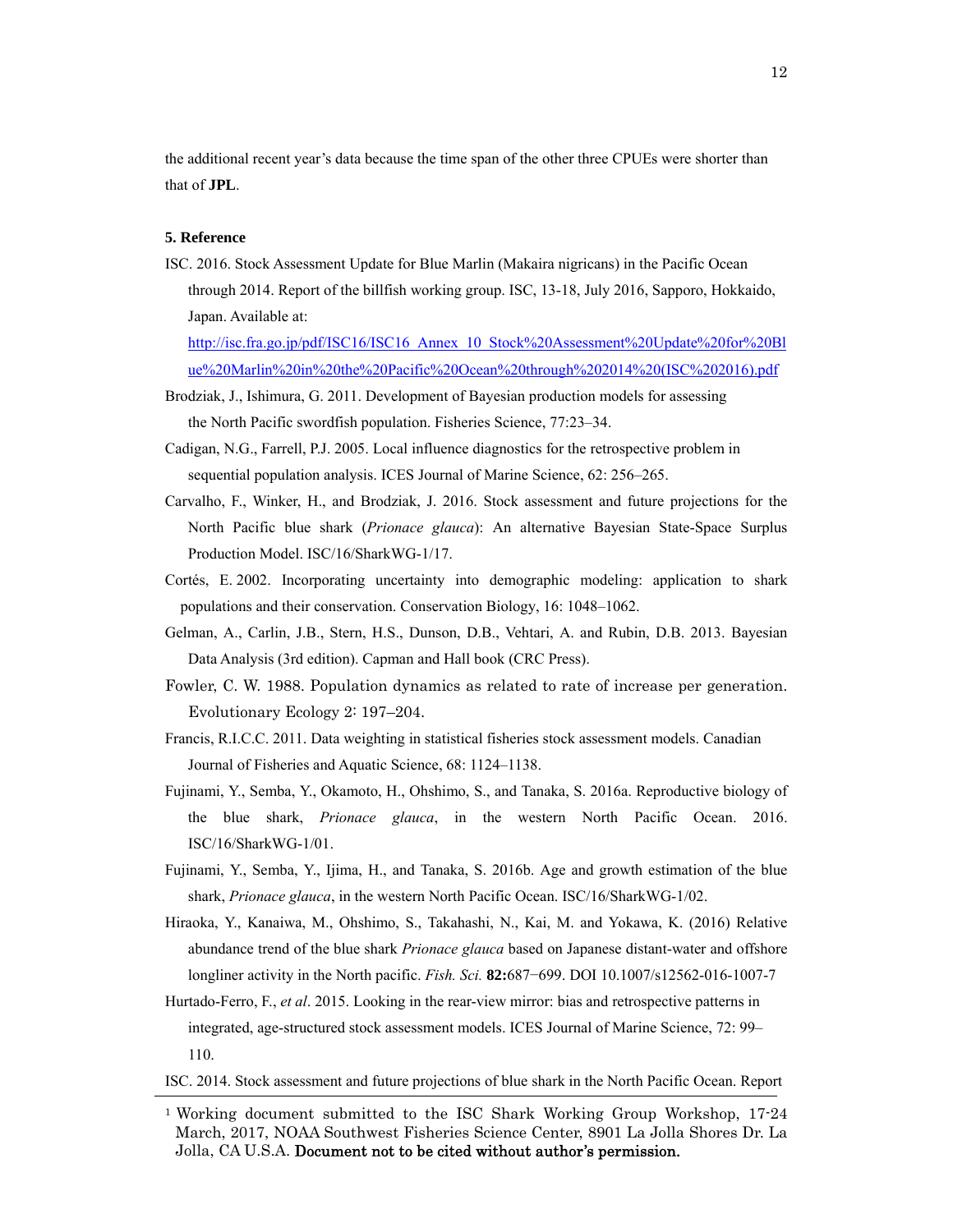of the Shark Working Group.

http://isc.fra.go.jp/pdf/ISC14/Annex%2013%20%20BSH%20assessment% 20report%208-26-14-final.pdf

- Kass, R.E., and Raftery, A.E. 1995. Bayes factors. Journal of the American Statistical Association, 90: 773–795.
- King, J. R., Wetklo, M., Supernault, J., Taguchi, M., Yokawa, K., Sosa-Nishizaki, O., and Withler, R. E. 2015. Genetic analysis of stock structure of blue shark (*Prionace glauca*) in the north Pacific ocean. Fisheries Research, 172: 181–189.
- Kleiber, P., Clarke, S., Bigelow, K., Nakano, H., McAlister, M., and Takeuchi, Y. 2009. North Pacific blue shark stock assessment. NOAA Technical Memorandum, NMFS-PIFSC–17: 1–83.
- McAllister, M. K., Babcock, E. A. 2006. Bayesian surplus production model with the Sampling Importance Resampling algorithm (BSP): a user's guide.
- Meyer, R., and Millar, C.P. 1999. BUGS in Bayesian stock assessments. Canadian Journal of Fisheries and Aquatic Sciences, 56: 1078–1086.
- Nakano, H., and Seki, M. P. 2003. Synopsis of biological data on the blue shark, *Prionace glauca* Linnaeus. Bulletin of Fisheries Research Agency, 6: 18−55.
- Nakano, H., and Stevens, J. D. 2008. The biology and ecology of the blue shark, *Prionace glauca*. *In* Sharks of the open ocean: biology, fisheries and conservation, pp. 140–151. Ed. by Camhi, M. D., Pikitch, E. K., and Babcock, E. A. Blackwell Publishing Ltd., Oxford.
- Ohshimo, S., Shiozaki, K., Kai, M., and Yokawa, K. 2014. Comparison of CPUE level of blue shark in Japanese longline research activities before and after the world war II. ISC/14/SharkWG-1/04.
- Okamoto, H. 2004. Search for the Japanese tuna fishing data before and just after World War II. Bulletin of Fisheries Research Agency, 13: 15−34.
- Pella, J.J. and Tomlinson, P.K. 1969. A generalized stock production model. Inter-American Tropical Tuna Commission Bulletin, 13: 421–458.
- R Core Team. 2013. R: A Language and Environment for Statistical Computing. R Foundation for Statistical Computing: Vienna, Austria. http://www.r-project.org/ (accessed 29 Jan 2016).
- Stanley, R., McAllister, M., and Starr, P. 2012. Updated stock assessment for Bocaccio (Sebastes paucispinis) in British Columbia waters for 2012. Department of Fisheries and Oceans, Canadian Science Advisory Secretariat research document, Fs70-5/2012-109E-PDF.
- Thorson, J.T., Cope, J.M., Branch, T.A. and Jensen, O.P. 2012. Spawning biomass reference points for exploited marine fishes, incorporating taxonomic and body size information. Canadian Journal of Fisheries and Aquatic Sciences, 69; 1–13.
- Watanabe, S. 2010. Asymptotic Equivalence of Bayes Cross Validation and Widely Applicable Information Criterion in Singular Learning Theory. Journal of Machine Learning Research, 11: 3571-3594.

<sup>1</sup> Working document submitted to the ISC Shark Working Group Workshop, 17-24 March, 2017, NOAA Southwest Fisheries Science Center, 8901 La Jolla Shores Dr. La Jolla, CA U.S.A. Document not to be cited without author's permission.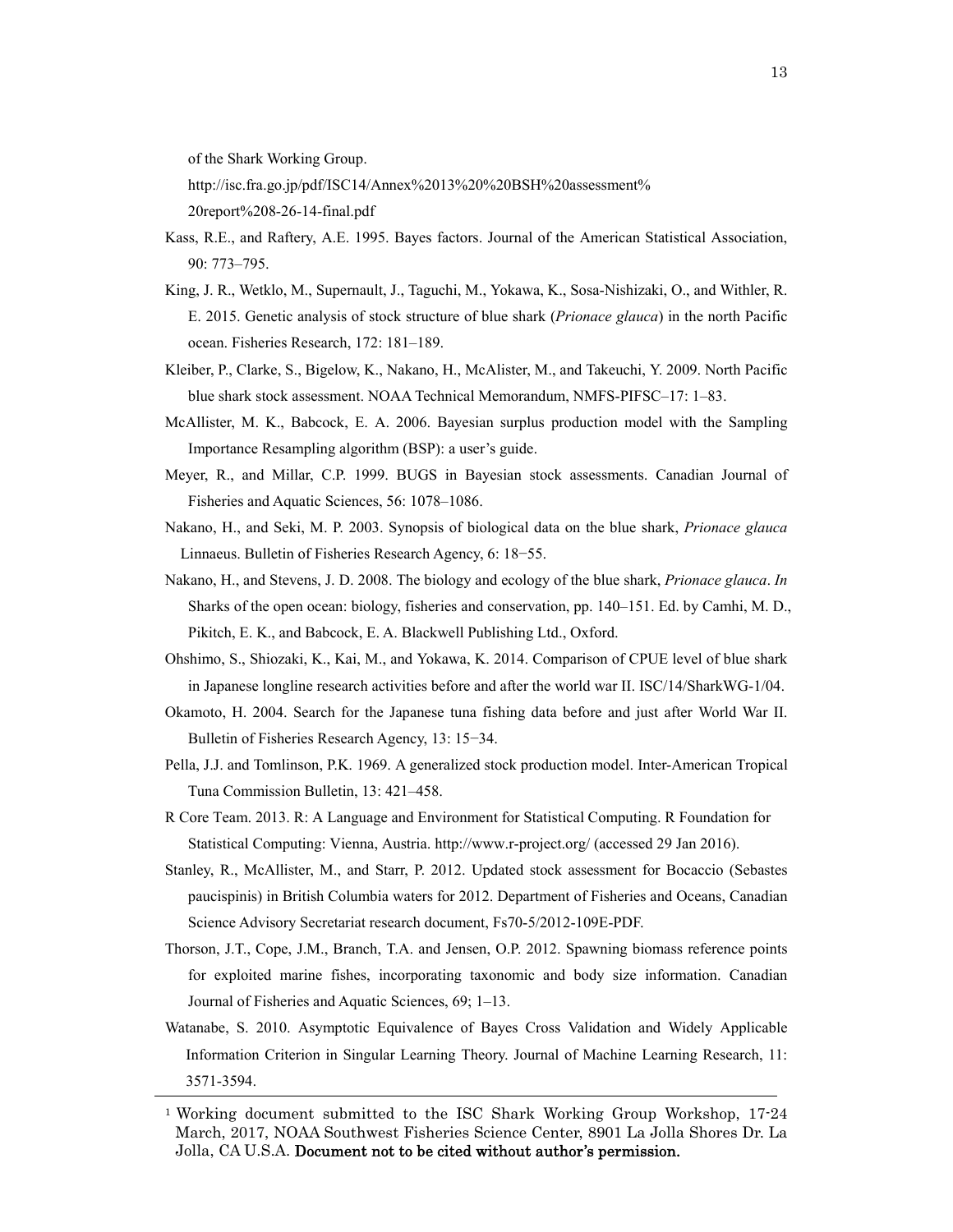- Ward, P., and Myers, R.A. 2005. Shifts in open-ocean fish communities coinciding with the commencement of commercial fishing. Ecology, 86: 835–847.
- Yokoi, H., Ijima, H., Ohshimo, S., and Yokawa, K. 2016. Estimation of population growth rate of the blue shark (*Prionace glauca*) using two-sex age-structure matrix model. ISC/16/SharkWG-1/05.

<sup>1</sup> Working document submitted to the ISC Shark Working Group Workshop, 17-24 March, 2017, NOAA Southwest Fisheries Science Center, 8901 La Jolla Shores Dr. La Jolla, CA U.S.A. Document not to be cited without author's permission.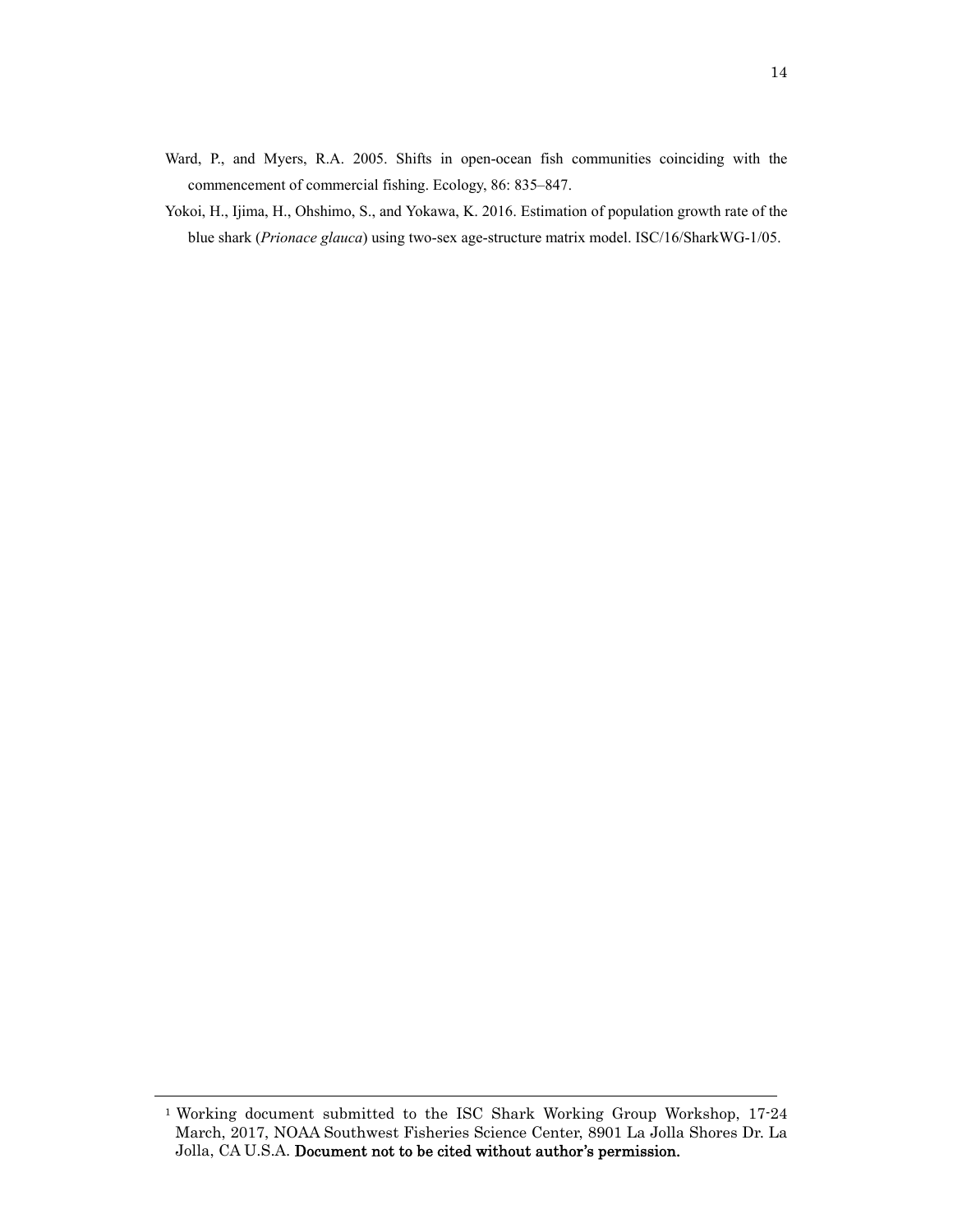| Year  | Canada           | China            | <b>IATTC</b>             | Japan  | Korea            | Mexico | Non-ISC          | Taiwan | <b>USA</b> | Total  |
|-------|------------------|------------------|--------------------------|--------|------------------|--------|------------------|--------|------------|--------|
| 1,971 | $\boldsymbol{0}$ | $\boldsymbol{0}$ | $\boldsymbol{7}$         | 23,252 | $\boldsymbol{0}$ | 440    | $\boldsymbol{0}$ | 12,070 | 30         | 35,799 |
| 1,972 | $\boldsymbol{0}$ | $\boldsymbol{0}$ | $\sqrt{5}$               | 17,977 | $\boldsymbol{0}$ | 440    | $\boldsymbol{0}$ | 15,056 | 30         | 33,508 |
| 1,973 | $\boldsymbol{0}$ | $\boldsymbol{0}$ | $\sqrt{5}$               | 25,328 | 0                | 440    | $\boldsymbol{0}$ | 12,025 | 30         | 37,828 |
| 1,974 | $\boldsymbol{0}$ | $\boldsymbol{0}$ | $\sqrt{5}$               | 23,546 | $\boldsymbol{0}$ | 440    | $\boldsymbol{0}$ | 10,742 | 30         | 34,763 |
| 1,975 | $\boldsymbol{0}$ | $\boldsymbol{0}$ | $\boldsymbol{7}$         | 30,277 | 5                | 440    | $\boldsymbol{0}$ | 9,392  | 33         | 40,154 |
| 1,976 | $\boldsymbol{0}$ | $\boldsymbol{0}$ | $\boldsymbol{7}$         | 43,026 | 32               | 374    | $\boldsymbol{0}$ | 10,286 | 129        | 53,854 |
| 1,977 | $\boldsymbol{0}$ | $\boldsymbol{0}$ | 6                        | 55,144 | 55               | 386    | $\boldsymbol{0}$ | 10,045 | 225        | 65,861 |
| 1,978 | $\boldsymbol{0}$ | $\boldsymbol{0}$ | 8                        | 48,550 | 17               | 561    | $\boldsymbol{0}$ | 10,603 | 329        | 60,068 |
| 1,979 | $\mathbf{1}$     | $\boldsymbol{0}$ | 10                       | 57,193 | $\boldsymbol{0}$ | 338    | $\boldsymbol{0}$ | 12,360 | 466        | 70,368 |
| 1,980 | 11               | $\boldsymbol{0}$ | 10                       | 59,773 | 114              | 624    | $\boldsymbol{0}$ | 12,840 | 630        | 74,002 |
| 1,981 | $\boldsymbol{0}$ | $\boldsymbol{0}$ | 9                        | 74,573 | $\boldsymbol{0}$ | 1,593  | $\boldsymbol{0}$ | 10,961 | 669        | 87,805 |
| 1,982 | $\boldsymbol{0}$ | $\boldsymbol{0}$ | 6                        | 57,189 | 242              | 1,181  | $\boldsymbol{0}$ | 12,003 | 784        | 71,405 |
| 1,983 | 25               | $\boldsymbol{0}$ | 6                        | 55,408 | 27               | 1,548  | $\boldsymbol{0}$ | 10,586 | 954        | 68,554 |
| 1,984 | $\boldsymbol{0}$ | $\boldsymbol{0}$ | 6                        | 52,161 | 88               | 390    | $\boldsymbol{0}$ | 9,509  | 1,112      | 63,266 |
| 1,985 | 60               | $\boldsymbol{0}$ | $\mathfrak{Z}$           | 48,314 | 145              | 528    | $\boldsymbol{0}$ | 10,712 | 1,291      | 61,053 |
| 1,986 | 90               | $\boldsymbol{0}$ | $\sqrt{2}$               | 44,165 | 95               | 2,128  | $\boldsymbol{0}$ | 9,048  | 1,496      | 57,024 |
| 1,987 | 159              | $\boldsymbol{0}$ | $\sqrt{2}$               | 39,996 | 159              | 2,205  | $\boldsymbol{0}$ | 6,729  | 1,508      | 50,758 |
| 1,988 | $\boldsymbol{0}$ | $\boldsymbol{0}$ | 6                        | 43,321 | 140              | 3,337  | $\boldsymbol{0}$ | 6,966  | 1,783      | 55,553 |
| 1,989 | $\boldsymbol{0}$ | $\boldsymbol{0}$ | $\sqrt{5}$               | 52,206 | 49               | 1,643  | $\boldsymbol{0}$ | 7,897  | 1,607      | 63,407 |
| 1,990 | $\overline{4}$   | $\boldsymbol{0}$ | $\mathfrak{Z}$           | 33,933 | 58               | 2,865  | $\boldsymbol{0}$ | 8,885  | 1,855      | 47,603 |
| 1,991 | $\boldsymbol{0}$ | $\boldsymbol{0}$ | $\sqrt{2}$               | 35,452 | 65               | 3,197  | $\boldsymbol{0}$ | 9,619  | 1,763      | 50,098 |
| 1,992 | $\boldsymbol{0}$ | $\boldsymbol{0}$ | $\mathfrak{Z}$           | 28,655 | 49               | 3,085  | $\boldsymbol{0}$ | 7,615  | 2,328      | 41,735 |
| 1,993 | $\boldsymbol{0}$ | $\boldsymbol{0}$ | $\mathfrak{Z}$           | 26,667 | 28               | 3,517  | $\boldsymbol{0}$ | 6,919  | 3,747      | 40,881 |
| 1,994 | $\boldsymbol{0}$ | $\boldsymbol{0}$ | $\overline{c}$           | 34,519 | 33               | 1,758  | $\boldsymbol{0}$ | 5,470  | 2,723      | 44,505 |
| 1,995 | $\boldsymbol{0}$ | $\boldsymbol{0}$ | 10                       | 38,478 | 104              | 2,100  | 161              | 10,100 | 2,165      | 53,118 |
| 1,996 | $\mathbf{1}$     | $\boldsymbol{0}$ | $\sqrt{2}$               | 29,843 | 231              | 3,117  | 165              | 9,917  | 2,586      | 45,862 |
| 1,997 | $\mathbf{1}$     | $\boldsymbol{0}$ | $\overline{\mathcal{A}}$ | 33,276 | 433              | 2,948  | 261              | 13,773 | 3,020      | 53,716 |
| 1,998 | 2                | $\boldsymbol{0}$ | $\sqrt{2}$               | 31,621 | 623              | 3,134  | 634              | 11,640 | 3,103      | 50,759 |
| 1,999 | $\mathbf{1}$     | $\boldsymbol{0}$ | $\mathbf{1}$             | 28,379 | 471              | 2,261  | 782              | 14,118 | 2,960      | 48,973 |
| 2,000 | $\mathbf{1}$     | $\boldsymbol{0}$ | $\sqrt{2}$               | 30,928 | 433              | 2,719  | 1,350            | 20,391 | 1,378      | 57,202 |
| 2,001 | 5                | 340              | $\boldsymbol{0}$         | 31,738 | 163              | 2,587  | 944              | 9,831  | 381        | 45,989 |
| 2,002 | 5                | 334              | $\mathfrak{Z}$           | 27,485 | 293              | 2,524  | 2,126            | 11,582 | 273        | 44,625 |
| 2,003 | 17               | 305              | $\mathbf{1}$             | 28,661 | 399              | 2,307  | 1,708            | 10,244 | 281        | 43,923 |
| 2,004 | 4                | 282              | $\mathbf{1}$             | 27,285 | 50               | 3,781  | 5,846            | 12,668 | 201        | 50,118 |
| 2,005 | $\boldsymbol{0}$ | 343              | $\boldsymbol{0}$         | 30,929 | 44               | 2,721  | 3,081            | 14,478 | 146        | 51,742 |
| 2,006 | 20               | 201              | $\mathfrak{Z}$           | 26,526 | 21               | 2,765  | 3,111            | 14,175 | 143        | 46,965 |
| 2,007 | 9                | 234              | 2                        | 25,134 | 203              | 3,324  | 3,153            | 13,848 | 182        | 46,089 |
| 2,008 | 6                | 134              | 3                        | 21,201 | 75               | 4,355  | 2,066            | 14,824 | 138        | 42,802 |
| 2,009 | 8                | 298              | $\sqrt{2}$               | 20,688 | 146              | 4,423  | 1,778            | 16,559 | 122        | 44,024 |
| 2,010 | 7                | 357              | 1                        | 23,670 | 470              | 4,469  | 1,808            | 13,349 | 150        | 44,281 |
| 2,011 | 13               | 613              | 1                        | 21,006 | 952              | 3,719  | 2,624            | 16,451 | 142        | 45,521 |
| 2,012 | 9                | 758              | $\sqrt{2}$               | 14,975 | 551              | 4,108  | 2,778            | 16,451 | 145        | 39,777 |
| 2,013 | 26               | 598              | $\sqrt{2}$               | 18,319 | 491              | 4,494  | 2,131            | 7,534  | 268        | 33,863 |
| 2,014 | 9                | 251              | $\boldsymbol{0}$         | 17,306 |                  | 5,502  | 2,059            | 11,856 | 396        | 37,707 |
|       |                  |                  |                          |        | 328              |        |                  |        |            |        |
| 2,015 | 23               | 627              | $\boldsymbol{0}$         | 14,111 | 121              | 5,502  | 2,059            | 10,042 | 471        | 32,956 |

Table 1. Time series of catch (total dead removals; tons) for different countries/groups.

<sup>1</sup> Working document submitted to the ISC Shark Working Group Workshop, 17-24 March, 2017, NOAA Southwest Fisheries Science Center, 8901 La Jolla Shores Dr. La Jolla, CA U.S.A. Document not to be cited without author's permission.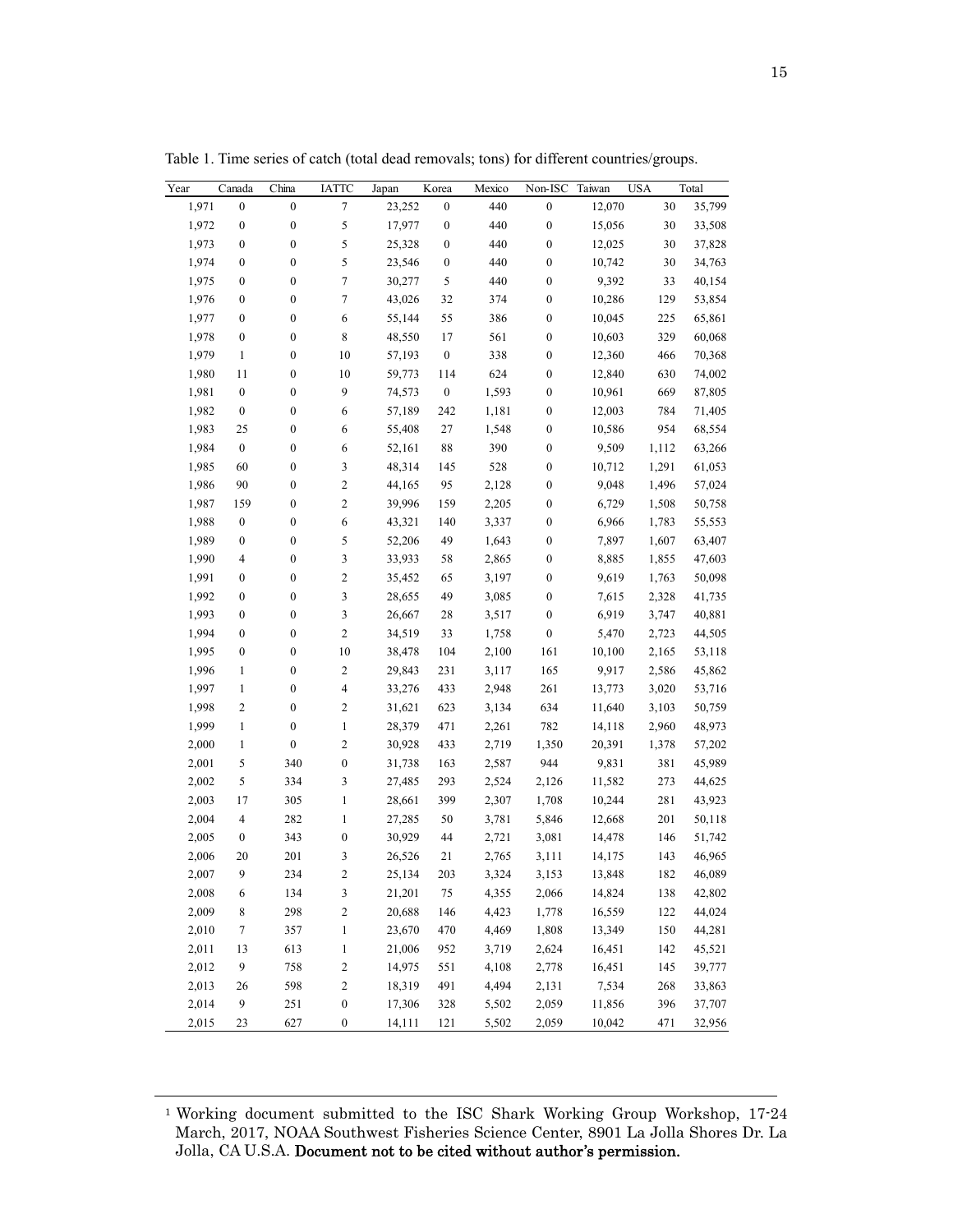Table 2. CPUE time series (relative value to its mean) for different fleets and the coefficient of variations (CV). **JPE:** Japanese offshore shallow-set longline (1976-1993), **JPL**: Japanese offshore shallow-set longline (1994-2015), **HWI**: Hawaii deep-set longline (2000-2015), **MEX:** Mexico longline (2006-2015), **SPC:** SPC observed longline (1993-2009), and **TWN:** Taiwan large-scale longline (2004-2015

| Year         | JPE-JPL      |              | <b>HWI</b>  |           | <b>MEX</b>  |           | <b>SPC</b>  |      | <b>TWN</b>  |           |
|--------------|--------------|--------------|-------------|-----------|-------------|-----------|-------------|------|-------------|-----------|
|              | <b>CPUE</b>  | <b>CV</b>    | <b>CPUE</b> | <b>CV</b> | <b>CPUE</b> | <b>CV</b> | <b>CPUE</b> | CV   | <b>CPUE</b> | <b>CV</b> |
| 1976         | 1.35         | 0.10         |             |           |             |           |             |      |             |           |
| 1977         | 1.40         | 0.10         |             |           |             |           |             |      |             |           |
| 1978         | 1.21         | $0.10\,$     |             |           |             |           |             |      |             |           |
| 1979         | 1.27         | 0.10         |             |           |             |           |             |      |             |           |
| 1980         | 1.36         | 0.10         |             |           |             |           |             |      |             |           |
| 1981<br>1982 | 1.13         | 0.10         |             |           |             |           |             |      |             |           |
| 1983         | 1.11<br>1.05 | 0.10<br>0.10 |             |           |             |           |             |      |             |           |
| 1984         | 0.91         | 0.10         |             |           |             |           |             |      |             |           |
| 1985         | 0.78         | 0.10         |             |           |             |           |             |      |             |           |
| 1986         | 0.91         | 0.10         |             |           |             |           |             |      |             |           |
| 1987         | 0.68         | 0.10         |             |           |             |           |             |      |             |           |
| 1988         | 0.71         | 0.10         |             |           |             |           |             |      |             |           |
| 1989         | 0.64         | 0.10         |             |           |             |           |             |      |             |           |
| 1990         | 0.67         | 0.10         |             |           |             |           |             |      |             |           |
| 1991         | 0.85         | $0.10\,$     |             |           |             |           |             |      |             |           |
| 1992         | 0.89         | 0.10         |             |           |             |           |             |      |             |           |
| 1993         | $1.07\,$     | 0.10         |             |           |             |           | 0.87        | 0.14 |             |           |
| 1994         | 0.72         | $0.10\,$     |             |           |             |           | 0.96        | 0.14 |             |           |
| 1995         | 0.84         | $0.10\,$     |             |           |             |           | 0.46        | 0.14 |             |           |
| 1996         | 0.80         | $0.10\,$     |             |           |             |           | 0.87        | 0.14 |             |           |
| 1997         | 0.97         | $0.10\,$     |             |           |             |           | 1.18        | 0.14 |             |           |
| 1998         | 0.98         | 0.10         |             |           |             |           | 1.80        | 0.14 |             |           |
| 1999         | 1.05         | 0.10         |             |           |             |           | 1.50        | 0.14 |             |           |
| 2000         | 1.05         | $0.10\,$     | 1.97        | 0.29      |             |           | 1.35        | 0.14 |             |           |
| 2001         | 1.19         | 0.10         | 1.12        | 0.29      |             |           | 1.37        | 0.14 |             |           |
| 2002         | 1.17         | 0.10         | 0.82        | 0.29      |             |           | 1.06        | 0.14 |             |           |
| 2003         | 1.26         | 0.10         | 1.30        | 0.29      |             |           | 0.85        | 0.14 |             |           |
| 2004         | 1.12         | 0.10         | 1.20        | 0.29      |             |           | 1.05        | 0.14 | 0.24        | 0.10      |
| 2005         | 1.25         | 0.10         | 0.84        | 0.29      |             |           | 0.79        | 0.14 | 1.58        | 0.10      |
| 2006         | 1.10         | 0.10         | 0.79        | 0.29      | 1.23        | 0.12      | 0.85        | 0.14 | 0.88        | 0.10      |
| 2007         | 0.90         | 0.10         | $1.00\,$    | 0.29      | 1.17        | 0.12      | 0.80        | 0.14 | 0.56        | 0.10      |
| 2008         | 0.84         | 0.10         | 0.56        | 0.29      | 1.49        | 0.12      | 0.69        | 0.14 | 0.85        | 0.10      |
| 2009         | $1.07\,$     | 0.10         | 0.73        | 0.29      | 1.09        | 0.12      | 0.57        | 0.14 | 0.42        | 0.10      |
| 2010         | 1.05         | 0.10         | 0.83        | 0.29      | 0.83        | 0.12      |             |      | 1.19        | $0.10\,$  |
|              |              |              |             |           |             |           |             |      |             |           |
| 2011         | 0.83         | 0.10         | 0.91        | 0.29      | 0.66        | 0.12      |             |      | 1.10        | $0.10\,$  |
| 2012         | 0.96         | 0.10         | 0.75        | 0.29      | 0.81        | 0.12      |             |      | 1.36        | $0.10\,$  |
| 2013         | 0.88         | 0.10         | 0.84        | 0.29      | 1.22        | 0.12      |             |      | 1.09        | 0.10      |
| 2014         | 0.87         | 0.10         | 1.01        | 0.29      | 0.83        | 0.12      |             |      | 1.27        | 0.10      |
| 2015         | 1.10         | 0.10         | 1.34        | 0.29      | 0.64        | 0.12      |             |      | 1.45        | 0.10      |

1 Working document submitted to the ISC Shark Working Group Workshop, 17-24 March, 2017, NOAA Southwest Fisheries Science Center, 8901 La Jolla Shores Dr. La Jolla, CA U.S.A. Document not to be cited without author's permission.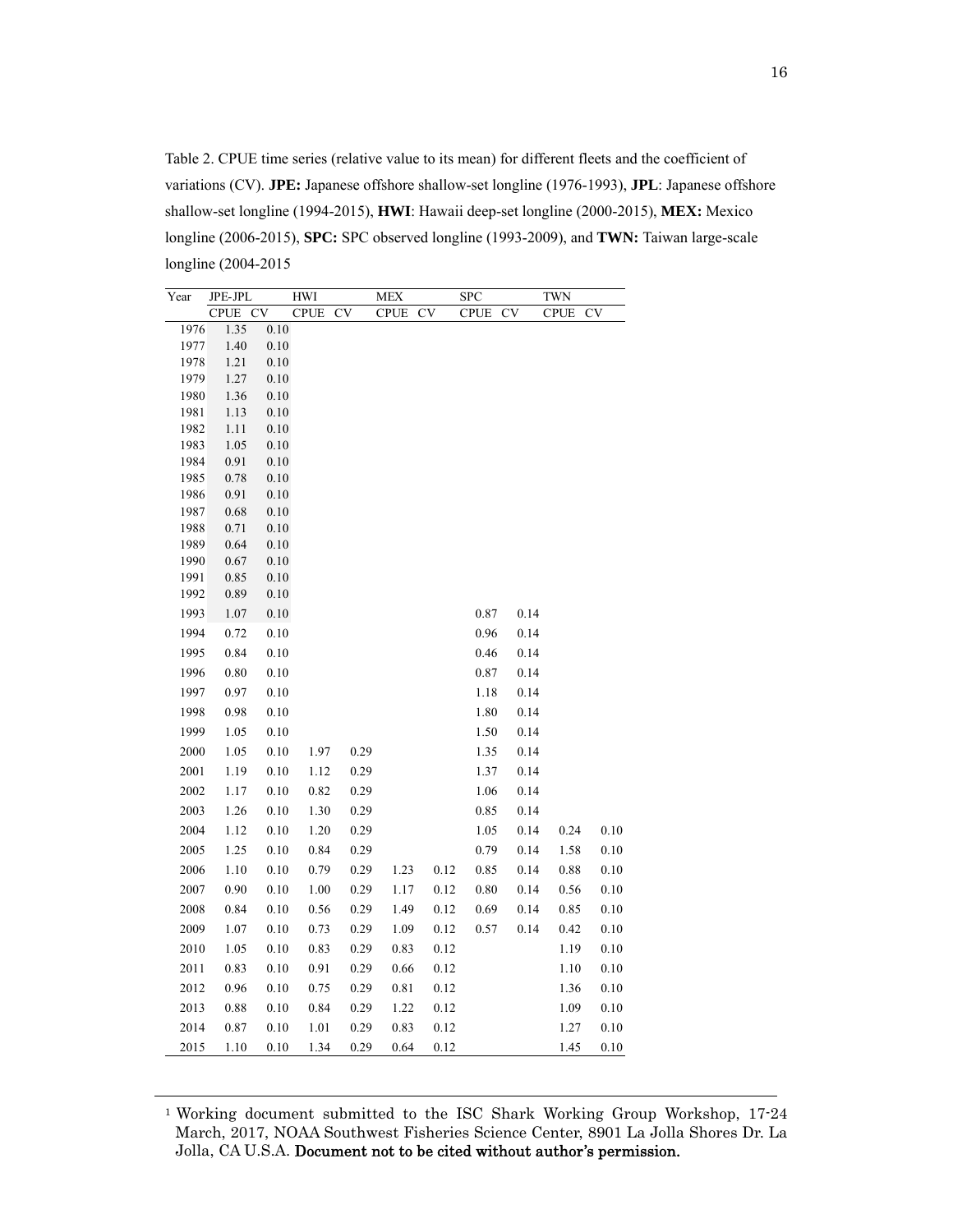| No Parameters                                                                                              | Symbol                  | Unit        | Reference value                               | Alternative runs/Parameter ranges                                              |
|------------------------------------------------------------------------------------------------------------|-------------------------|-------------|-----------------------------------------------|--------------------------------------------------------------------------------|
| 1 Priors of unfished<br>biomass                                                                            | K                       | $1000$ tons | Uniform distribution on 100 - 20000<br>log(K) |                                                                                |
| 2 Prior means for intrinsic $r$<br>rate of population<br>biomass                                           |                         | per year    | 0.221                                         | 0.187, 0.34                                                                    |
| 3 Standard deviation of<br>prior $r$                                                                       | $\sigma_r$              |             | 0.5                                           | 0.3, 0.7                                                                       |
| 4 Prior means for the ratio $\varphi$ (=B <sub>1971</sub> /K)<br>of initial biomass to<br>unfished biomass |                         |             | 0.8                                           | 0.5, 1.0                                                                       |
| 5 Standard deviation of<br>prior $\varphi$                                                                 | $\sigma_{\varphi}$      |             | 0.5                                           | 0.7, 0.9                                                                       |
| 6 Shape parameter                                                                                          | $m (=B_{\text{MSY}}/K)$ |             | 0.55                                          | $0.47, 0.58$ , try to estimate                                                 |
| 7 Process error<br>8 Observation error*                                                                    | $\eta$<br>ε             |             | $(SD = 0.07$<br>$(CV = )$                     | try to estimate                                                                |
| 9 Pair combinations                                                                                        | $r$ vs $\varphi$        |             | $0.221$ vs $0.8$                              | $0.187$ vs $0.5$ , $0.187$ vs $1.0$ ,<br>$0.34$ vs $0.5$ , $0.34$ vs $1.0$     |
| 10 Pair combinations                                                                                       | $r$ vs $m$              |             | $0.221$ vs $0.55$                             | $0.187$ vs $0.47$ , $0.187$ vs $0.58$ ,<br>$0.34$ vs $0.47$ , $0.34$ vs $0.58$ |
| 11 Prior means for $r$<br>estimated from different<br>$M$ - schedules                                      | r                       | per year    |                                               | See Table A1                                                                   |

Table 3. Summaries of parameters for the **base-parameter model**.

\*CV is estimated from the observed CV of abundance indices for each fleet outside the model by the Francis methods (2011)

<sup>1</sup> Working document submitted to the ISC Shark Working Group Workshop, 17-24 March, 2017, NOAA Southwest Fisheries Science Center, 8901 La Jolla Shores Dr. La Jolla, CA U.S.A. Document not to be cited without author's permission.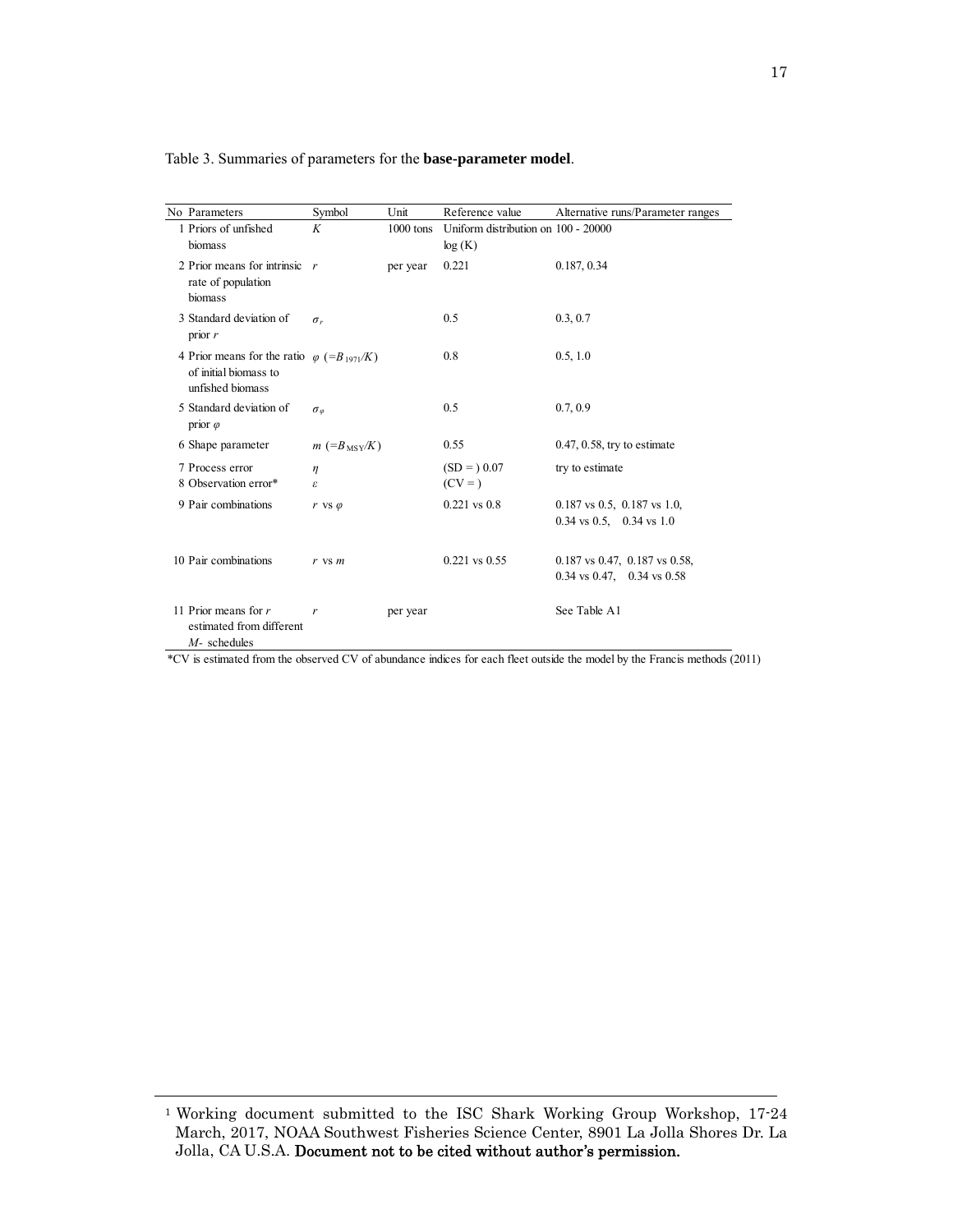Table 4. Model selections based on WAIC from sensitivity runs for various combinations of CPUE time series included in the model. Grey shade indicates the minimum value of WAIC for each combination of CPUE explored. WAIC values should be compared only within a single column and not between columns.

| Parameters and                    | Conditions   |         |        |                                 |                 | <b>WAIC</b> |        |            |            |            |            |
|-----------------------------------|--------------|---------|--------|---------------------------------|-----------------|-------------|--------|------------|------------|------------|------------|
| variables                         |              | JPE-JPL |        | JPE-HWI JPE-MEX JPE-SPC JPE-TWN |                 |             | JPL    | <b>HWI</b> | <b>MEX</b> | <b>SPC</b> | <b>TWN</b> |
| Basecase                          |              | 263.71  | 265.25 |                                 | 286.79 290.4115 | 419.92      | 261.61 | 244.64     | 307.13     | 314.92     | 572.99     |
| r                                 | Low          | 262.89  | 264.49 |                                 | 286.43 290.2927 | 419.01      | 259.96 | 244.19     | 307.80     | 314.82     | 574.99     |
|                                   | High         | 262.80  | 264.77 |                                 | 287.21 291.7898 | 421.14      | 261.72 | 244.69     | 309.65     | 316        | 576.28     |
| $\sigma_{\varphi}$                | Low          | 262.86  | 264.27 |                                 | 286.93 289.7826 | 420.86      | 260.51 | 246.16     | 309.13     | 315.74     | 570.24     |
|                                   | High         | 262.54  | 264.11 |                                 | 287.48 290.4071 | 424.64      | 259.86 | 244.98     | 306.77     | 315.1      | 574.06     |
| $\varphi$ (=B <sub>1971</sub> /K) | Low          | 262.66  | 264.95 |                                 | 287.31 291.2253 | 414.35      | 259.46 | 245.18     | 306.56     | 316.81     | 561.63     |
|                                   | High         | 263.31  | 264.27 |                                 | 286.91 290.4303 | 422.75      | 261.05 | 245.52     | 306.60     | 315.53     | 578.07     |
| $\sigma_{\varphi}$                | Low          | 263.32  | 265.12 |                                 | 287.45 291.7799 | 415.00      | 259.76 | 245.42     | 308.15     | 316.63     | 562.24     |
|                                   | High         | 263.22  | 265.47 |                                 | 286.90 289.8938 | 413.37      | 261.11 | 245.23     | 309.20     | 314.93     | 558.67     |
| $m (=B_{\text{MSY}}/K)$           | Low          | 262.79  | 264.96 |                                 | 288.16 291.3106 | 424.89      | 260.37 | 244.5      | 308.22     | 316.08     | 580.61     |
|                                   | High         | 263.14  | 264.51 |                                 | 286.60 290.4705 | 420.95      | 259.93 | 245.18     | 307.43     | 314.87     | 571.21     |
| η                                 | Estimate     | 285.55  | 288.29 |                                 | 293.74 293.8884 | 290.59      | 285.41 | 294.6      | 300.08     | 302.3      | 293.89     |
| $r$ vs $\varphi$                  | Low vs Low   | 263.52  | 265.69 |                                 | 286.03 290.4588 | 415.40      | 260.94 | 244.28     | 307.60     | 315.95     | 567.44     |
|                                   | Low vs High  | 263.33  | 264.71 |                                 | 287.06 290.1034 | 419.27      | 261.04 | 245.66     | 306.89     | 315.86     | 575.45     |
|                                   | High vs Low  | 262.51  | 264.71 |                                 | 287.35 292.0278 | 418.10      | 261.26 | 245.57     | 310.10     | 317.36     | 560.59     |
|                                   | High vs High | 262.51  | 264.71 |                                 | 287.35 292.0278 | 418.10      | 261.26 | 245.57     | 310.10     | 317.36     | 560.59     |
| $r$ vs $m$                        | Low vs Low   | 263.75  | 264.62 |                                 | 287.21 290.5412 | 420.86      | 260.58 | 245.97     | 308.00     | 315.11     | 577.68     |
|                                   | Low vs High  | 263.83  | 265.03 |                                 | 286.41 291.2145 | 418.82      | 260.20 | 245.36     | 305.27     | 313.98     | 571.43     |
|                                   | High vs Low  | 262.42  | 264.40 |                                 | 287.93 290.9741 | 423.18      | 261.79 | 244.98     | 310.70     | 317.69     | 574.14     |
|                                   | High vs High | 262.69  | 264.92 |                                 | 287.51 291.0638 | 419.64      | 261.47 | 244.87     | 309.26     | 317.56     | 572.32     |
| $r$ from different-M Scenario-1   |              | 262.92  | 264.32 |                                 | 286.31 291.0861 | 421.29      | 260.86 | 244.59     | 308.04     | 314.17     | 575.11     |
|                                   | Scenario-2   | 263.25  | 264.62 | 286.69                          | 290.799         | 420.24      | 261.37 | 244.85     | 307.70     | 314.13     | 573.67     |
|                                   | Scenario-3   | 263.71  | 265.25 |                                 | 286.79 290.4115 | 419.92      | 261.61 | 244.64     | 307.13     | 314.92     | 572.99     |
|                                   | Scenario-4   | 262.89  | 264.49 |                                 | 286.43 290.2927 | 419.01      | 259.96 | 244.19     | 307.80     | 314.82     | 574.99     |
|                                   | Scenario-5   | 262.41  | 264.81 |                                 | 287.15 290.8653 | 420.73      | 259.86 | 245.23     | 309.77     | 314.23     | 573.51     |
|                                   | Scenario-6   | 262.92  | 264.32 |                                 | 286.31 291.0861 | 421.29      | 260.86 | 244.59     | 308.04     | 314.17     | 575.11     |
|                                   | Scenario-7   | 262.66  | 265.18 |                                 | 287.47 291.3779 | 421.58      | 261.26 | 244.23     | 312.24     | 317.82     | 575.56     |
|                                   | Scenario-8   | 263.15  | 265.41 |                                 | 288.39 290.5078 | 425.81      | 261.81 | 245.38     | 310.95     | 317.07     | 577.64     |

<sup>1</sup> Working document submitted to the ISC Shark Working Group Workshop, 17-24 March, 2017, NOAA Southwest Fisheries Science Center, 8901 La Jolla Shores Dr. La Jolla, CA U.S.A. Document not to be cited without author's permission.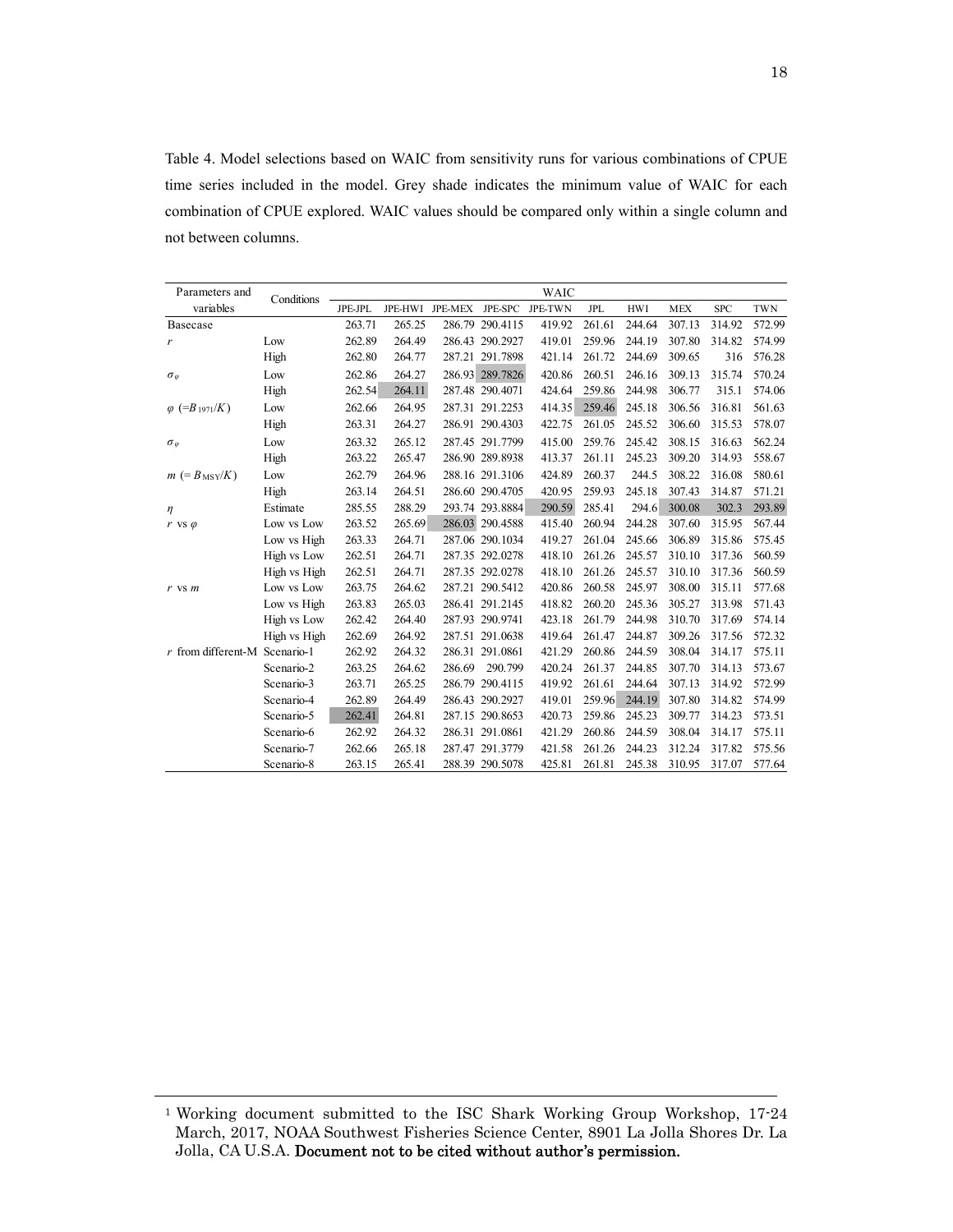Table 5. Median and the CV from the predicted posterior distributions of key parameters and variables for 10 reference cases and prior-only run, where **JPE:** Japanese offshore shallow-set longline (1976-1993), **JPL**: Japanese offshore shallow-set longline (1994-2015), **HWI**: Hawaii deep-set longline (2000-2015), **MEX:** Mexico longline (2006-2015), **SPC:** SPC observed longline (1993-2009), and **TWN:** Taiwan large-scale longline (2004-2015). A) **Base-parameter model** and B) **Best-parameter model**.

A)

| Parameters and               | JPE-JPL   |      | <b>JPE-HWI</b> |          | <b>JPE-MEX</b> |         | JPE-SPC   |             | <b>JPE-TWN</b> |      | <b>JPL</b> |      | <b>HWI</b> |      | <b>MEX</b> |      | <b>SPC</b>  |      | <b>TWN</b> |                   | Prior-only |                   |
|------------------------------|-----------|------|----------------|----------|----------------|---------|-----------|-------------|----------------|------|------------|------|------------|------|------------|------|-------------|------|------------|-------------------|------------|-------------------|
| variables                    | Median CV |      | Median CV      |          | Median CV      |         | Median CV |             | Median CV      |      | Median CV  |      | Median CV  |      | Median CV  |      | Median CV   |      | Median CV  |                   | Median CV  |                   |
|                              | 0.33      | 0.42 | 0.26           | 0.46     | 0.17           | 0.44    | 0.22      | 0.43        | 0.17           | 0.44 | 0.19       | 0.45 | 0.22       | 0.56 | 0.14       | 0.48 | 0.16        | 0.44 | 0.17       | 0.44              |            | $0.20 \quad 0.58$ |
| $K(1000 \text{ tons})$       | 842       | 0.56 | 964            | 0.51     | 1.218          | 0.49    | 1.081     | 0.62        | 3.117          | 0.83 | 2.496      | 1.01 | 2.492      | 1.00 | 1.664      | 0.98 | 1.805       | 1.10 | 3.117      | 0.83              | 8.016 0.63 |                   |
| MSY (1000 tons)              | 60        | 0.18 | 53             | 0.19     |                | 46 0.24 |           | 52 0.28     | 113            | 0.54 | 96         | 1.04 | 108        | 1.30 | 48         | 1.27 | 59          | 1.05 | 113        | 0.54              |            | 317 0.95          |
| $B_{\text{MSY}}$ (1000 tons) | 463       | 0.56 |                | 530 0.51 | 670            | 0.49    | 595       | 0.62        | 1.715          | 0.83 | 1,373      | 1.01 | 1,371      | 1.00 | 915        | 0.98 | 993         | 1.10 | 1,715      | 0.83              | 4,410 0.63 |                   |
| $B_{1971}$ (1000 tons)       | 627       | 0.64 | 757            | 0.52     | 905            | 0.40    | 848       | 0.65        | 768            | 1.05 | 1,489      | 1.09 | 1,616      | 1.08 | 1,184      | 1.02 | 1,221       | 1.15 | 768        | 1.05              | 4,588 0.75 |                   |
| $B_{2015}$ (1000 tons)       | 599       | 0.59 | 495            | 0.55     | 262            | 0.64    | 515       | 0.79        | 2.467          | 0.90 | 2.002      | 1.08 | 1.984      | 1.11 | 348        | 1.76 | 893         | 1.44 | 2.467      | 0.90              | 7,231 0.67 |                   |
| $B_{2015}/B_{\rm MSY}$       | 1.34      | 0.14 | 0.97           | 0.34     | 0.38           | 0.55    | 0.91      | 0.35        | 1.55           | 0.20 | 1.50       | 0.17 | 1.54       | 0.29 | 0.42       | 0.68 | 1.00        | 0.44 |            | 1.55 0.20         |            | 1.66 0.17         |
| $B_{2015}/B_{1971}$          | 0.98      | 0.30 | 0.68           | 0.42     | 0.30           | 0.52    | 0.63      | 0.39        | 3.26           | 0.49 | 1.32       | 0.49 | 1.19       | 0.54 | 0.32       | 0.87 | 0.74        | 0.63 |            | 3.26 0.49         |            | 1.41 0.49         |
| $B_{2015}/K$                 | 0.74      | 0.14 | 0.53           | 0.34     | 0.21           | 0.55    | 0.50      | 0.35        | 0.85           | 0.20 | 0.82       | 0.17 | 0.85       | 0.29 | 0.23       | 0.68 | $0.55$ 0.44 |      |            | 0.85 0.20         |            | 0.92 0.17         |
| $H_{\rm MSY}$                | 0.13      | 0.42 | 0.10           | 0.46     | 0.07           | 0.44    | 0.09      | 0.43        | 0.07           | 0.44 | 0.07       | 0.45 | 0.08       | 0.56 | 0.06       | 0.48 | $0.06$ 0.44 |      | 0.07       | 0.44              |            | $0.08$ 0.58       |
| $H_{1971}$                   | 0.06      | 0.56 | 0.05           | 0.52     | 0.04           | 0.41    | 0.04      | 0.47        | 0.05           | 0.66 | 0.02       | 0.79 | 0.02       | 0.85 | 0.03       | 0.51 | 0.03        | 0.61 |            | $0.05 \quad 0.66$ |            | $0.01$ 1.12       |
| $H_{2015}$                   | 0.06      | 0.41 | 0.07           | 0.45     | 0.13           | 0.46    |           | $0.06$ 0.61 | 0.01           | 0.67 | 0.02       | 0.85 | 0.02       | 1.47 | 0.09       | 0.68 | 0.04        | 1.57 | 0.01       | 0.67              |            | $0.00$ 2.33       |
| $H_{2015}/H_{1971}$          | 0.94      | 0.27 | 1.36           | 0.41     | 3.10           | 0.40    | 1.47      | 0.47        | 0.28           | 0.53 | 0.70       | 0.41 | 0.77       | 1.05 | 2.84       | 0.59 | 1.24        | 1.16 | 0.28       | 0.53              |            | 0.66 0.85         |
| $H_{2015}/H_{\rm MSY}$       | 0.41      | 0.26 | 0.67           | 0.50     | 1.94           | 0.46    | 0.71      | 0.66        | 0.20           | 0.43 | 0.23       | 0.71 | 0.19       | 1.94 | 1.88       | 0.71 | 0.56        | 1.45 |            | $0.20 \quad 0.43$ |            | 0.06 3.09         |

B)

| Parameters and               | JPE-JPL   |      | JPE-HWI   |                   | <b>JPE-MEX</b> |             | JPE-SPC   |             | JPE-TWN   |             | JPL       |      | HWI       |                   | <b>MEX</b> |             | <b>SPC</b>        |           | <b>TWN</b> |                   |
|------------------------------|-----------|------|-----------|-------------------|----------------|-------------|-----------|-------------|-----------|-------------|-----------|------|-----------|-------------------|------------|-------------|-------------------|-----------|------------|-------------------|
| variables                    | Median CV |      | Median CV |                   | Median CV      |             | Median CV |             | Median CV |             | Median CV |      | Median CV |                   | Median CV  |             | Median CV         |           | Median CV  |                   |
|                              | 0.50      | 0.32 | 0.28      | 0.60              | 0.14           | 0.49        | 0.22      | 0.29        | 0.24      | 0.52        | 0.19      | 0.44 | 0.25      | 0.56              | 0.15       | 0.52        | 0.16              | 0.46      | 0.17       | 0.52              |
| $K(1000 \text{ tons})$       | 570       | 0.38 | 890       | 0.83              | 1640           | 0.70        | 1083      | 0.34        | 1271      | 0.86        | 2814      | 0.94 | 2311      | 1.03              | 3397       | 0.89        | 3734              | 0.85      | 3269       | 0.90              |
| MSY (1000 tons)              | 61        | 0.10 |           | 54 0.21           |                | 50 0.39     | 52        | 0.20        |           | 66 0.50     | 106       | 0.92 | 118       | 1.29              | 103        | 0.93        | 116               | 0.87      |            | 112 0.90          |
| $B_{\text{MSY}}$ (1000 tons) | 314       | 0.38 | 490       | 0.83              |                | 902 0.70    | 596       | 0.34        | 699       | 0.86        | 1548      | 0.94 | 1272      | 1.03              | 1869       | 0.89        | 2054              | 0.85      |            | 1798 0.90         |
| $B_{1971}$ (1000 tons)       | 412       | 0.50 |           | 700 0.79          |                | 916 0.41    | 844       | 0.38        | 785       | 0.85        | 1210      | 1.04 | 1548      | 1.10              | 1898       | 0.98        | 2035              | 0.96      | 1788       | 1.01              |
| $B_{2015}$ (1000 tons)       | 425       | 0.40 |           | 469 0.83          | 275            | 0.60        |           | 518 0.50    | 888       | 0.89        | 2198      | 1.01 | 1933      | 1.12              | 603        | 1.31        | 1003              | 1.27      | 1981       | 1.05              |
| $B_{2015}/B_{\rm MSY}$       | 1.38      | 0.11 |           | $1.02 \quad 0.36$ | 0.30           | 0.63        |           | 0.90 0.34   |           | $1.36$ 0.30 | 1.48      | 0.20 |           | 1.58 0.24         | 0.41       | 0.68        | 0.55              | 0.71      | 1.29       | 0.38              |
| $B_{2015}/B_{1971}$          | 1.05      | 0.33 |           | $0.71 \quad 0.45$ | 0.31           | 0.51        |           | $0.62$ 0.37 | 1.14      | 0.50        | 1.82      | 0.52 | 1.23      | 0.50              | 0.38       | 0.83        | 0.52              | 0.89      |            | 1.16 0.60         |
| $B_{2015}/K$                 | 0.76      | 0.11 |           | $0.56$ 0.36       | 0.17           | 0.63        |           | 0.50 0.34   | 0.75      | 0.30        | 0.82      | 0.20 | 0.87      | 0.24              | 0.23       | 0.68        | 0.30 0.71         |           | 0.71       | 0.38              |
| $H_{\rm MSY}$                | 0.19      | 0.32 | 0.11      | 0.60              |                | $0.05$ 0.49 | 0.09      | 0.29        | 0.09      | 0.52        | 0.07      | 0.44 |           | $0.10 \quad 0.56$ |            | $0.06$ 0.52 | $0.06 \quad 0.46$ |           |            | $0.07$ 0.52       |
| $H_{1971}$                   | 0.09      | 0.49 |           | $0.05 \quad 0.66$ | 0.04           | 0.44        | 0.04      | 0.37        | 0.05      | 0.65        | 0.03      | 0.78 | 0.02      | 0.88              | 0.02       | 0.89        | 0.02              | 0.91      |            | $0.02 \quad 0.90$ |
| $H_{2015}$                   | 0.08      | 0.31 | 0.07      | 0.46              | 0.12           | 0.43        |           | $0.06$ 0.69 | 0.04      | 0.64        | 0.01      | 0.84 | 0.02      | 1.28              | 0.05       | 0.87        | 0.03              | 1.58      |            | $0.02 \quad 0.93$ |
| $H_{2015}/H_{1971}$          | 0.87      | 0.29 |           | 1.30 0.44         |                | 2.98 0.39   | 1.48      | 0.51        | 0.81      | 0.55        | 0.51      | 0.49 | 0.75      | 0.85              | 2.44       | 1.14        |                   | 1.77 1.31 | 0.79       | 0.90              |
| $H_{2015}/H_{MSY}$           | 0.40      | 0.18 |           | $0.62 \quad 0.59$ | 2.27           | 0.45        | 0.72      | 0.69        | 0.37      | 0.62        | 0.21      | 0.75 | 0.17      | 1.73              | 0.89       | 0.98        | 0.54              | 1.70      | 0.25       | 0.94              |

<sup>1</sup> Working document submitted to the ISC Shark Working Group Workshop, 17-24 March, 2017, NOAA Southwest Fisheries Science Center, 8901 La Jolla Shores Dr. La Jolla, CA U.S.A. Document not to be cited without author's permission.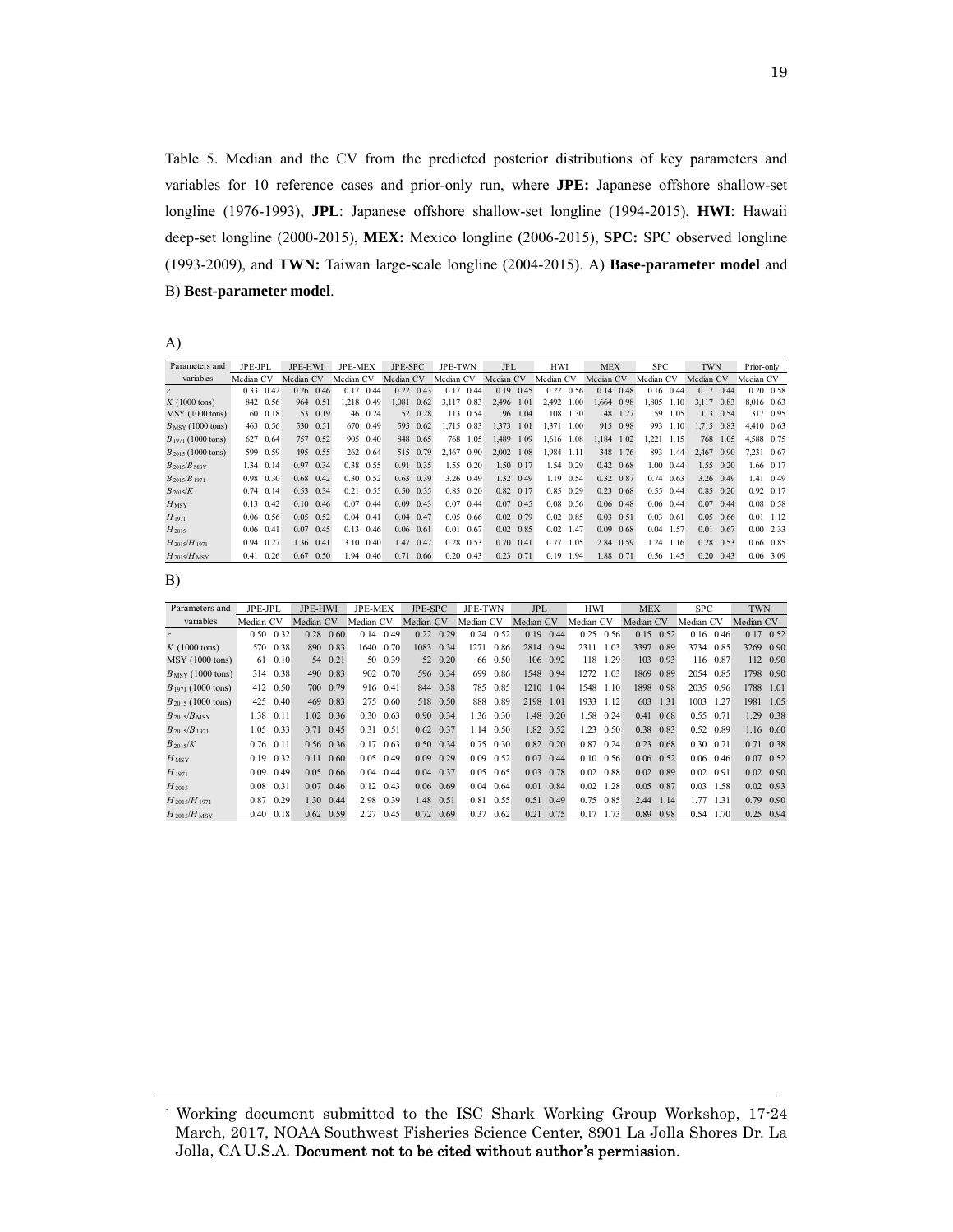Table 6. The summary of sensitivity runs that the values were calculated from the predicted posterior distributions of key parameters and variables for JPE-JPL. Bolds denote the values of the Base-parameter model and Best-parameter model selected by WAIC.

| Parameters and                    | Conditions   |      | r    |       |      | $K(1000 \text{ tons})$ |       |      | $B_{\text{MSY}}(1000 \text{ tons})$ |       |      | $H_{\rm MSY}$ |       |      | $B_{2015}/B_{\rm MSY}$ |            |      | $H_{2015}/H_{MSY}$ |           |
|-----------------------------------|--------------|------|------|-------|------|------------------------|-------|------|-------------------------------------|-------|------|---------------|-------|------|------------------------|------------|------|--------------------|-----------|
| variables                         |              | 2.5% | 50%  | 97.5% | 2.5% | 50%                    | 97.5% | 2.5% | 50%                                 | 97.5% | 2.5% | 50%           | 97.5% | 2.5% | 50%                    | 97.5% 2.5% |      |                    | 50% 97.5% |
| <b>Base-parameter model</b>       |              | 0.12 | 0.33 | 0.70  | 407  | 842                    | 2435  | 224  | 463                                 | 1340  | 0.05 | 0.13          | 0.27  | 0.90 | 1.34                   | 1.66       | 0.25 | 0.41               | 0.71      |
| r                                 | Low          | 0.10 | 0.28 | 0.63  | 455  | 979                    | 3353  | 250  | 539                                 | 1845  | 0.04 | 0.11          | 0.24  | 0.82 | 1.32                   | 1.67       | 0.24 | 0.42               | 0.77      |
|                                   | High         | 0.18 | 0.44 | 0.82  | 353  | 638                    | 1627  | 194  | 351                                 | 895   | 0.07 | 0.17          | 0.32  | 1.00 | 1.37                   | 1.64       | 0.28 | 0.40               | 0.62      |
| $\sigma_{\varphi}$                | Low          | 0.14 | 0.26 | 0.46  | 599  | 1057                   | 2305  | 330  | 582                                 | 1268  | 0.06 | 0.10          | 0.18  | 0.85 | 1.31                   | 1.67       | 0.24 | 0.43               | 0.73      |
|                                   | High         | 0.11 | 0.39 | 0.83  | 346  | 726                    | 2813  | 190  | 400                                 | 1547  | 0.04 | 0.15          | 0.32  | 0.91 | 1.35                   | 1.64       | 0.26 | 0.41               | 0.70      |
| $\varphi$ (=B <sub>1971</sub> /K) | Low          | 0.11 | 0.34 | 0.71  | 405  | 842                    | 2865  | 223  | 463                                 | 1576  | 0.04 | 0.13          | 0.27  | 0.69 | 1.31                   | 1.63       | 0.27 | 0.42               | 0.78      |
|                                   | High         | 0.13 | 0.33 | 0.69  | 411  | 834                    | 2425  | 226  | 459                                 | 1334  | 0.05 | 0.13          | 0.27  | 0.94 | 1.35                   | 1.66       | 0.25 | 0.41               | 0.69      |
| $\sigma_{\varphi}$                | Low          | 0.12 | 0.32 | 0.67  | 424  | 871                    | 2552  | 233  | 479                                 | 1404  | 0.05 | 0.12          | 0.26  | 0.86 | 1.33                   | 1.66       | 0.25 | 0.42               | 0.73      |
|                                   | High         | 0.13 | 0.34 | 0.71  | 407  | 833                    | 2323  | 224  | 458                                 | 1278  | 0.05 | 0.13          | 0.27  | 0.88 | 1.34                   | 1.66       | 0.26 | 0.41               | 0.71      |
| $m (=B_{\text{MSY}}/K)$           | Low          | 0.13 | 0.31 | 0.57  | 383  | 704                    | 1817  | 180  | 331                                 | 854   | 0.07 | 0.18          | 0.33  | 1.01 | 1.46                   | 1.84       | 0.24 | 0.38               | 0.62      |
|                                   | High         | 0.12 | 0.33 | 0.72  | 445  | 964                    | 2903  | 258  | 559                                 | 1684  | 0.04 | 0.11          | 0.24  | 0.81 | 1.29                   | 1.60       | 0.25 | 0.43               | 0.77      |
| $\eta$                            | Estimate     | 0.10 | 0.27 | 0.65  | 454  | 1134                   | 4282  | 250  | 624                                 | 2356  | 0.04 | 0.10          | 0.25  | 0.76 | 1.41                   | 1.78       | 0.16 | 0.37               | 0.73      |
| $r$ vs $\varphi$                  | Low vs Low   | 0.10 | 0.30 | 0.66  | 431  | 948                    | 3316  | 237  | 521                                 | 1824  | 0.04 | 0.11          | 0.26  | 0.65 | 1.30                   | 1.64       | 0.26 | 0.43               | 0.81      |
|                                   | Low vs High  | 0.11 | 0.29 | 0.62  | 453  | 948                    | 2833  | 249  | 521                                 | 1558  | 0.04 | 0.11          | 0.24  | 0.88 | 1.34                   | 1.66       | 0.24 | 0.42               | 0.74      |
|                                   | High vs Low  | 0.18 | 0.45 | 0.84  | 347  | 629                    | 1655  | 191  | 346                                 | 910   | 0.07 | 0.17          | 0.32  | 0.96 | 1.36                   | 1.63       | 0.28 | 0.40               | 0.62      |
|                                   | High vs High | 0.18 | 0.45 | 0.84  | 347  | 629                    | 1655  | 191  | 346                                 | 910   | 0.07 | 0.17          | 0.32  | 0.96 | 1.36                   | 1.63       | 0.28 | 0.40               | 0.62      |
| $r$ vs $m$                        | Low vs Low   | 0.11 | 0.27 | 0.53  | 412  | 785                    | 2044  | 194  | 369                                 | 961   | 0.06 | 0.16          | 0.31  | 0.96 | 1.45                   | 1.85       | 0.24 | 0.39               | 0.66      |
|                                   | Low vs High  | 0.10 | 0.29 | 0.66  | 473  | 1089                   | 3409  | 274  | 632                                 | 1977  | 0.03 | 0.09          | 0.22  | 0.79 | 1.28                   | 1.60       | 0.24 | 0.44               | 0.81      |
|                                   | High vs Low  | 0.17 | 0.38 | 0.65  | 340  | 576                    | 1286  | 160  | 271                                 | 605   | 0.10 | 0.22          | 0.38  | 1.11 | 1.49                   | 1.82       | 0.26 | 0.37               | 0.55      |
|                                   | High vs High | 0.18 | 0.46 | 0.89  | 360  | 691                    | 1858  | 209  | 401                                 | 1078  | 0.06 | 0.15          | 0.29  | 0.98 | 1.32                   | 1.60       | 0.28 | 0.41               | 0.64      |
| $r$ from different-M              | Scenario-1   | 0.11 | 0.31 | 0.66  | 434  | 894                    | 3242  | 239  | 492                                 | 1784  | 0.04 | 0.12          | 0.25  | 0.82 | 1.33                   | 1.66       | 0.22 | 0.42               | 0.74      |
|                                   | Scenario-2   | 0.10 | 0.26 | 0.61  | 463  | 1050                   | 3060  | 255  | 578                                 | 1683  | 0.04 | 0.10          | 0.23  | 0.75 | 1.31                   | 1.66       | 0.26 | 0.43               | 0.81      |
|                                   | Scenario-3   | 0.12 | 0.33 | 0.70  | 407  | 842                    | 2435  | 224  | 463                                 | 1340  | 0.05 | 0.13          | 0.27  | 0.90 | 1.34                   | 1.66       | 0.25 | 0.41               | 0.71      |
|                                   | Scenario-4   | 0.10 | 0.28 | 0.63  | 455  | 979                    | 3353  | 250  | 539                                 | 1845  | 0.04 | 0.11          | 0.24  | 0.82 | 1.32                   | 1.67       | 0.24 | 0.42               | 0.77      |
|                                   | Scenario-5   | 0.13 | 0.35 | 0.71  | 405  | 797                    | 2329  | 223  | 439                                 | 1281  | 0.05 | 0.14          | 0.27  | 0.90 | 1.34                   | 1.66       | 0.26 | 0.41               | 0.69      |
|                                   | Scenario-6   | 0.11 | 0.31 | 0.66  | 434  | 894                    | 3242  | 239  | 492                                 | 1784  | 0.04 | 0.12          | 0.25  | 0.82 | 1.33                   | 1.66       | 0.22 | 0.42               | 0.74      |
|                                   | Scenario-7   | 0.24 | 0.50 | 0.88  | 329  | 570                    | 1240  | 181  | 314                                 | 682   | 0.09 | 0.19          | 0.34  | 1.07 | 1.38                   | 1.64       | 0.29 | 0.40               | 0.58      |
|                                   | Scenario-8   | 0.21 | 0.48 | 0.86  | 339  | 596                    | 1455  | 187  | 328                                 | 801   | 0.08 | 0.18          | 0.33  | 1.05 | 1.37                   | 1.65       | 0.28 | 0.40               | 0.59      |

<sup>1</sup> Working document submitted to the ISC Shark Working Group Workshop, 17-24 March, 2017, NOAA Southwest Fisheries Science Center, 8901 La Jolla Shores Dr. La Jolla, CA U.S.A. Document not to be cited without author's permission.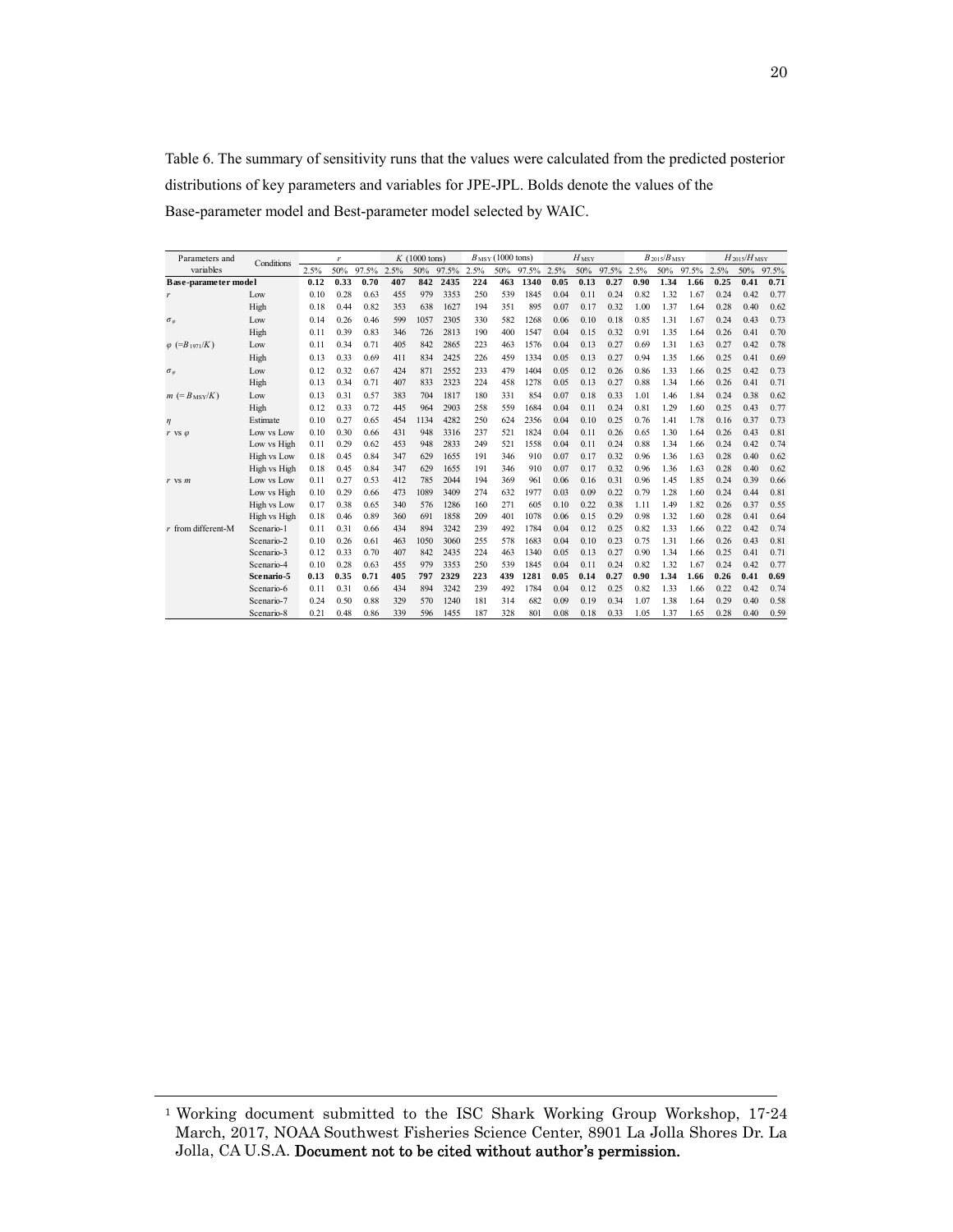Table 7. Projected trajectory of biomass and catch based on **base-parameter model** under alternative harvest scenarios for 5 reference cases. Green blocks indicate the projection is greater than MSY level (see table 4).

## A) Biomass (tons)

|                |                       |      |      |      |      |      | Biomass (1000 tons) |      |      |      |      |              |
|----------------|-----------------------|------|------|------|------|------|---------------------|------|------|------|------|--------------|
| Fleet          | Harvest scenario      | 2015 | 2016 | 2017 | 2018 | 2019 | 2020                | 2021 | 2022 | 2023 |      | 2024 Average |
|                | 1: High- $H$ (+ 20%)  | 576  | 581  | 585  | 588  | 591  | 594                 | 596  | 598  | 599  | 600  | 591          |
| JAE-JAL        | $2:$ $H_{\text{MSY}}$ | 576  | 553  | 537  | 525  | 515  | 507                 | 500  | 495  | 490  | 486  | 518          |
|                | $3: H_{2012-2014}$    | 576  | 589  | 599  | 608  | 616  | 621                 | 626  | 630  | 633  | 636  | 613          |
|                | 4: Low-H $(-20\%)$    | 576  | 596  | 613  | 628  | 640  | 650                 | 657  | 663  | 668  | 673  | 636          |
|                | 1: High- $H$ (+20%)   | 486  | 484  | 482  | 481  | 479  | 478                 | 477  | 477  | 475  | 474  | 479          |
| <b>JAE-HWI</b> | $2:$ $H_{\rm MSY}$    | 486  | 478  | 475  | 473  | 473  | 474                 | 475  | 477  | 479  | 480  | 477          |
|                | $3: H_{2012-2014}$    | 486  | 492  | 497  | 502  | 506  | 510                 | 513  | 515  | 518  | 521  | 506          |
|                | 4: Low-H $(-20\%)$    | 486  | 500  | 512  | 523  | 533  | 542                 | 550  | 558  | 565  | 571  | 534          |
|                | 1: High- $H$ (+ 20%)  | 276  | 261  | 245  | 232  | 220  | 208                 | 197  | 186  | 176  | 167  | 217          |
| <b>JAE-MEX</b> | $2:$ $H_{\rm MSY}$    | 276  | 284  | 292  | 300  | 308  | 316                 | 324  | 331  | 339  | 347  | 312          |
|                | $3: H_{2012-2014}$    | 276  | 267  | 259  | 251  | 243  | 236                 | 228  | 222  | 215  | 209  | 241          |
|                | 4: Low-H $(-20\%)$    | 276  | 274  | 272  | 270  | 268  | 266                 | 265  | 263  | 261  | 260  | 268          |
|                | 1: High- $H$ (+20%)   | 514  | 515  | 514  | 514  | 514  | 514                 | 515  | 515  | 514  | 514  | 514          |
| JAE-SPC        | $2:$ $H_{\text{MSY}}$ | 514  | 513  | 512  | 512  | 513  | 514                 | 516  | 518  | 519  | 522  | 515          |
|                | $3: H_{2012-2014}$    | 514  | 523  | 529  | 535  | 541  | 547                 | 552  | 556  | 560  | 563  | 542          |
|                | 4: Low-H $(-20\%)$    | 514  | 530  | 544  | 557  | 570  | 580                 | 590  | 600  | 608  | 615  | 571          |
| <b>JAE-TWN</b> | 1: High- $H$ (+ 20%)  | 2370 | 2400 | 2426 | 2451 | 2478 | 2498                | 2520 | 2541 | 2555 | 2572 | 2481         |
|                | $2:$ $H_{\rm MSY}$    | 2370 | 2286 | 2218 | 2163 | 2121 | 2085                | 2047 | 2020 | 1993 | 1970 | 2127         |
|                | $3: H_{2012-2014}$    | 2370 | 2407 | 2442 | 2472 | 2504 | 2530                | 2559 | 2580 | 2600 | 2623 | 2509         |
|                | 4: Low-H $(-20\%)$    | 2370 | 2415 | 2457 | 2495 | 2533 | 2562                | 2598 | 2623 | 2648 | 2672 | 2537         |

## B) Catch(tons)

| Fleet          | Harvest scenario      |       |       |       |       |       | Catch (1000 tons) |       |       |       |       |              |
|----------------|-----------------------|-------|-------|-------|-------|-------|-------------------|-------|-------|-------|-------|--------------|
|                |                       | 2015  | 2016  | 2017  | 2018  | 2019  | 2020              | 2021  | 2022  | 2023  |       | 2024 Average |
|                | 1: High- $H$ (+ 20%)  | 46.6  | 46.9  | 47.2  | 47.5  | 47.7  | 47.9              | 48.0  | 48.1  | 48.2  | 48.3  | 48           |
| JAE-JAL        | $2:$ $H_{\text{MSY}}$ | 76.8  | 72.7  | 69.8  | 67.8  | 66.2  | 65.0              | 64.1  | 63.4  | 62.8  | 62.3  | 67           |
|                | $3: H_{2012-2014}$    | 38.8  | 39.6  | 40.3  | 40.9  | 41.3  | 41.7              | 41.9  | 42.2  | 42.3  | 42.5  | 41           |
|                | 4: Low-H $(-20\%)$    | 31.0  | 32.1  | 33.0  | 33.7  | 34.3  | 34.7              | 35.1  | 35.4  | 35.6  | 35.8  | 34           |
|                | 1: High- $H$ (+20%)   | 47.2  | 47.1  | 47.0  | 46.9  | 46.9  | 46.9              | 46.9  | 46.8  | 46.8  | 46.8  | 47           |
| <b>JAE-HWI</b> | $2:$ $H_{\text{MSY}}$ | 48.7  | 48.9  | 49.1  | 49.4  | 49.6  | 49.8              | 50.0  | 50.1  | 50.2  | 50.3  | 50           |
|                | $3: H_{2012-2014}$    | 39.3  | 39.9  | 40.3  | 40.7  | 41.1  | 41.5              | 41.8  | 42.0  | 42.3  | 42.5  | 41           |
|                | 4: Low-H $(-20\%)$    | 31.5  | 32.4  | 33.2  | 33.9  | 34.6  | 35.2              | 35.7  | 36.2  | 36.7  | 37.1  | 35           |
|                | 1: High- $H$ (+ 20%)  | 41.3  | 39.0  | 36.8  | 34.8  | 33.0  | 31.2              | 29.6  | 28.1  | 26.6  | 25.2  | 33           |
| <b>JAE-MEX</b> | $2:$ $H_{\text{MSY}}$ | 17.8  | 18.4  | 19.1  | 19.8  | 20.4  | 21.1              | 21.9  | 22.6  | 23.2  | 23.9  | 21           |
|                | $3: H_{2012-2014}$    | 34.4  | 33.4  | 32.4  | 31.4  | 30.5  | 29.7              | 28.8  | 28.0  | 27.3  | 26.5  | 30           |
|                | 4: Low-H $(-20\%)$    | 27.5  | 27.4  | 27.3  | 27.2  | 27.1  | 27.0              | 26.9  | 26.8  | 26.7  | 26.6  | 27           |
|                | 1: High- $H$ (+ 20%)  | 46.3  | 46.4  | 46.6  | 46.7  | 46.8  | 46.9              | 47.0  | 47.0  | 47.1  | 47.1  | 47           |
| JAE-SPC        | $2:$ $H_{\text{MSY}}$ | 46.1  | 46.6  | 46.9  | 47.3  | 47.6  | 47.8              | 48.0  | 48.3  | 48.5  | 48.7  | 48           |
|                | $3: H_{2012-2014}$    | 38.6  | 39.3  | 39.8  | 40.3  | 40.8  | 41.3              | 41.6  | 42.0  | 42.3  | 42.6  | 41           |
|                | 4: Low-H $(-20\%)$    | 30.9  | 31.8  | 32.7  | 33.5  | 34.2  | 34.9              | 35.4  | 36.0  | 36.5  | 37.0  | 34           |
| <b>JAE-TWN</b> | 1: High- $H$ (+ 20%)  | 47.4  | 47.8  | 48.1  | 48.4  | 48.7  | 48.9              | 49.1  | 49.3  | 49.5  | 49.6  | 49           |
|                | $2: H_{\rm MSY}$      | 159.9 | 153.0 | 147.7 | 143.7 | 140.3 | 137.3             | 135.3 | 133.2 | 131.6 | 130.0 | 141          |
|                | $3: H_{2012-2014}$    | 39.5  | 39.9  | 40.4  | 40.7  | 41.0  | 41.3              | 41.5  | 41.7  | 41.9  | 42.1  | 41           |
|                | 4: Low-H $(-20\%)$    | 31.6  | 32.1  | 32.5  | 32.9  | 33.2  | 33.5              | 33.7  | 33.9  | 34.1  | 34.3  | 33           |

1 Working document submitted to the ISC Shark Working Group Workshop, 17-24 March, 2017, NOAA Southwest Fisheries Science Center, 8901 La Jolla Shores Dr. La Jolla, CA U.S.A. Document not to be cited without author's permission.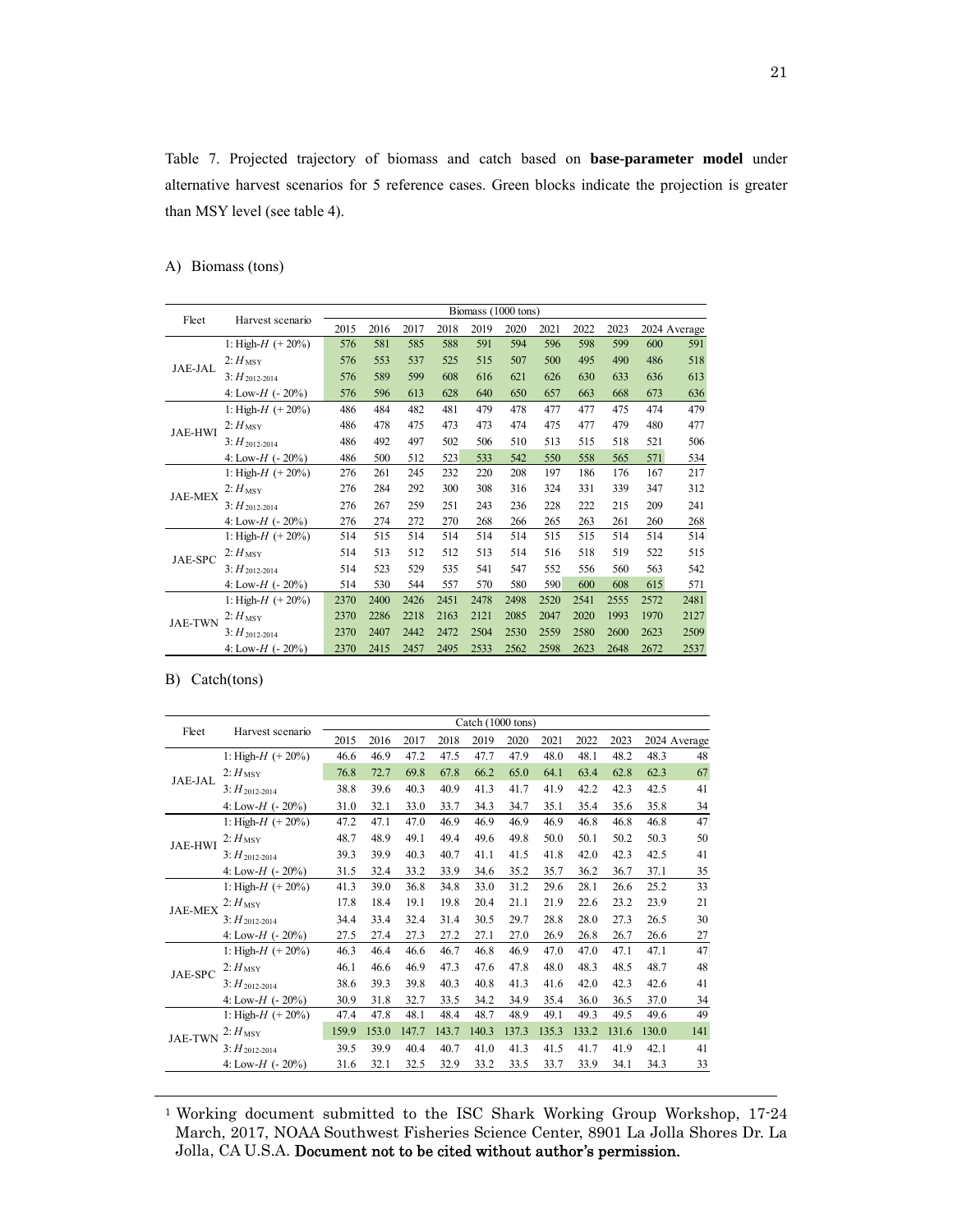

Fig. 1 Fleet specific total amount (total dead removals) of blue shark's catch (tons) caught in the North Pacific during 1971 and 2015.

<sup>&</sup>lt;sup>1</sup> Working document submitted to the ISC Shark Working Group Workshop, 17-24 March, 2017, NOAA Southwest Fisheries Science Center, 8901 La Jolla Shores Dr. La Jolla, CA U.S.A. Document not to be cited without author's permission.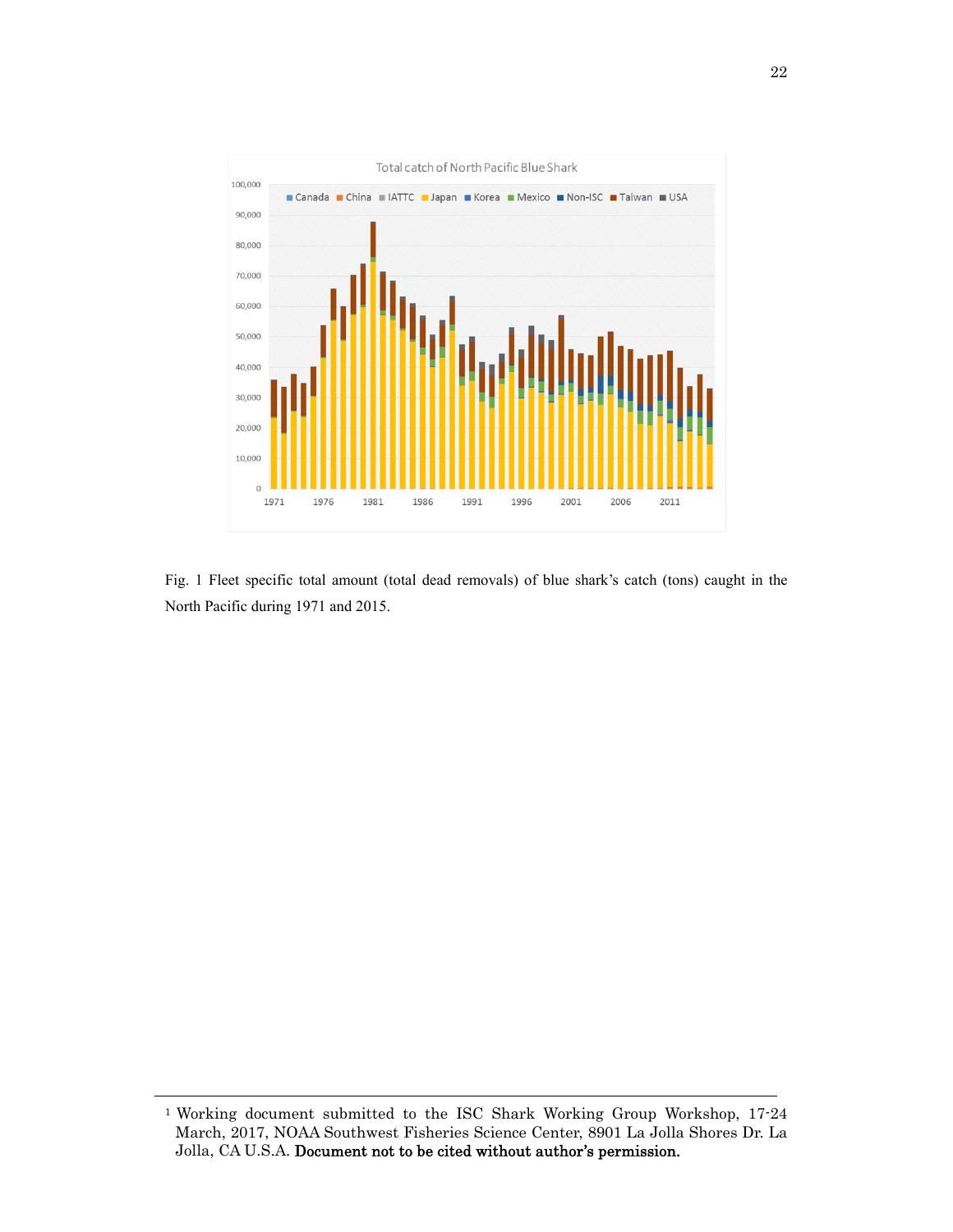

Fig. 2 Yearly changes in standardized CPUE (Japanese offshore shallow-set longline: **JPE**) of North Pacific blue shark during 1976 and 1993, and five standardized CPUE (Hawaii deep-set longline: **HWI**, Japanese offshore shallow-set longline: **JPL**, Mexico longline: **MEX**, SPC observed longline: **SPC**, Taiwan large-scale longline: **TWN**) of blue shark during 1994 and 2015

<sup>&</sup>lt;sup>1</sup> Working document submitted to the ISC Shark Working Group Workshop, 17-24 March, 2017, NOAA Southwest Fisheries Science Center, 8901 La Jolla Shores Dr. La Jolla, CA U.S.A. Document not to be cited without author's permission.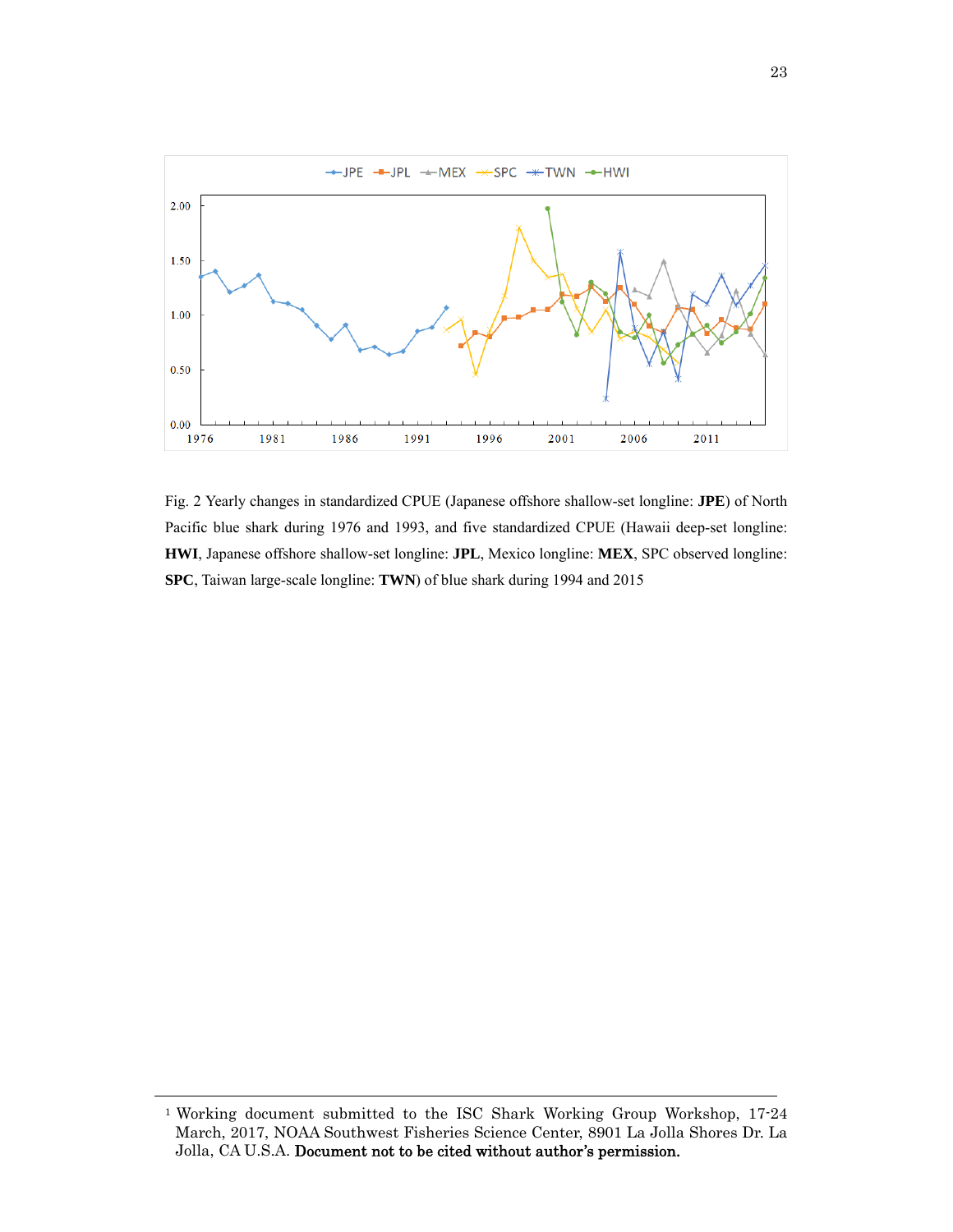

Fig. 3 Marginal posterior distributions (solid line) of key parameters (K, r,) and variables (*φ*=*B*1971/*K*:psi, SD of *φ*, *H*MSY, *B*MSY, MSY, *B*MSY/K) for **base-parameter model** and **best-parameter model**. Dotted line indicates the prior distributions. Black and red lines denote the prior and posterior distributions of base-parameters and best-parameters respectively.

<sup>1</sup> Working document submitted to the ISC Shark Working Group Workshop, 17-24 March, 2017, NOAA Southwest Fisheries Science Center, 8901 La Jolla Shores Dr. La Jolla, CA U.S.A. Document not to be cited without author's permission.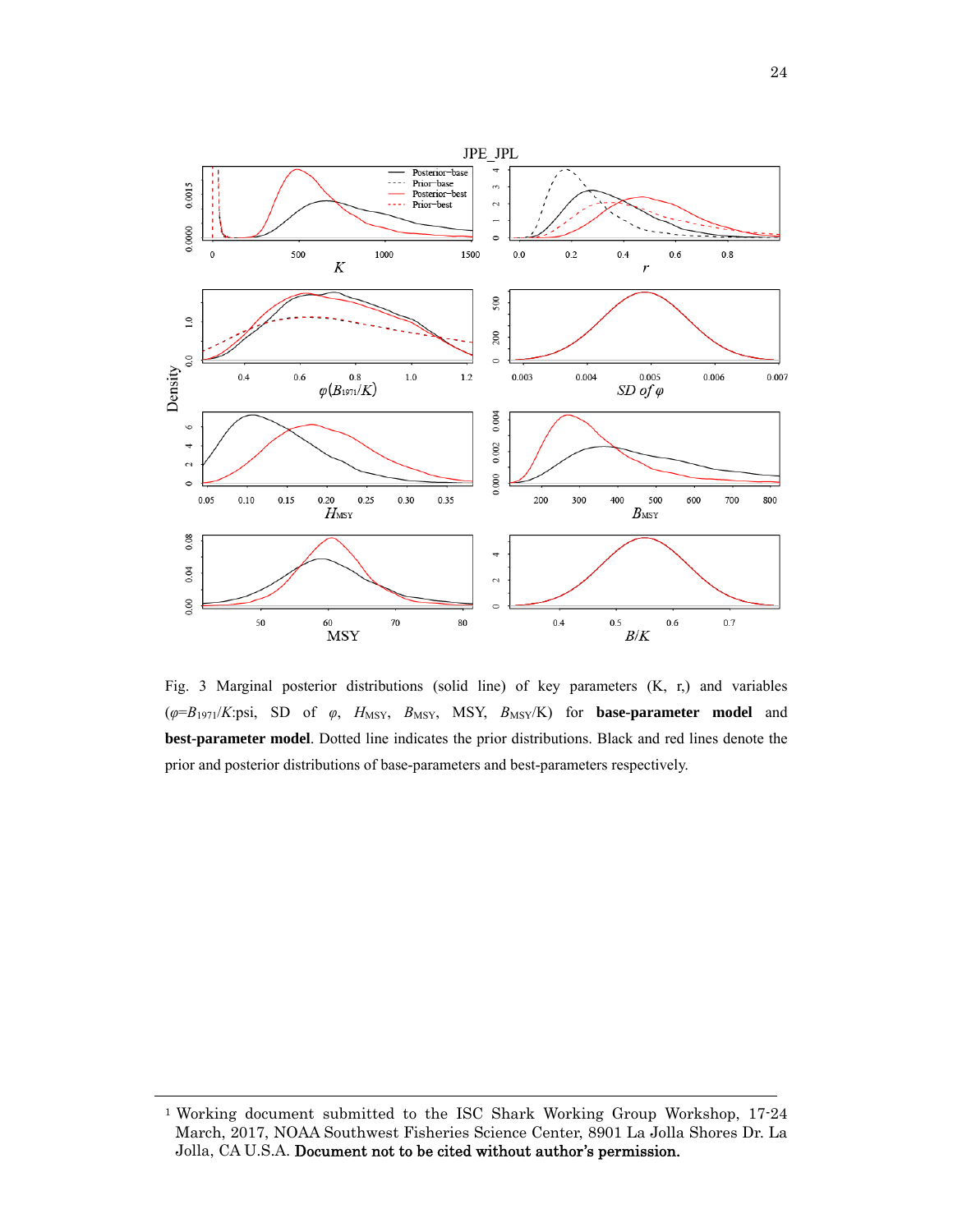

Fig. 4 Comparisons of yearly changes in median estimate of  $B/B_{\rm MSY}$  and  $H/H_{\rm MSY}$  between **base-parameter model** (red line) and **best-parameter model** (blue line) for JPE-JPL. Shadow denotes 95% credible interval. The horizontal dashed line indicates the median estimate for the biomass and harvest rate at the maximum sustainable yield  $(B_{\text{MSY}}$  and  $H_{\text{MSY}}$ ).

<sup>&</sup>lt;sup>1</sup> Working document submitted to the ISC Shark Working Group Workshop, 17-24 March, 2017, NOAA Southwest Fisheries Science Center, 8901 La Jolla Shores Dr. La Jolla, CA U.S.A. Document not to be cited without author's permission.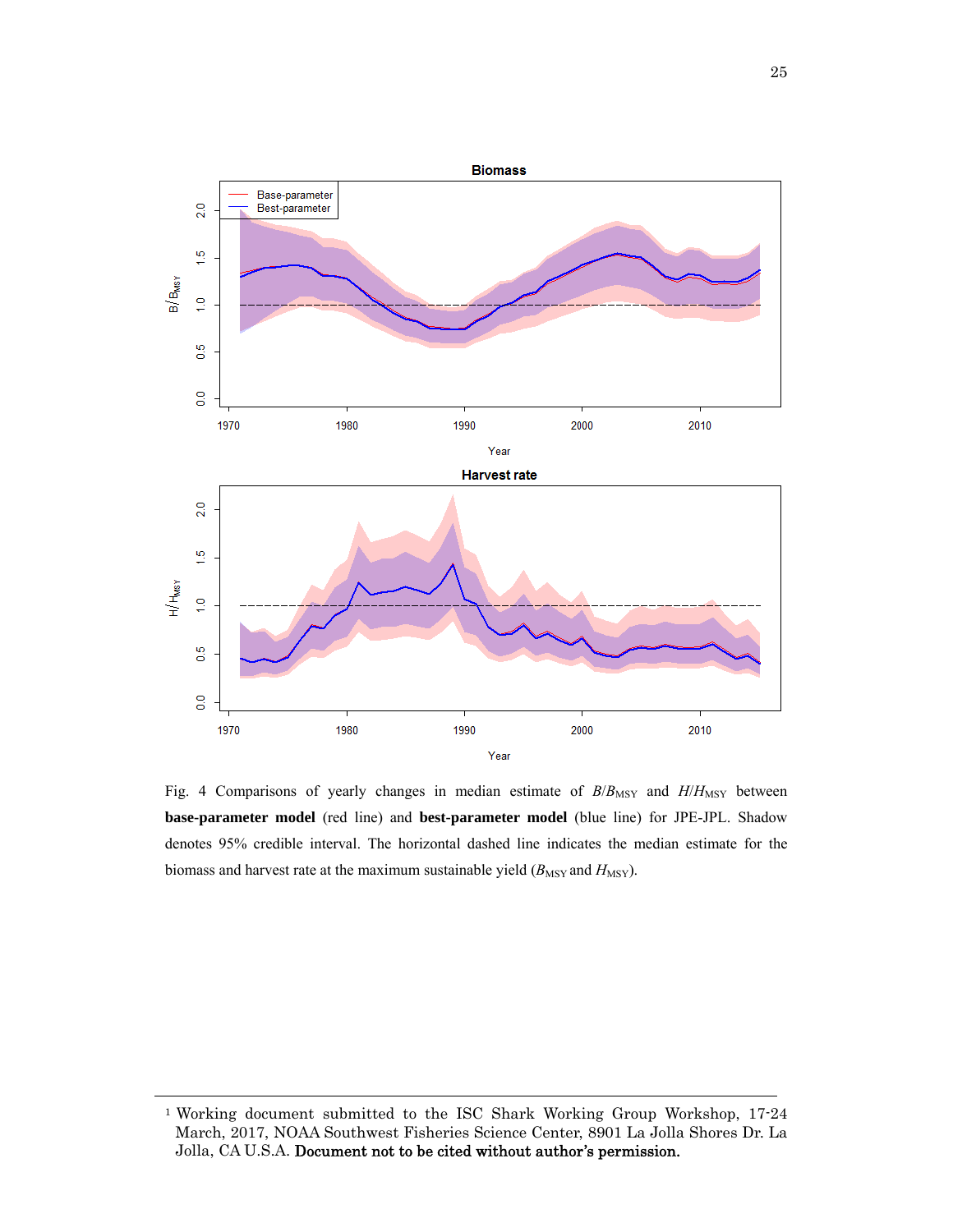

Fig. 5 Historical trajectories of median estimate based on **base-parameter model** and the 95% credible intervals (grey shadow) for 5 reference cases. The horizontal dashed line indicates the median estimate for the biomass and harvest rate at the maximum sustainable yield  $(B_{\text{MSY}}$  and  $H_{\text{MSY}})$ .

<sup>1</sup> Working document submitted to the ISC Shark Working Group Workshop, 17-24 March, 2017, NOAA Southwest Fisheries Science Center, 8901 La Jolla Shores Dr. La Jolla, CA U.S.A. Document not to be cited without author's permission.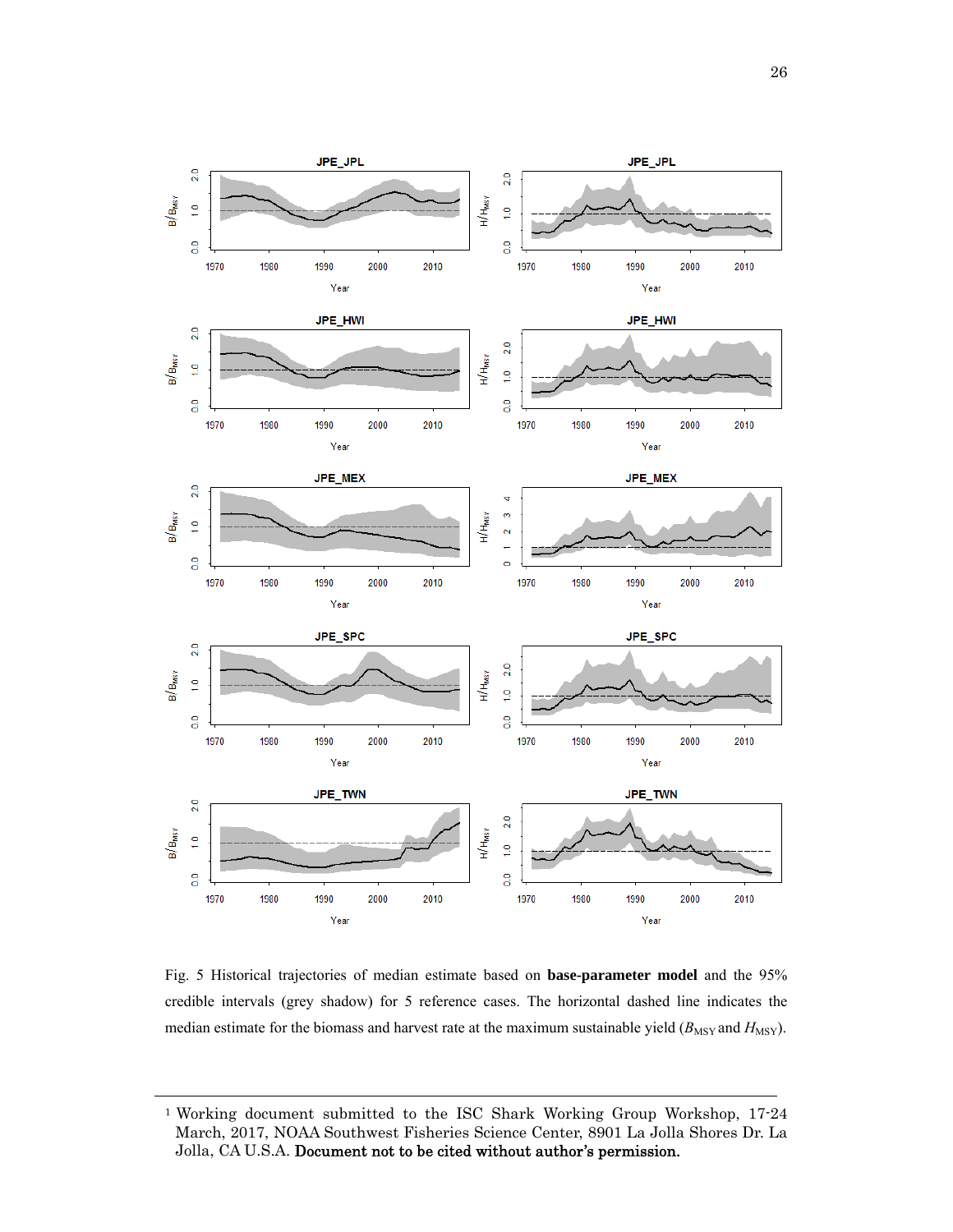

Fig. 6 Historical trajectories of median estimates based on **base-parameter model** for biomass (1000 tons) and harvest rate among 5 reference cases. The horizontal dashed line indicates the median estimate for the biomass and harvest rate at the maximum sustainable yield ( $B_{\text{MSY}}$  and  $H_{\text{MSY}}$ ).

<sup>&</sup>lt;sup>1</sup> Working document submitted to the ISC Shark Working Group Workshop, 17-24 March, 2017, NOAA Southwest Fisheries Science Center, 8901 La Jolla Shores Dr. La Jolla, CA U.S.A. Document not to be cited without author's permission.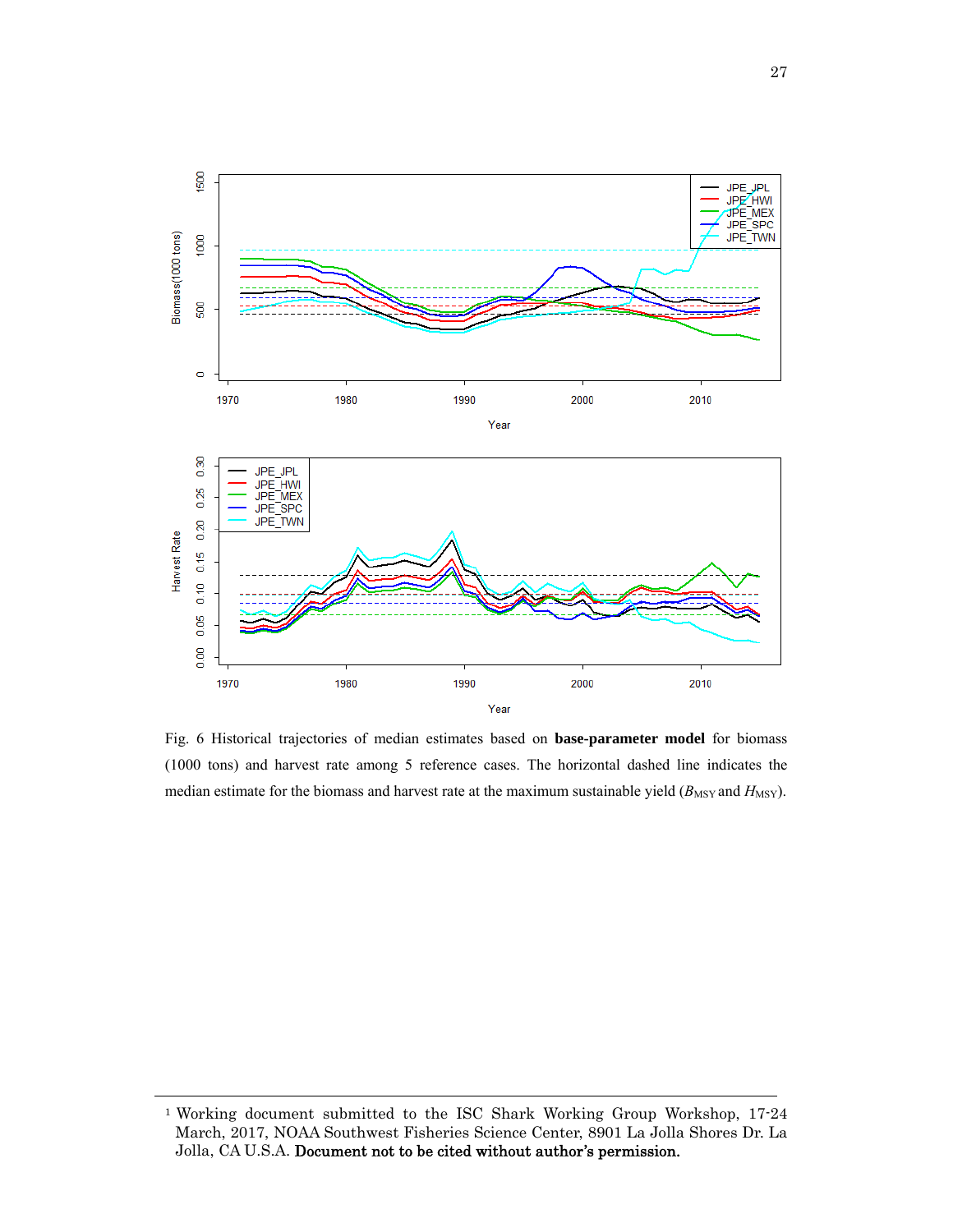

Fig. 7 Kobe plot based on the median trajectories of B/B<sub>MSY</sub> and H/H<sub>MSY</sub> for **base-parameter model** of 5 reference cases. Note that the values of  $B_{\text{MSY}}$  and  $H_{\text{MSY}}$  are fixed to the medians of posterior distributions.

<sup>1</sup> Working document submitted to the ISC Shark Working Group Workshop, 17-24 March, 2017, NOAA Southwest Fisheries Science Center, 8901 La Jolla Shores Dr. La Jolla, CA U.S.A. Document not to be cited without author's permission.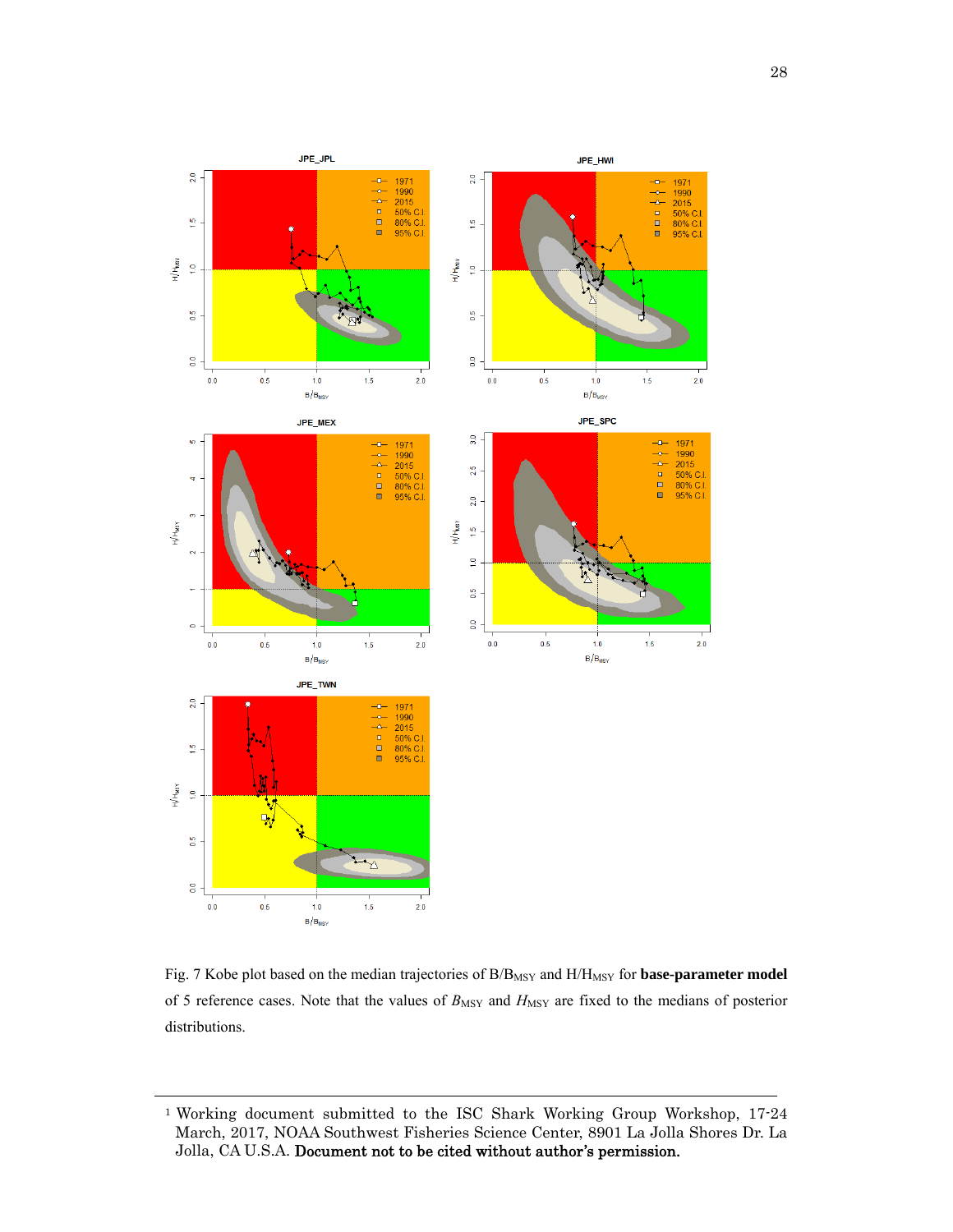

Fig. 8 Comparisons of median estimates for biomass (1000 tons) and harvest rate among different parameterizations (i.e. sensitivity runs) for **JPE\_JPL**.

<sup>1</sup> Working document submitted to the ISC Shark Working Group Workshop, 17-24 March, 2017, NOAA Southwest Fisheries Science Center, 8901 La Jolla Shores Dr. La Jolla, CA U.S.A. Document not to be cited without author's permission.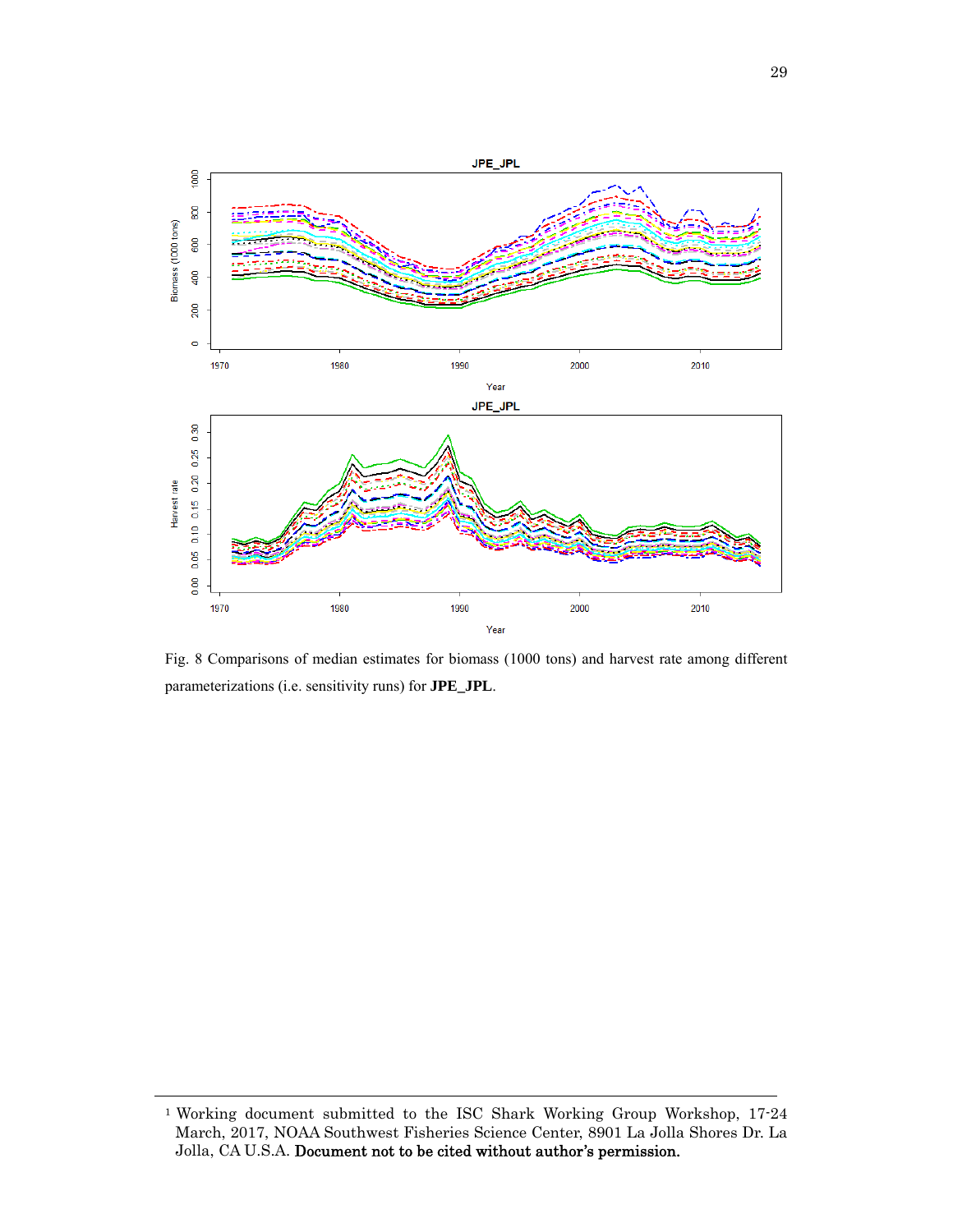

Fig. 9 Historical trajectories of relative biomass to its mean and relative harvest rates from the retrospective analyses of the **base-parameter model** for JPE-JPL.

<sup>1</sup> Working document submitted to the ISC Shark Working Group Workshop, 17-24 March, 2017, NOAA Southwest Fisheries Science Center, 8901 La Jolla Shores Dr. La Jolla, CA U.S.A. Document not to be cited without author's permission.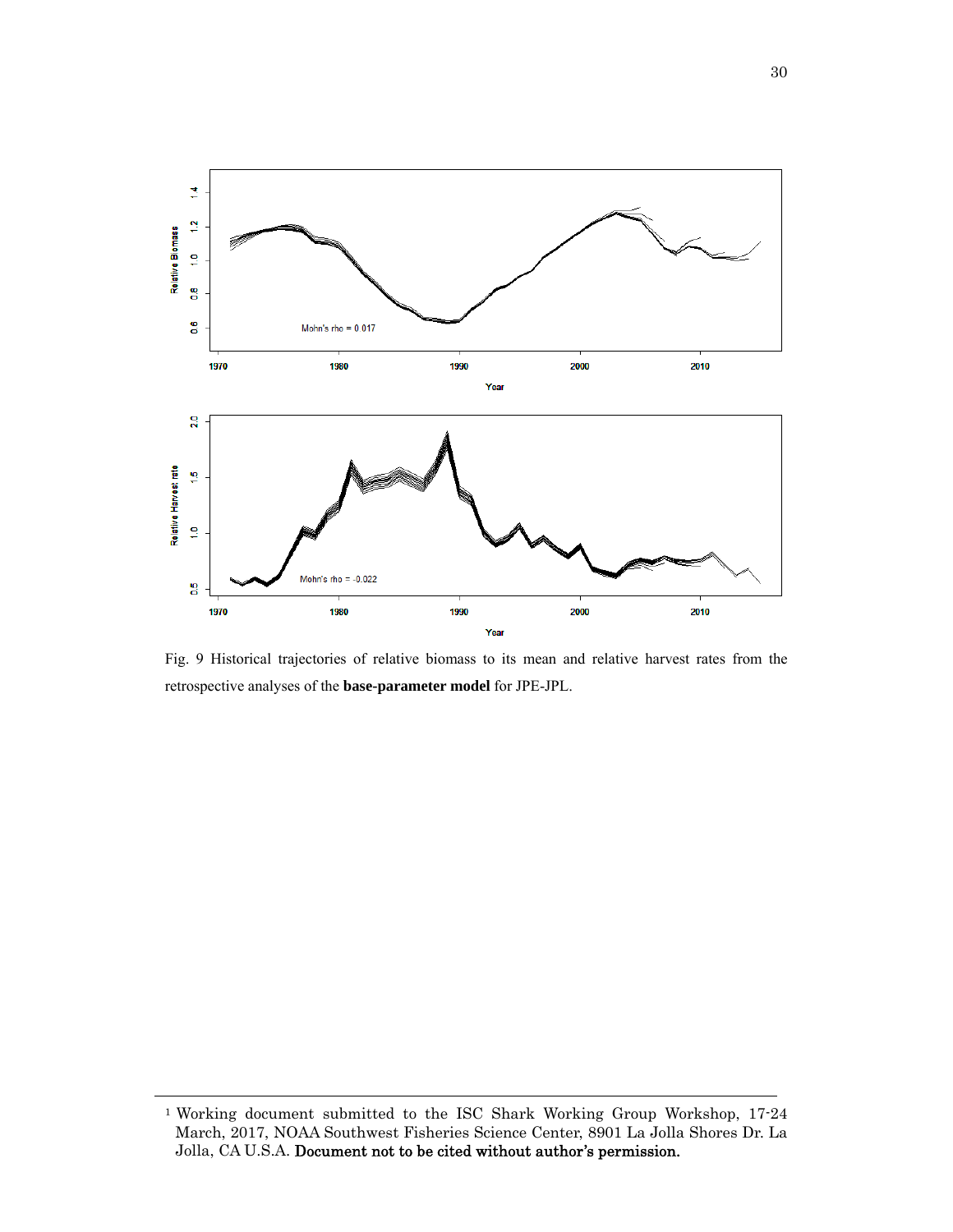

Fig. 10 Historical and projected trajectories of biomass (1000 tons) and catch (1000 tons) for 4 harvest strategies (High-*F*, *F*<sub>MSY</sub>, Status-quo, and Low-*F*) from the **base-parameter model** for 5 reference cases. The horizontal dashed line indicates the median estimate for the biomass and Catch at the maximum sustainable yield  $(B_{\text{MSY}}$  and MSY).

<sup>1</sup> Working document submitted to the ISC Shark Working Group Workshop, 17-24 March, 2017, NOAA Southwest Fisheries Science Center, 8901 La Jolla Shores Dr. La Jolla, CA U.S.A. Document not to be cited without author's permission.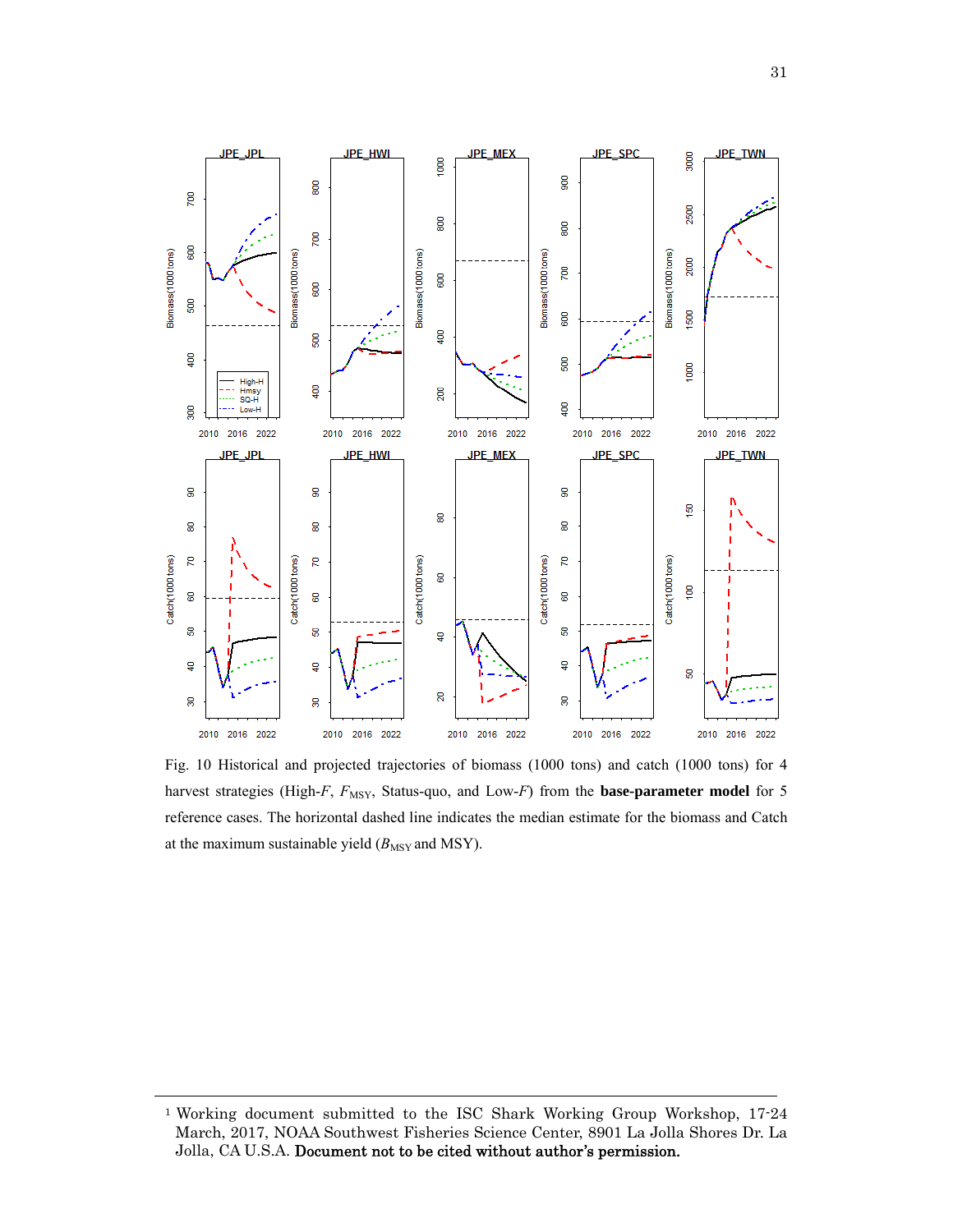

Fig. 11 Comparisons of the historical trajectories of median estimate based on **base-parameter model** and the 95% credible intervals (shadow) for JPE-JPL. The horizontal dashed line indicates the median estimate for the biomass and harvest rate at the reference points (RP:  $B_{\text{MSY}}$  and  $H_{\text{MSY}}$ ).

<sup>&</sup>lt;sup>1</sup> Working document submitted to the ISC Shark Working Group Workshop, 17-24 March, 2017, NOAA Southwest Fisheries Science Center, 8901 La Jolla Shores Dr. La Jolla, CA U.S.A. Document not to be cited without author's permission.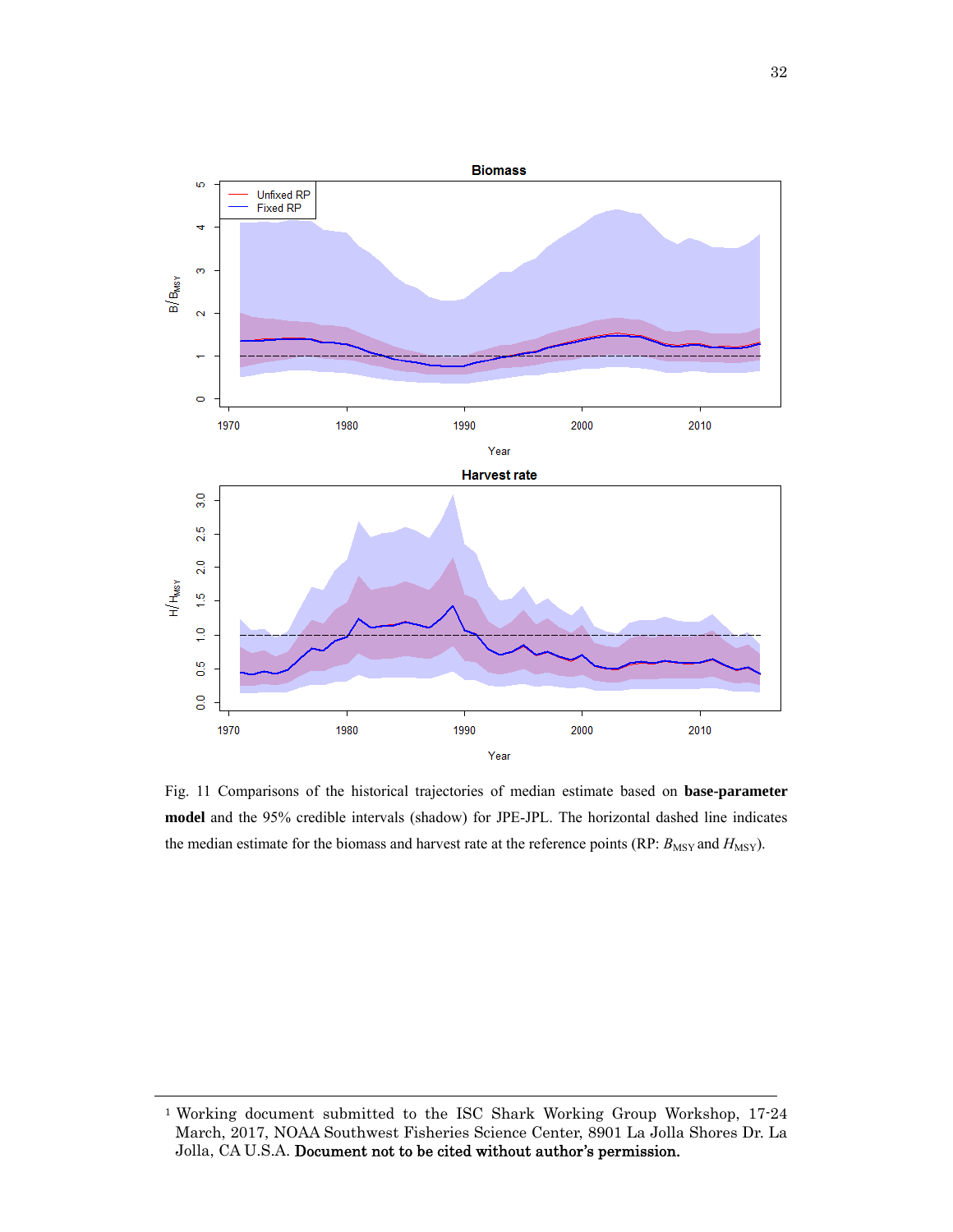|                |           | Rhat  |                               | Geweke |
|----------------|-----------|-------|-------------------------------|--------|
| Fleet          | Base-     | Best- | Base-                         | Best-  |
|                | parameter |       | parameter parameter parameter |        |
|                | model     | model | model                         | model  |
| JPE-JPL        | 1.018     | 2.052 | 1.003                         | 1.932  |
| <b>JPE-HWI</b> | 1.015     | 1.185 | 1.003                         | 1.039  |
| <b>JPE-MEX</b> | 1.012     | 1.073 | 1.010                         | 1.587  |
| <b>JPE-SPC</b> | 1.007     | 0.796 | 1.005                         | 1.369  |
| <b>JPE-TWN</b> | 1.007     | 1.090 | 1.006                         | 1.163  |
| JPL.           | 1.045     | 1.888 | 1.008                         | 0.736  |
| <b>HWI</b>     | 1.004     | 0.842 | 1.002                         | 1.442  |
| <b>MEX</b>     | 1.035     | 1.088 | 1.007                         | 1.776  |
| SPC            | 1.007     | 1.773 | 1.003                         | 0.589  |
| TWN            | 1.005     | 0.452 | 1.002                         | 3.211  |

Table A1 Summary table of diagnostics for **base-parameter model** and **best-parameter model** for 10 reference cases. "Rhat" denotes potential scale reduction factor and the value smaller than 1.1 indicates a statistically convergence. "Geweke" denotes the statistical test and the value smaller than 2.042 indicates a statistically convergence.

<sup>1</sup> Working document submitted to the ISC Shark Working Group Workshop, 17-24 March, 2017, NOAA Southwest Fisheries Science Center, 8901 La Jolla Shores Dr. La Jolla, CA U.S.A. Document not to be cited without author's permission.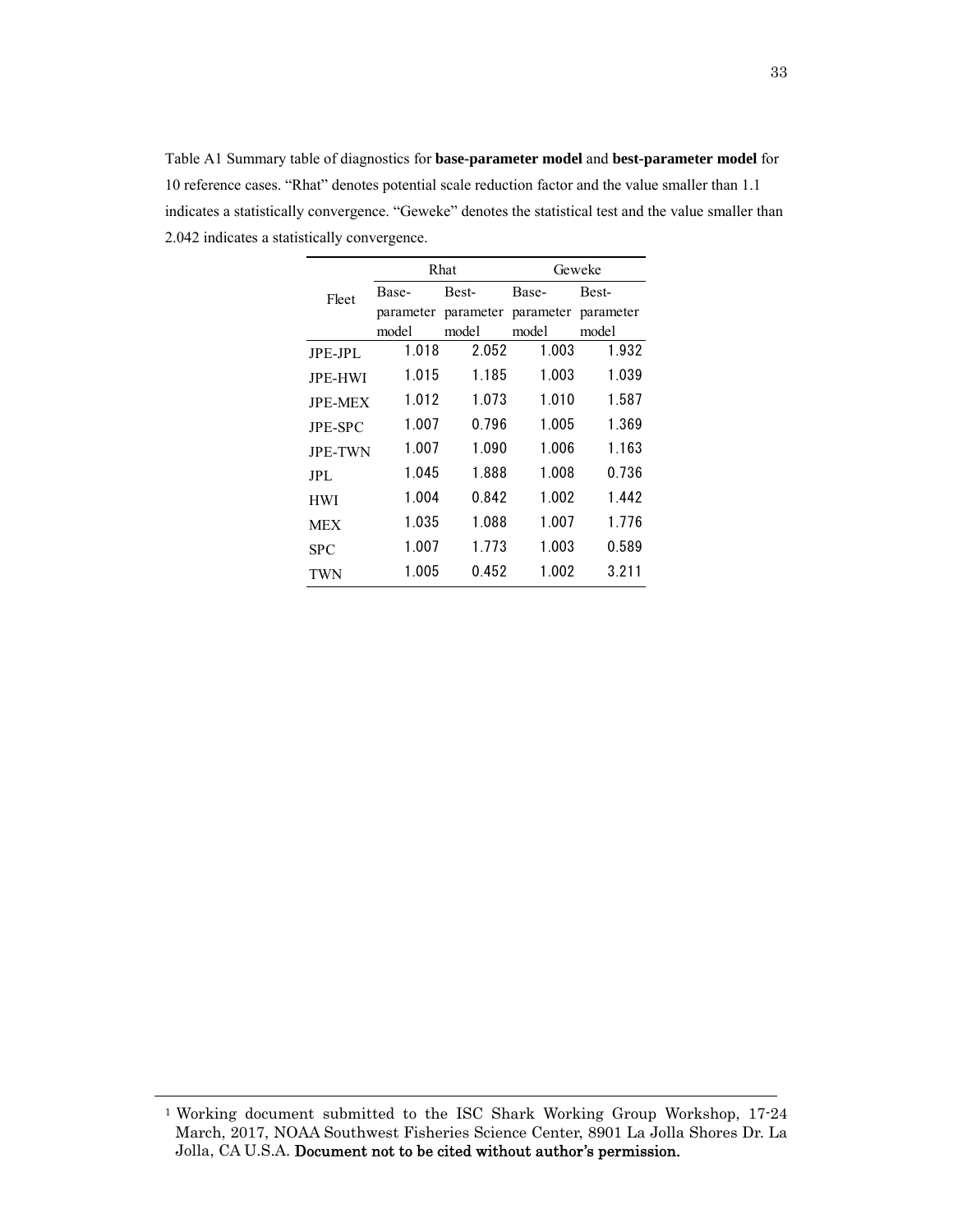| Scenario | Tmax |        |          | Reproductive cycle |       | Mortality estimator            | Productivity |
|----------|------|--------|----------|--------------------|-------|--------------------------------|--------------|
|          | Male | Female |          | 1 vear             | 2year |                                |              |
|          |      | 24     | 24 Yes   |                    |       | Walter et al. $(2016)$         | 0.211        |
| 2        |      | 24     | 24       |                    | Yes   | Walter et al. $(2016)$         | 0.173        |
| 3        |      | 24     | $19$ Yes |                    |       | Walter et al. $(2016)$         | 0.221        |
| 4        |      | 24     | 19       |                    | Yes   | Walter et al. $(2016)$         | 0.187        |
| 5        |      | 19     | $16$ Yes |                    |       | Walter et al. $(2016)$         | 0.247        |
| 6        |      | 19     | 16       |                    | Yes   | Walter et al. $(2016)$         | 0.211        |
| 7        |      | 24     | $19$ Yes |                    |       | Peterson and Wroblewski (1984) | 0.430        |
| 8        |      | 24     | 19       |                    | Yes   | Peterson and Wroblewski (1984) | 0.390        |

Table A2. Productivity for base-parameter and sensitivity analyses for different natural mortality schedules. Grey indicates base-parameter.

<sup>1</sup> Working document submitted to the ISC Shark Working Group Workshop, 17-24 March, 2017, NOAA Southwest Fisheries Science Center, 8901 La Jolla Shores Dr. La Jolla, CA U.S.A. Document not to be cited without author's permission.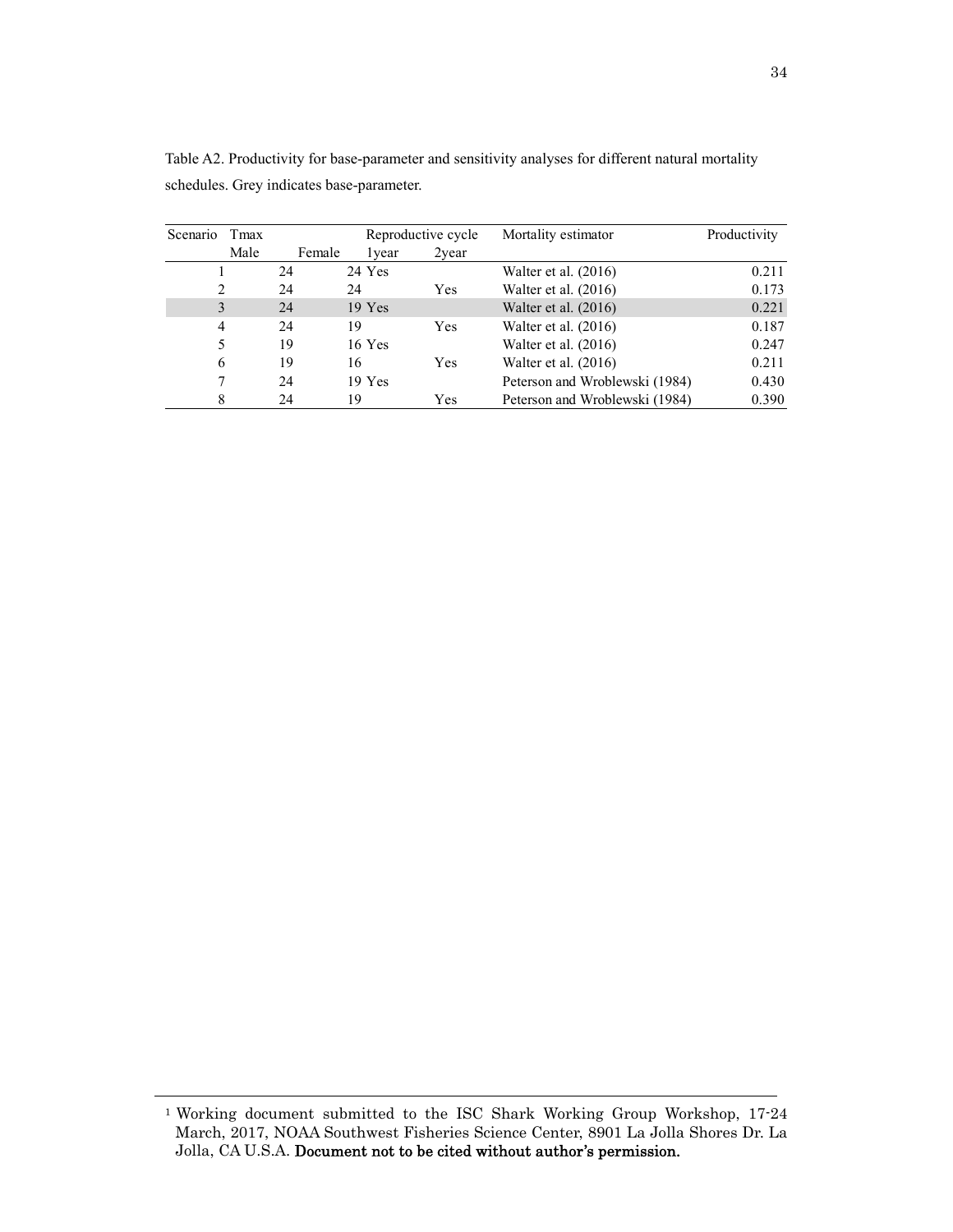Table A3. Summary of diagnostics on the goodness of fits for CPUE from 10 reference cases of **base-parameter model**. N is total number of time series, RMSE is a root-mean-square-error, and SDNR is a standard deviation of the normalized residuals. An SDNR value greater than the chi-squared statistic  $(X^2)$  indicates a statistically poor fit.

| <b>Statistics</b> |         |                            |         |                                              | Combinations of CPUE time series |        |            |            |                                                                                           |              |
|-------------------|---------|----------------------------|---------|----------------------------------------------|----------------------------------|--------|------------|------------|-------------------------------------------------------------------------------------------|--------------|
|                   |         |                            |         | JPE-JPL JPE-HWLJPE-MEXJPE-SPC JPE-TWN        |                                  | JPL.   | <b>HWI</b> | <b>MEX</b> | <b>SPC</b>                                                                                | <b>TWN</b>   |
| N                 | 18      | 18                         | 18      | 18                                           | 18                               |        |            |            |                                                                                           |              |
| <b>RMSE</b>       |         | 0.064055 0.064262 0.067811 |         |                                              | 0.06567 0.066834                 |        |            |            |                                                                                           |              |
| <b>SDNR</b>       |         |                            |         | 0.971825 0.971825 0.971825 0.971825 0.971825 |                                  |        |            |            |                                                                                           |              |
| $X^2$             | 1 27388 | 1.27388                    | 1.27388 | 1.27388                                      | 1 27388                          |        |            |            |                                                                                           |              |
| N                 | 22.     | 16                         | 10      | 17                                           | 12                               | 22.    | 16         | 10         |                                                                                           | $12^{\circ}$ |
| <b>RMSE</b>       |         |                            |         |                                              |                                  |        |            |            | 0.065658 0.271559 0.173194 0.201914 0.295883 0.068049 0.343992 0.172953 0.204879 0.295842 |              |
| <b>SDNR</b>       |         |                            |         |                                              |                                  |        |            |            | 0.977008 0.968246 0.948683 0.970143 0.957427 0.977008 0.968246 0.948683 0.970143 0.957427 |              |
| $X^2$             |         | 1.247294 1.290886          |         | 1.37109 1.281996 1.337404                    |                                  | 1.2473 | 1.2909     | 1.3711     | 1.2820                                                                                    | 1.3374       |

<sup>1</sup> Working document submitted to the ISC Shark Working Group Workshop, 17-24 March, 2017, NOAA Southwest Fisheries Science Center, 8901 La Jolla Shores Dr. La Jolla, CA U.S.A. Document not to be cited without author's permission.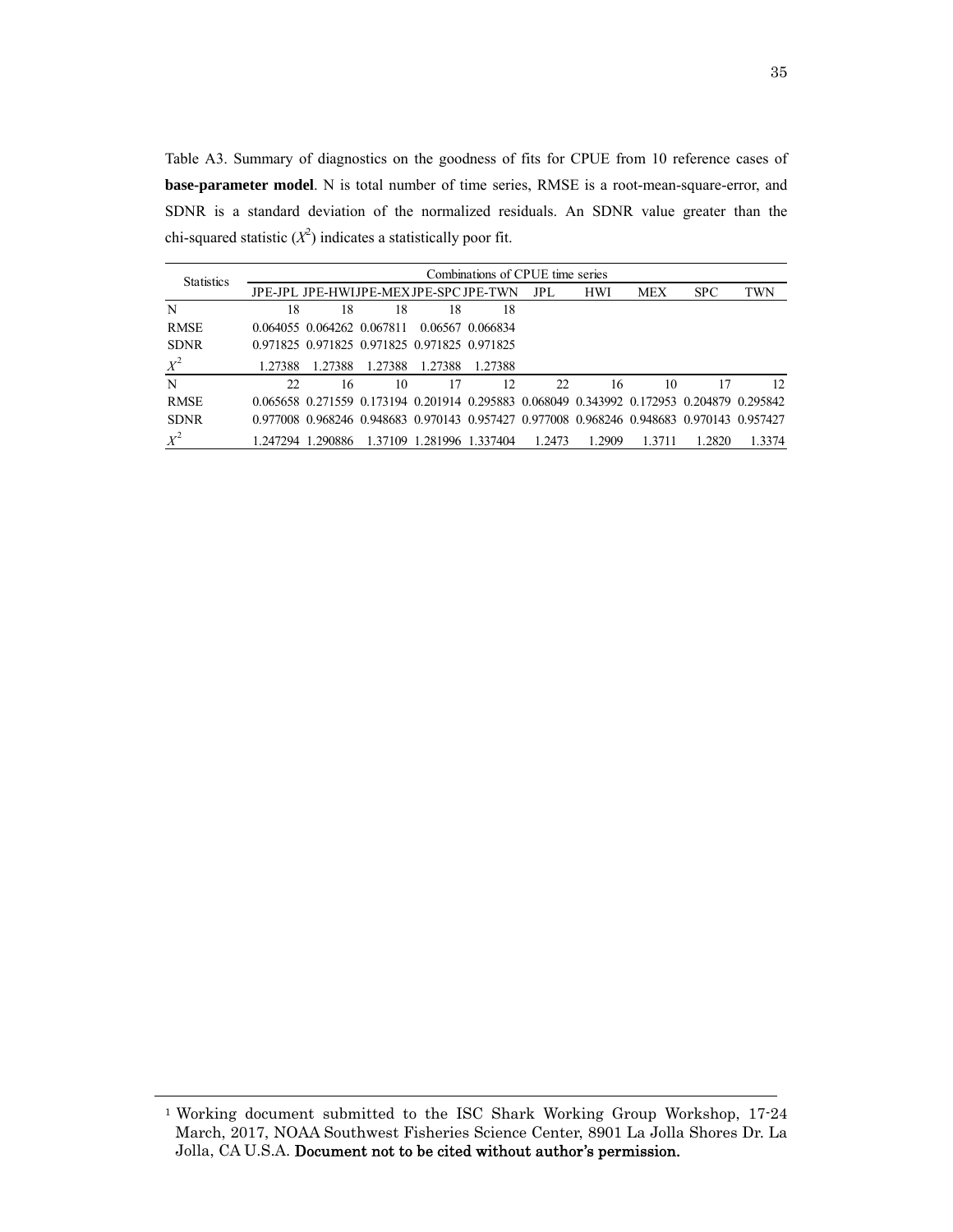Table A4. Projected trajectory of biomass (1000 tons) and catch (1000 tons) based on **base-parameter model** under alternative harvest scenarios for 5 reference cases. Green blocks indicate the projection is greater than MSY level (see table 4).

A) Biomass (tons)

| Fleet      | Harvest scenario      | Biomass (1000 tons) |      |      |      |      |      |      |      |      |      |              |
|------------|-----------------------|---------------------|------|------|------|------|------|------|------|------|------|--------------|
|            |                       | 2015                | 2016 | 2017 | 2018 | 2019 | 2020 | 2021 | 2022 | 2023 |      | 2024 Average |
| JAL        | 1: High- $H$ (+20%)   | 2021                | 2033 | 2042 | 2048 | 2058 | 2065 | 2070 | 2077 | 2080 | 2085 | 2058         |
|            | $2:$ $H_{\rm MSY}$    | 2021                | 1924 | 1838 | 1766 | 1701 | 1633 | 1574 | 1515 | 1462 | 1401 | 1684         |
|            | $3: H_{2012-2014}$    | 2021                | 2040 | 2056 | 2067 | 2082 | 2093 | 2104 | 2109 | 2119 | 2128 | 2082         |
|            | 4: Low-H $(-20\%)$    | 2021                | 2048 | 2070 | 2086 | 2105 | 2120 | 2134 | 2143 | 2160 | 2170 | 2106         |
| <b>HWI</b> | 1: High- $H$ (+20%)   | 970                 | 976  | 982  | 986  | 992  | 993  | 998  | 1001 | 1003 | 1006 | 991          |
|            | $2:$ $H_{\rm MSY}$    | 970                 | 951  | 934  | 916  | 903  | 885  | 872  | 860  | 848  | 835  | 897          |
|            | $3: H_{2012-2014}$    | 970                 | 984  | 998  | 1009 | 1019 | 1028 | 1040 | 1048 | 1055 | 1064 | 1022         |
|            | 4: Low-H $(-20\%)$    | 970                 | 992  | 1013 | 1032 | 1049 | 1064 | 1081 | 1096 | 1111 | 1125 | 1053         |
| <b>MEX</b> | 1: High- $H$ (+20%)   | 393                 | 378  | 363  | 349  | 337  | 325  | 313  | 302  | 292  | 282  | 333          |
|            | $2:$ $H_{\rm MSY}$    | 393                 | 400  | 408  | 417  | 427  | 437  | 450  | 461  | 475  | 488  | 436          |
|            | $3: H_{2012-2014}$    | 393                 | 385  | 377  | 370  | 364  | 360  | 356  | 353  | 352  | 350  | 366          |
|            | 4: Low-H $(-20\%)$    | 393                 | 391  | 391  | 391  | 393  | 395  | 399  | 404  | 410  | 418  | 398          |
| <b>SPC</b> | 1: High- $H$ (+ 20%)  | 1007                | 1015 | 1023 | 1029 | 1036 | 1041 | 1046 | 1050 | 1055 | 1059 | 1036         |
|            | $2:$ $H_{\text{MSY}}$ | 1007                | 987  | 967  | 947  | 932  | 918  | 900  | 886  | 869  | 852  | 926          |
|            | $3: H_{2012-2014}$    | 1007                | 1022 | 1038 | 1051 | 1064 | 1074 | 1084 | 1096 | 1106 | 1114 | 1066         |
|            | 4: Low-H $(-20\%)$    | 1007                | 1030 | 1053 | 1072 | 1090 | 1108 | 1124 | 1139 | 1154 | 1169 | 1094         |
| <b>TWN</b> | 1: High- $H$ (+20%)   | 1697                | 1696 | 1696 | 1700 | 1704 | 1711 | 1714 | 1717 | 1719 | 1721 | 1707         |
|            | $2:$ $H_{\rm MSY}$    | 1697                | 1621 | 1560 | 1505 | 1454 | 1404 | 1355 | 1313 | 1268 | 1227 | 1440         |
|            | $3: H_{2012-2014}$    | 1697                | 1704 | 1710 | 1721 | 1732 | 1740 | 1749 | 1754 | 1763 | 1766 | 1734         |
|            | 4: Low-H $(-20\%)$    | 1697                | 1711 | 1723 | 1742 | 1759 | 1773 | 1783 | 1795 | 1805 | 1811 | 1760         |

## B) Catch(tons)

| Fleet      | Harvest scenario      | Catch (1000 tons) |       |       |       |       |       |       |       |       |       |              |
|------------|-----------------------|-------------------|-------|-------|-------|-------|-------|-------|-------|-------|-------|--------------|
|            |                       | 2015              | 2016  | 2017  | 2018  | 2019  | 2020  | 2021  | 2022  | 2023  |       | 2024 Average |
| JAL        | 1: High- $H$ (+20%)   | 45.9              | 46.4  | 46.8  | 47.2  | 47.5  | 47.8  | 48.0  | 48.2  | 48.4  | 48.5  | 47           |
|            | $2:$ $H_{\text{MSY}}$ | 137.8             | 131.5 | 126.6 | 122.9 | 119.7 | 116.7 | 114.5 | 112.6 | 111.1 | 109.9 | 120          |
|            | $3: H_{2012-2014}$    | 38.2              | 38.8  | 39.3  | 39.8  | 40.2  | 40.5  | 40.8  | 41.0  | 41.3  | 41.5  | 40           |
|            | 4: Low-H $(-20\%)$    | 30.6              | 31.2  | 31.7  | 32.2  | 32.6  | 32.9  | 33.2  | 33.5  | 33.7  | 33.9  | 33           |
| <b>HWI</b> | 1: High- $H$ (+ 20%)  | 45.9              | 46.4  | 46.8  | 47.2  | 47.5  | 47.8  | 48.0  | 48.2  | 48.4  | 48.5  | 47           |
|            | $2:$ $H_{\rm MSY}$    | 137.8             | 131.5 | 126.6 | 122.9 | 119.7 | 116.7 | 114.5 | 112.6 | 111.1 | 109.9 | 120          |
|            | $3: H_{2012-2014}$    | 38.2              | 38.8  | 39.3  | 39.8  | 40.2  | 40.5  | 40.8  | 41.0  | 41.3  | 41.5  | 40           |
|            | 4: Low- $H$ (- 20%)   | 30.6              | 31.2  | 31.7  | 32.2  | 32.6  | 32.9  | 33.2  | 33.5  | 33.7  | 33.9  | 33           |
| <b>MEX</b> | 1: High- $H$ (+20%)   | 41.9              | 40.1  | 38.3  | 36.7  | 35.2  | 33.8  | 32.4  | 31.1  | 29.8  | 28.7  | 35           |
|            | $2:$ $H_{\rm MSY}$    | 18.4              | 19.0  | 19.6  | 20.2  | 20.8  | 21.4  | 22.0  | 22.7  | 23.3  | 23.9  | 21           |
|            | $3: H_{2012-2014}$    | 34.9              | 34.1  | 33.3  | 32.5  | 31.8  | 31.1  | 30.4  | 29.8  | 29.1  | 28.5  | 32           |
|            | 4: Low-H $(-20\%)$    | 27.9              | 27.9  | 27.8  | 27.7  | 27.6  | 27.6  | 27.5  | 27.5  | 27.4  | 27.3  | 28           |
| <b>SPC</b> | 1: High- $H$ (+ 20%)  | 45.8              | 46.2  | 46.5  | 46.8  | 47.0  | 47.3  | 47.5  | 47.7  | 47.8  | 47.9  | 47           |
|            | $2:$ $H_{\rm MSY}$    | 59.2              | 59.0  | 58.8  | 58.5  | 58.3  | 58.0  | 57.9  | 57.7  | 57.5  | 57.4  | 58           |
|            | $3: H_{2012-2014}$    | 38.2              | 38.8  | 39.3  | 39.8  | 40.2  | 40.6  | 41.0  | 41.3  | 41.6  | 41.9  | 40           |
|            | 4: Low- $H$ (- 20%)   | 30.5              | 31.3  | 31.9  | 32.5  | 33.0  | 33.5  | 33.9  | 34.4  | 34.7  | 35.1  | 33           |
| <b>TWN</b> | 1: High- $H$ (+20%)   | 47.4              | 47.8  | 48.1  | 48.4  | 48.7  | 48.9  | 49.1  | 49.3  | 49.5  | 49.6  | 49           |
|            | $2:$ $H_{\rm MSY}$    | 159.9             | 153.0 | 147.7 | 143.7 | 140.3 | 137.3 | 135.3 | 133.2 | 131.6 | 130.0 | 141          |
|            | $3: H_{2012-2014}$    | 39.5              | 39.9  | 40.4  | 40.7  | 41.0  | 41.3  | 41.5  | 41.7  | 41.9  | 42.1  | 41           |
|            | 4: Low-H $(-20\%)$    | 31.6              | 32.1  | 32.5  | 32.9  | 33.2  | 33.5  | 33.7  | 33.9  | 34.1  | 34.3  | 33           |

<sup>1</sup> Working document submitted to the ISC Shark Working Group Workshop, 17-24 March, 2017, NOAA Southwest Fisheries Science Center, 8901 La Jolla Shores Dr. La Jolla, CA U.S.A. Document not to be cited without author's permission.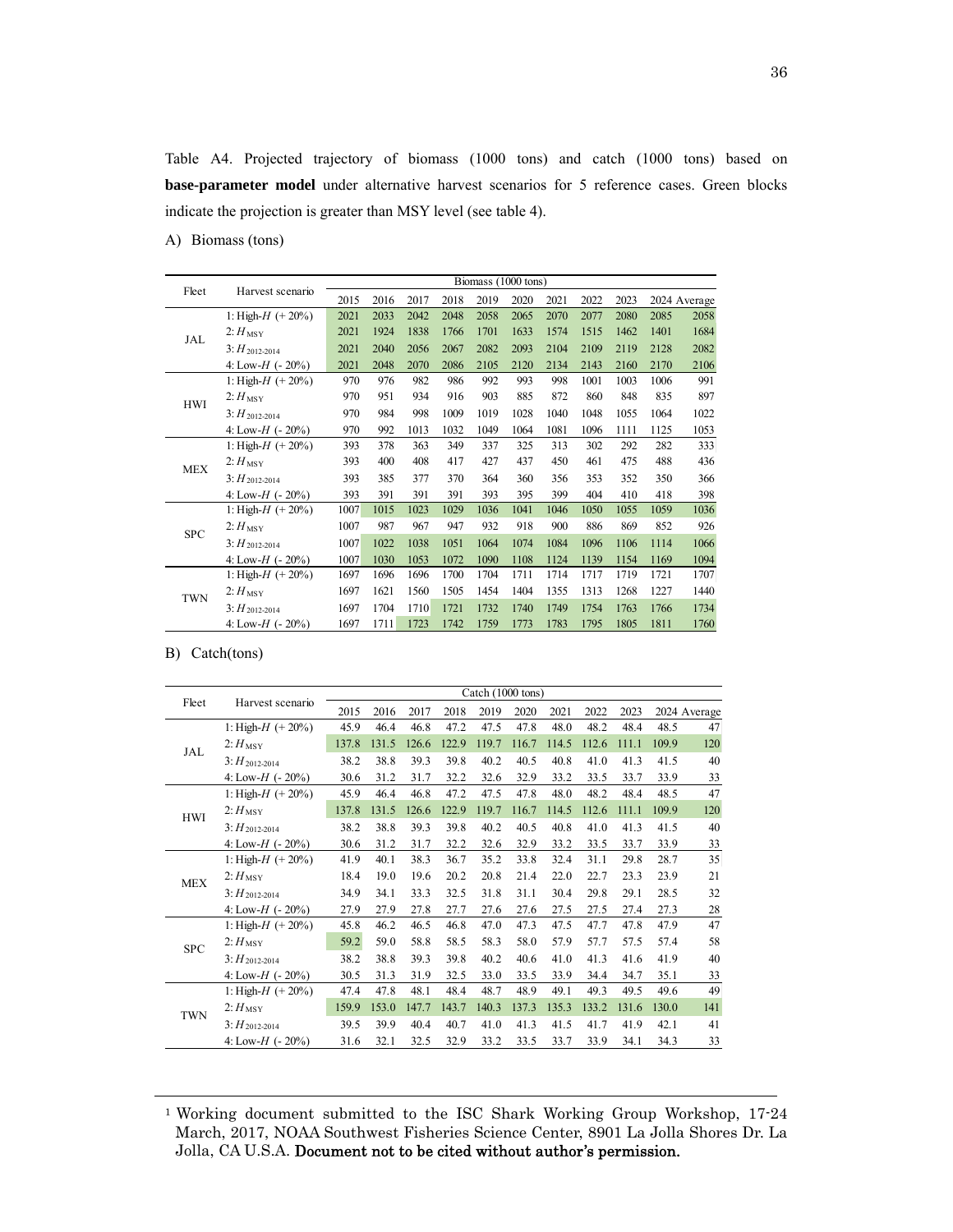

Fig. A1. An example of the trace of the MCMC samples (4000 x 3 chains) and the auto correlations for the key parameters  $(K, r \text{ and } \varphi (= B_{1971}/K))$  of **base parameter model**.

<sup>1</sup> Working document submitted to the ISC Shark Working Group Workshop, 17-24 March, 2017, NOAA Southwest Fisheries Science Center, 8901 La Jolla Shores Dr. La Jolla, CA U.S.A. Document not to be cited without author's permission.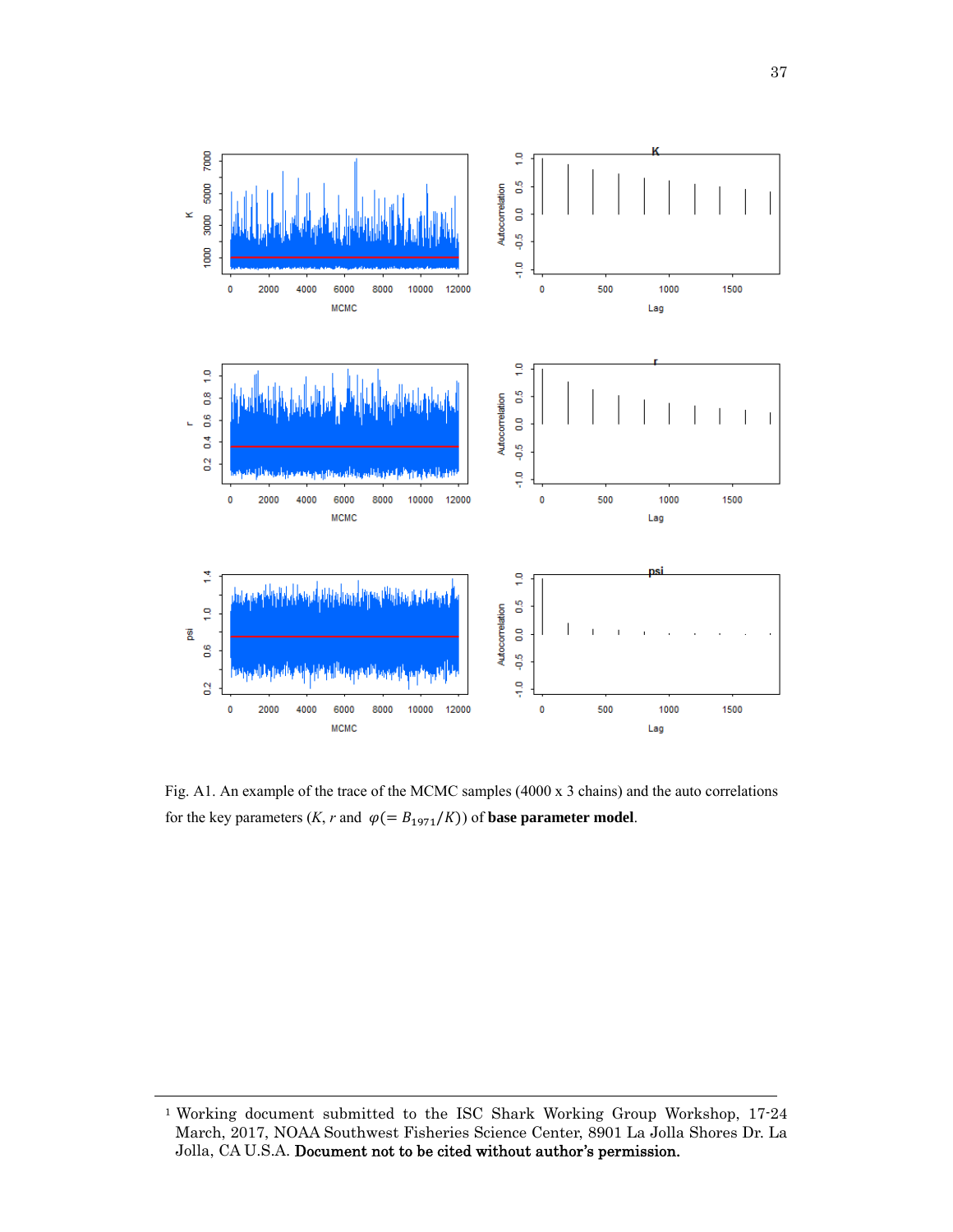

Fig. A2.1 Yearly changes in predicted CPUE (thick line) with 95% credible intervals (grey shadow) and observed CPUE (open circle) for 5 reference cases (**JPE\_JPL, JPE\_HWI, JPE\_MEX, JPE\_SPC, JPE\_TWN**).

<sup>&</sup>lt;sup>1</sup> Working document submitted to the ISC Shark Working Group Workshop, 17-24 March, 2017, NOAA Southwest Fisheries Science Center, 8901 La Jolla Shores Dr. La Jolla, CA U.S.A. Document not to be cited without author's permission.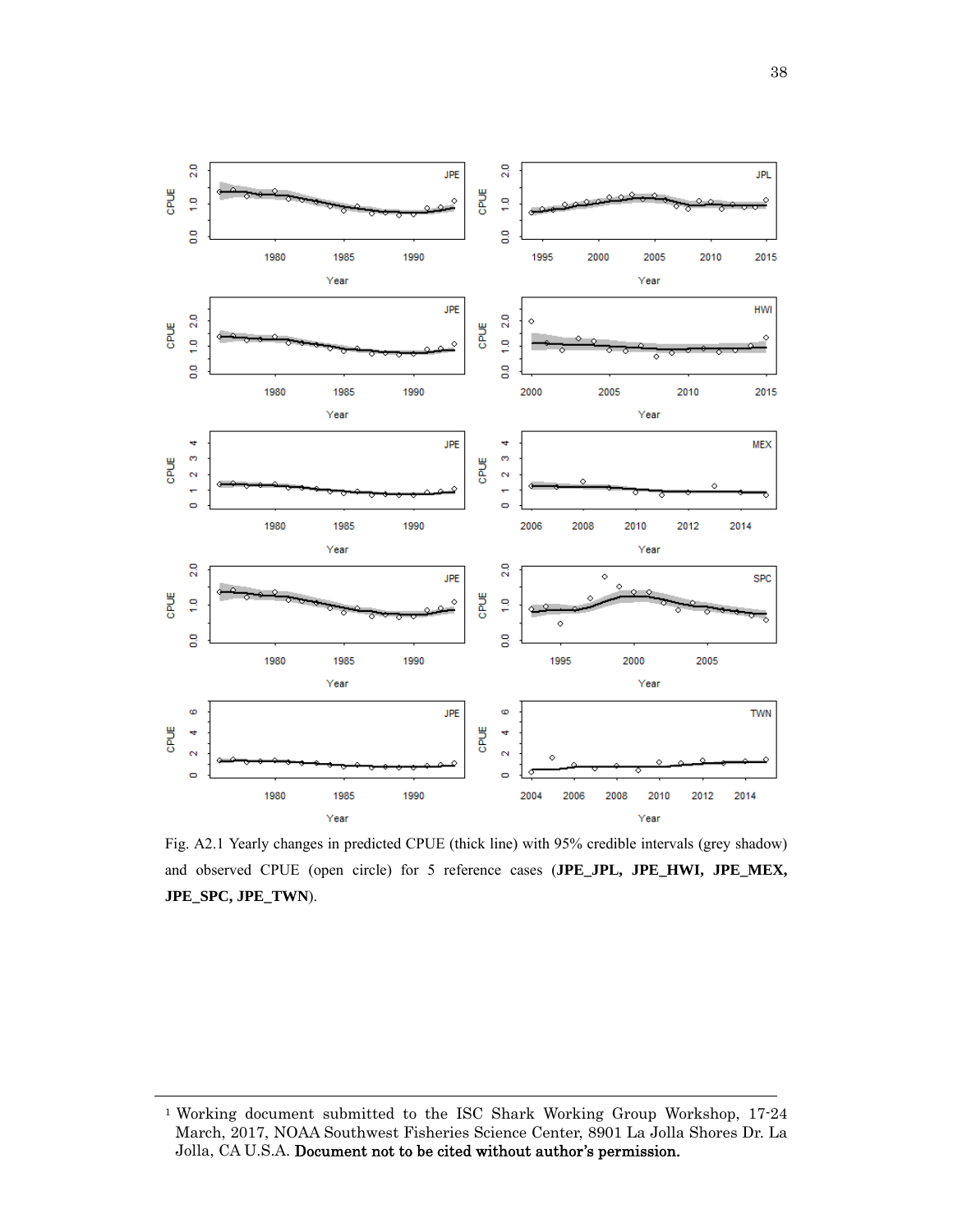

Fig. A2.1 Yearly changes in predicted CPUE (thick line) with 95% credible intervals (grey shadow) and observed CPUE (open circle) for 5 reference cases (**JPL, HWI, MEX, SPC, TWN**).

<sup>&</sup>lt;sup>1</sup> Working document submitted to the ISC Shark Working Group Workshop, 17-24 March, 2017, NOAA Southwest Fisheries Science Center, 8901 La Jolla Shores Dr. La Jolla, CA U.S.A. Document not to be cited without author's permission.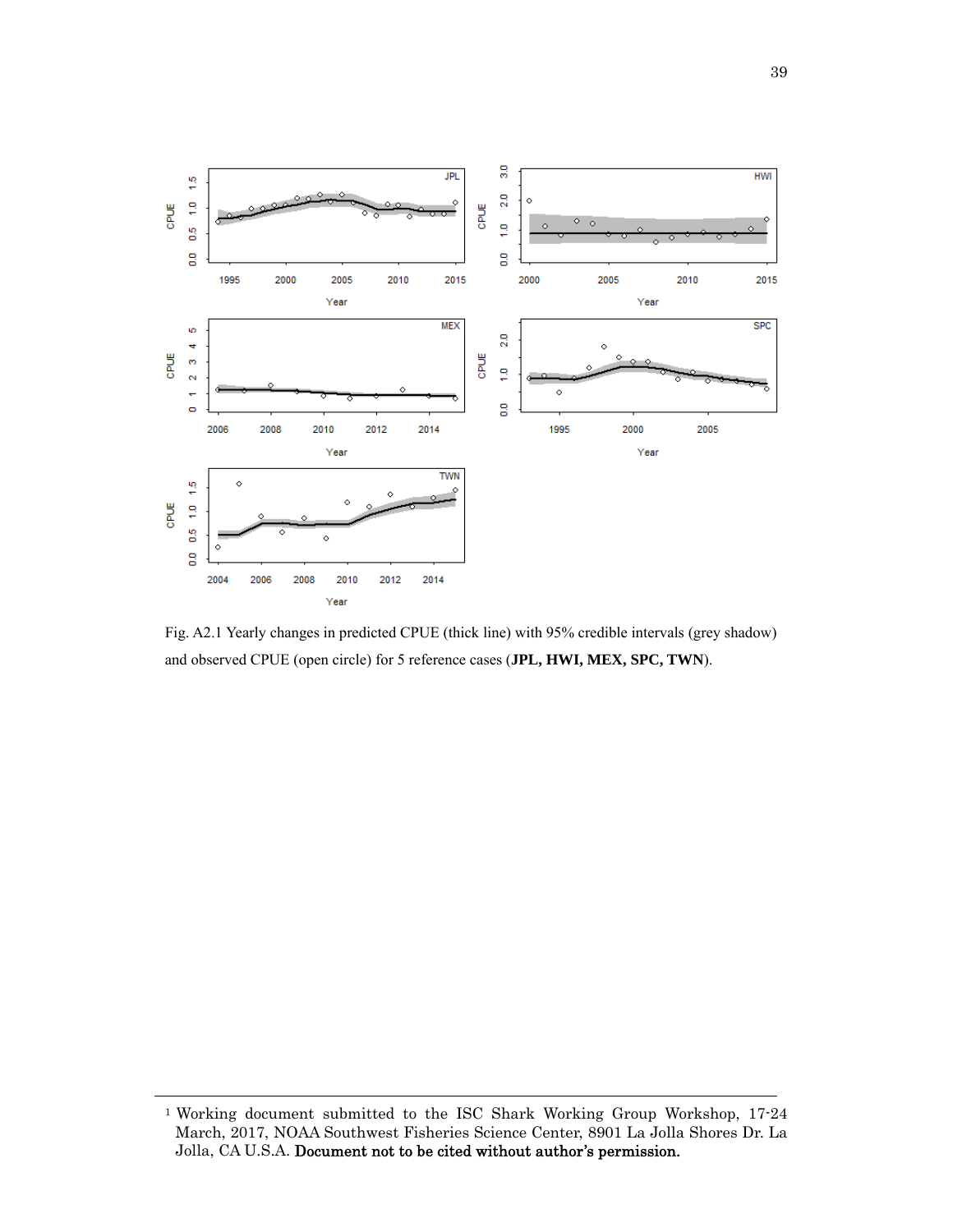

Fig. A3 Historical trajectories of median estimate of relative harvest rate and biomass based on **base-parameter model** and the 95% credible intervals (grey shadow) for 5 reference cases. The horizontal dashed line indicates the median estimate for the biomass and harvest rate at the maximum sustainable yield  $(B_{\text{MSY}}$  and  $H_{\text{MSY}}$ ).

<sup>1</sup> Working document submitted to the ISC Shark Working Group Workshop, 17-24 March, 2017, NOAA Southwest Fisheries Science Center, 8901 La Jolla Shores Dr. La Jolla, CA U.S.A. Document not to be cited without author's permission.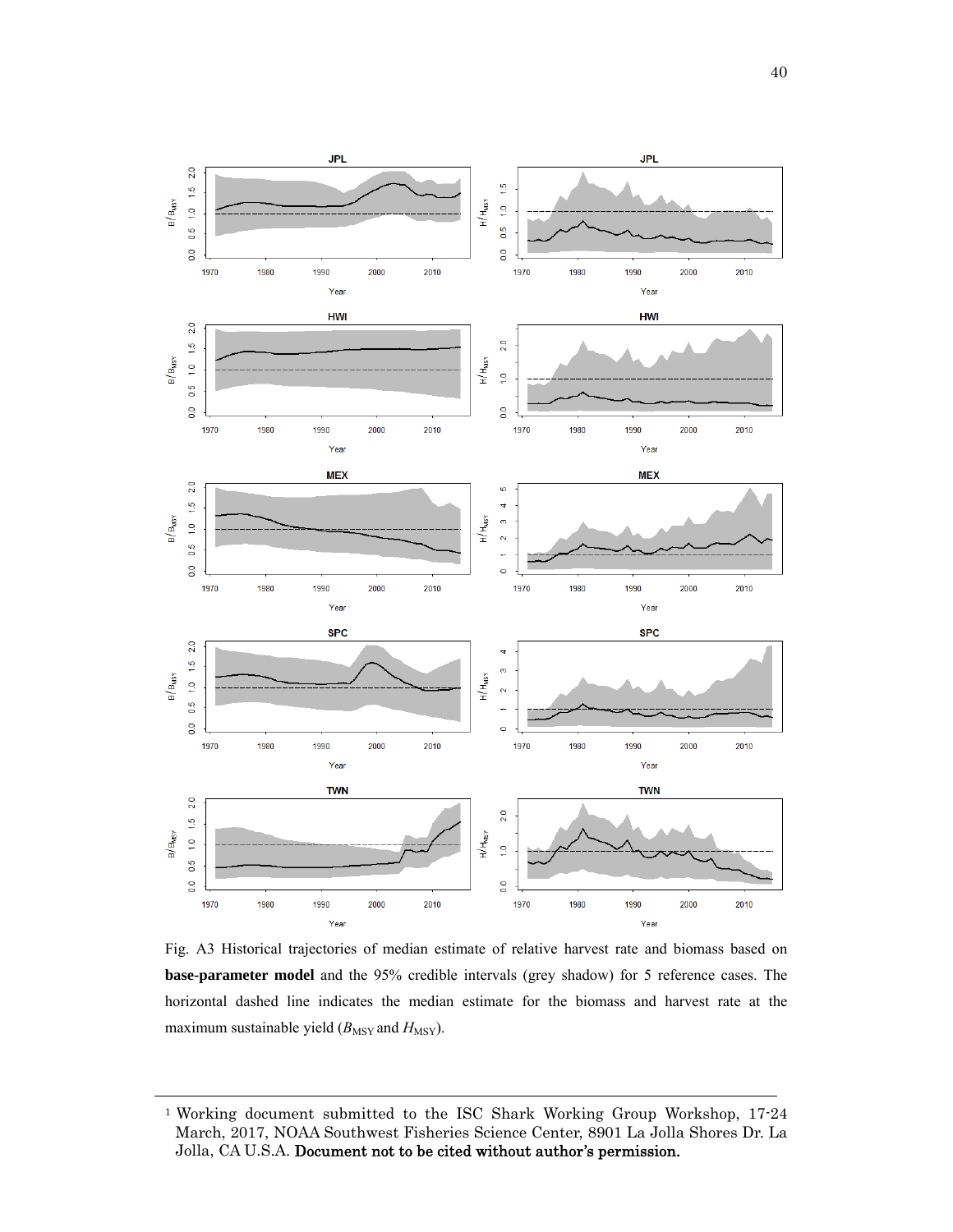

Fig. A4 Historical trajectories of median estimates based on **base-parameter model** for biomass (1000 tons) and harvest rate among 5 reference cases. The horizontal dashed line indicates the median estimate for the biomass and harvest rate at the maximum sustainable yield ( $B_{\text{MSY}}$  and  $H_{\text{MSY}}$ ).

<sup>1</sup> Working document submitted to the ISC Shark Working Group Workshop, 17-24 March, 2017, NOAA Southwest Fisheries Science Center, 8901 La Jolla Shores Dr. La Jolla, CA U.S.A. Document not to be cited without author's permission.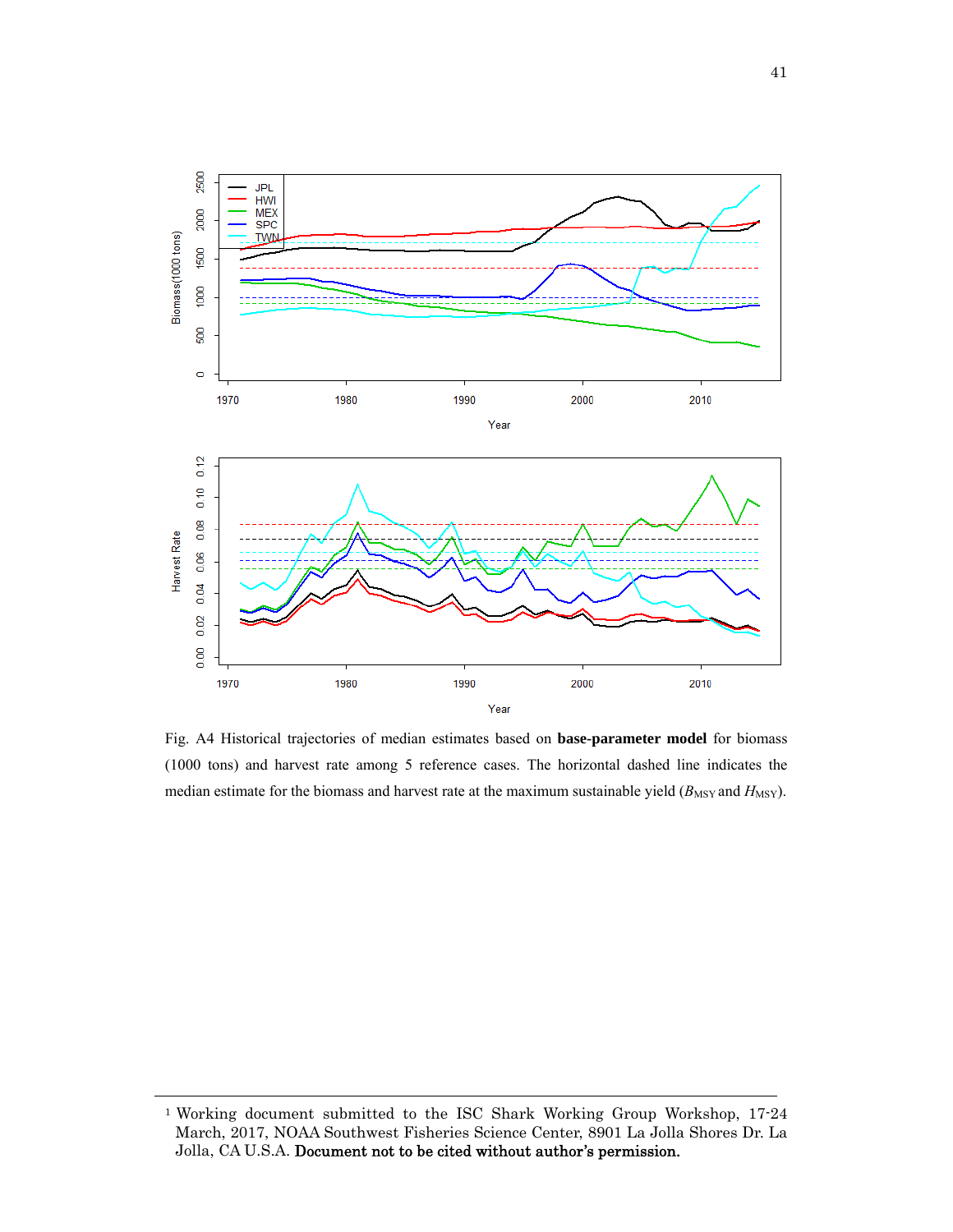

Fig. A5 Kobe plot based on the median trajectories of  $B/B_{\rm MSY}$  and  $H/H_{\rm MSY}$  for **base-parameter model** from 5 reference cases.

<sup>1</sup> Working document submitted to the ISC Shark Working Group Workshop, 17-24 March, 2017, NOAA Southwest Fisheries Science Center, 8901 La Jolla Shores Dr. La Jolla, CA U.S.A. Document not to be cited without author's permission.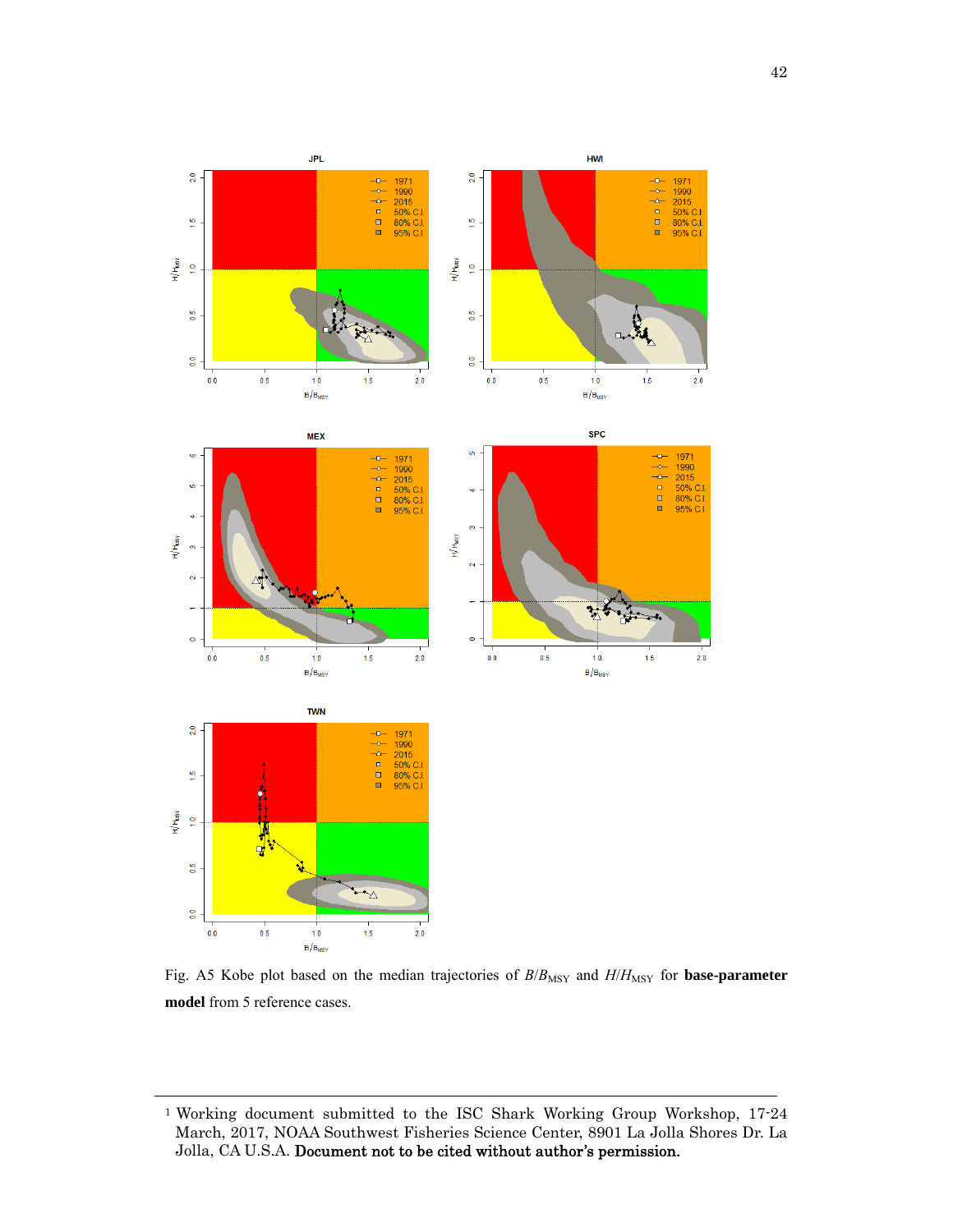

Fig. A6.1 Comparisons of median estimates for biomass (1000 tons) and harvest rate among different parameterizations (i.e. sensitivity runs) for 5 reference cases (**JPE\_JPL**, **JPE\_HWI**, **JPE\_MEX**, **JPE\_SPC**, **JPE\_TWN**). See Fig. 8 w.r.t. legends of each lines.

<sup>1</sup> Working document submitted to the ISC Shark Working Group Workshop, 17-24 March, 2017, NOAA Southwest Fisheries Science Center, 8901 La Jolla Shores Dr. La Jolla, CA U.S.A. Document not to be cited without author's permission.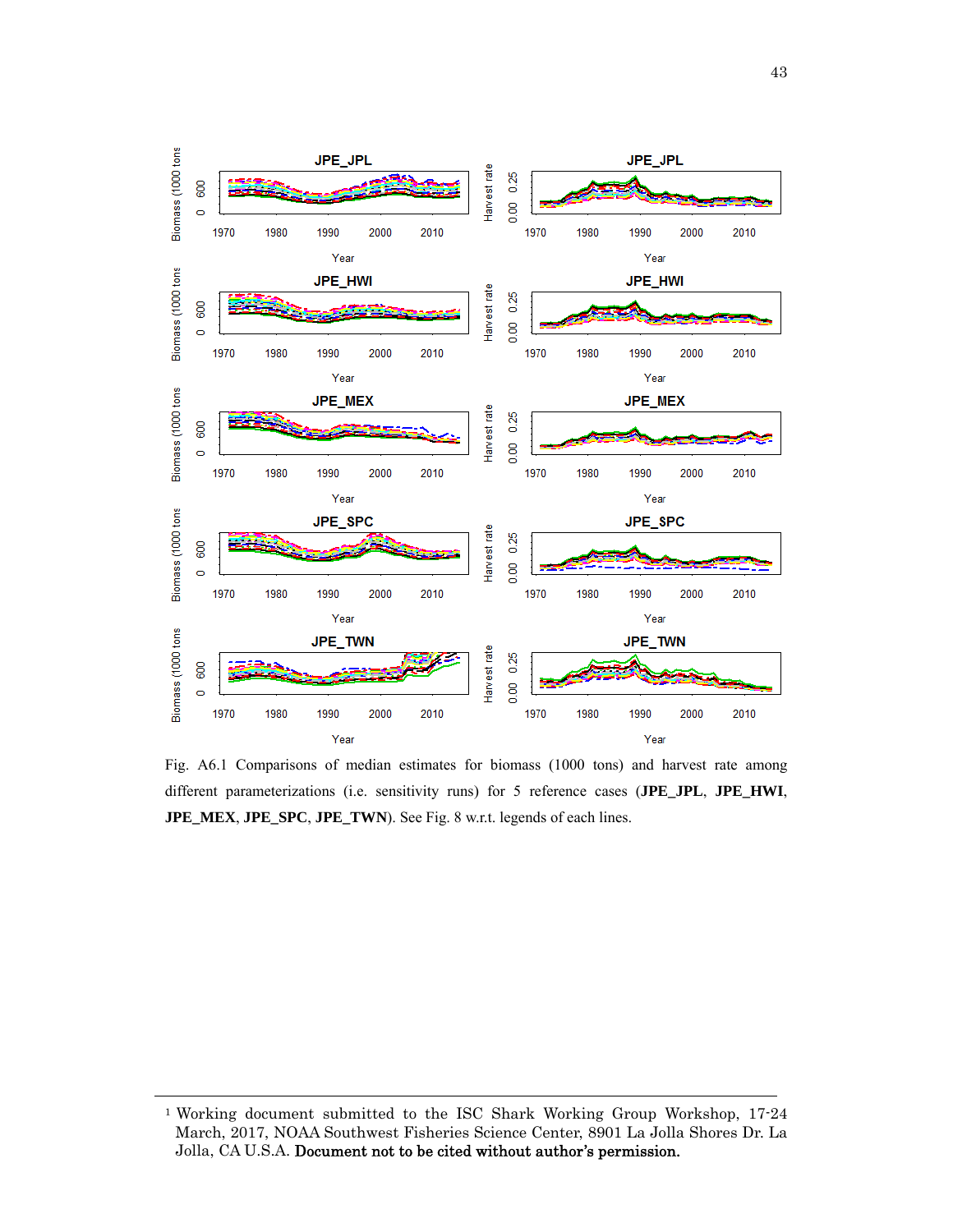

Fig. A6.2 Comparisons of median estimates for biomass (1000 tons) and harvest rate among different parameterizations (i.e. sensitivity runs) for 5 reference cases (**JPL**, **HWI**, **MEX**, **SPC**, **TWN**). See Fig. 8 w.r.t. legends of each lines.

<sup>1</sup> Working document submitted to the ISC Shark Working Group Workshop, 17-24 March, 2017, NOAA Southwest Fisheries Science Center, 8901 La Jolla Shores Dr. La Jolla, CA U.S.A. Document not to be cited without author's permission.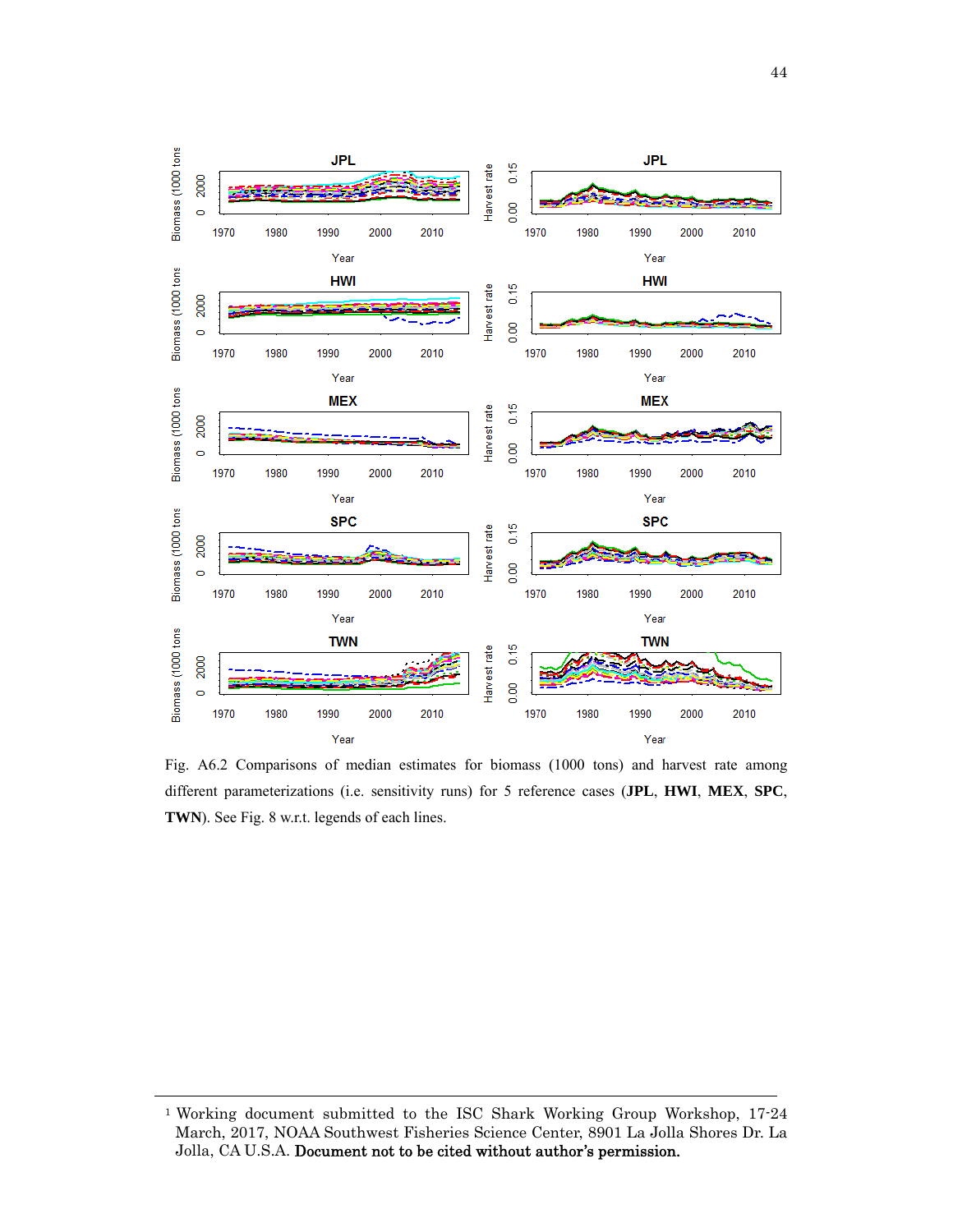

Fig. A7 Historical and projected trajectories of biomass (1000 tons) and catch (1000 tons) for 4 harvest strategies (High-*H*,  $H_{\text{MSY}}$ , Status-quo ( $H_{2012-2014}$ ), and Low-*H*) from the **base-parameter model** for 5 reference cases. The horizontal dashed line indicates the median estimate for the biomass and Catch at the maximum sustainable yield  $(B_{\text{MSY}})$  and MSY).

<sup>1</sup> Working document submitted to the ISC Shark Working Group Workshop, 17-24 March, 2017, NOAA Southwest Fisheries Science Center, 8901 La Jolla Shores Dr. La Jolla, CA U.S.A. Document not to be cited without author's permission.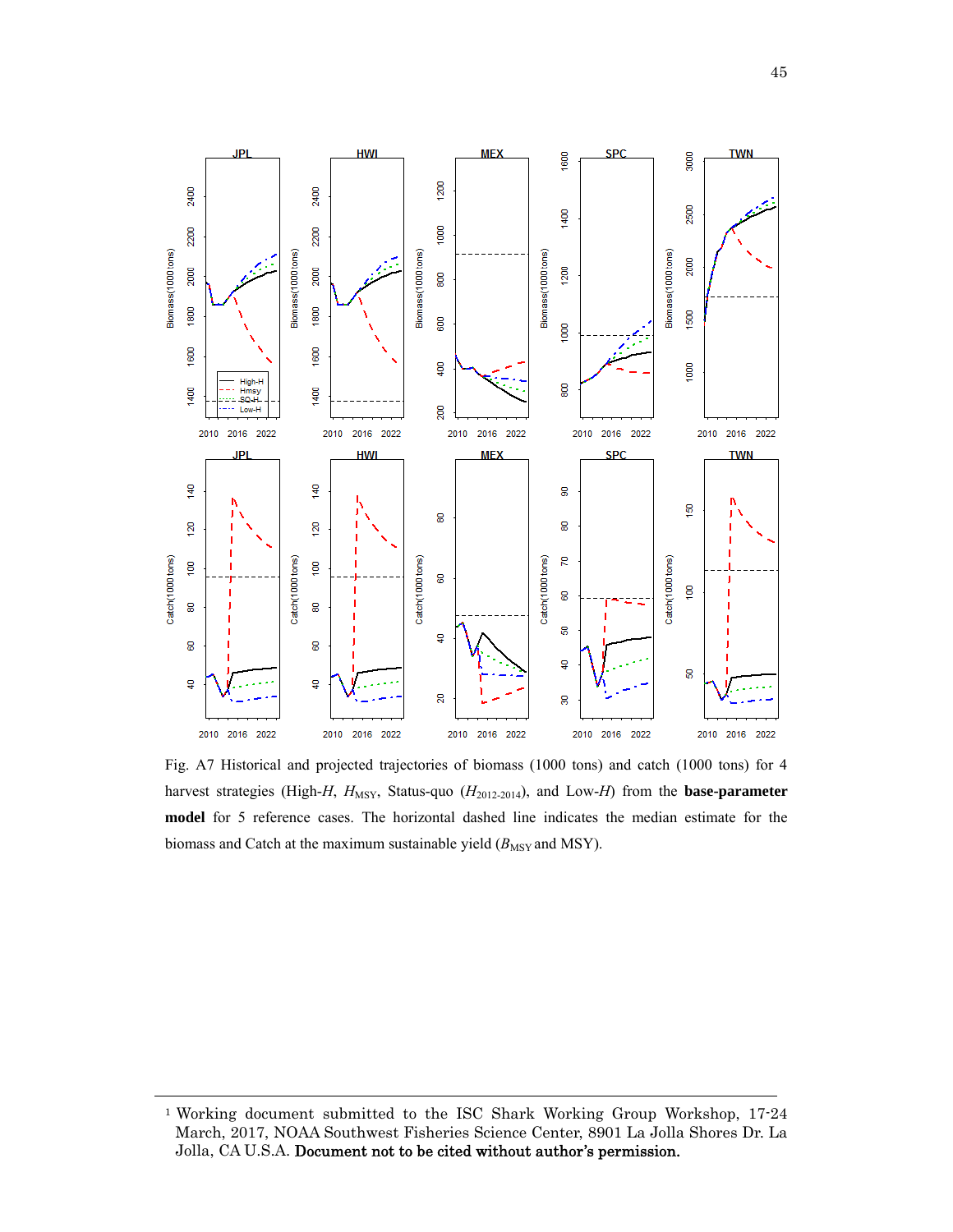

Fig. A8 Comparisons of the relative biomass and harvest rate to MSY-based reference points ( $B_{\text{MSY}}$ and  $H_{\text{MSY}}$ ) between previous (2014) and current (2017) stock assessment results for 4 reference cases.

<sup>1</sup> Working document submitted to the ISC Shark Working Group Workshop, 17-24 March, 2017, NOAA Southwest Fisheries Science Center, 8901 La Jolla Shores Dr. La Jolla, CA U.S.A. Document not to be cited without author's permission.